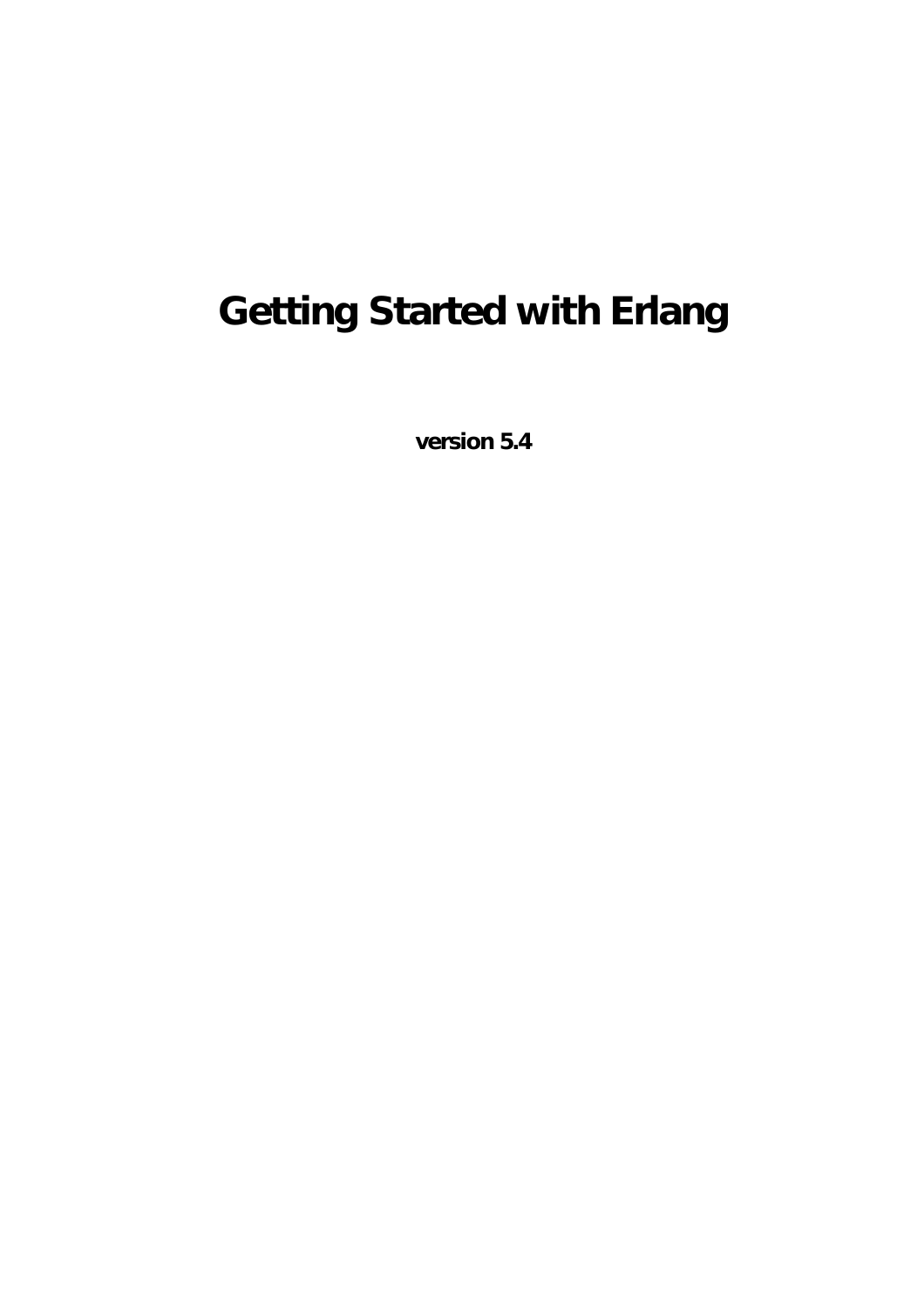Typeset in LH<sub>E</sub>X from SGML source using the DOCBUILDER 3.3 Document System.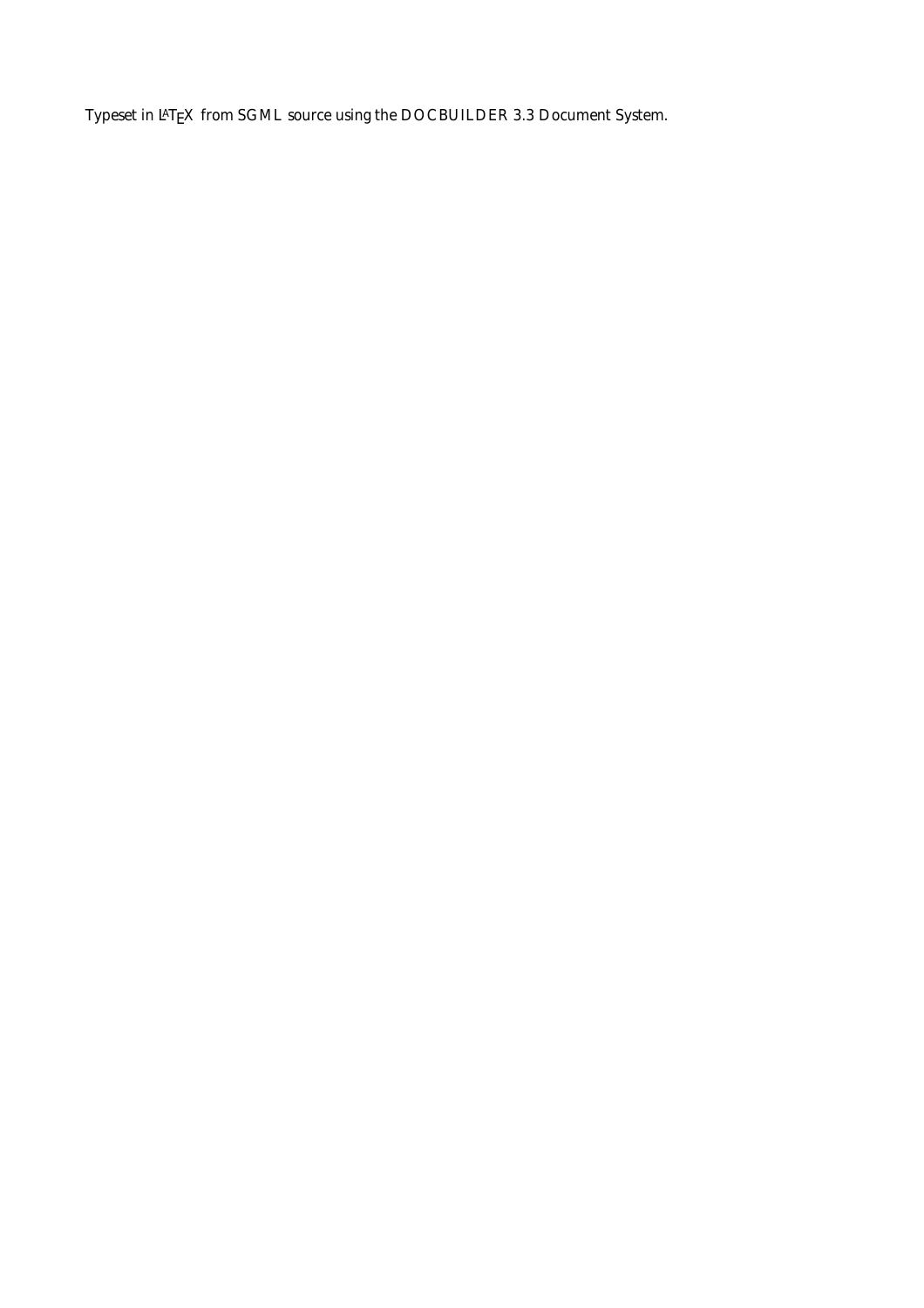## **Contents**

| 1 |     | <b>Getting Started With Erlang</b> | 1                |
|---|-----|------------------------------------|------------------|
|   | 1.1 |                                    | $\mathbf{1}$     |
|   |     | 1.1.1                              | $\mathbf{1}$     |
|   |     | 1.1.2                              | $\mathbf{1}$     |
|   | 1.2 |                                    | $\boldsymbol{2}$ |
|   |     | 1.2.1                              | $\boldsymbol{2}$ |
|   |     | 1.2.2                              | 3                |
|   |     | 1.2.3                              | $\overline{5}$   |
|   |     | 1.2.4                              | $\boldsymbol{6}$ |
|   |     | 1.2.5                              | $\overline{7}$   |
|   |     | 1.2.6                              | 9                |
|   |     | 1.2.7                              | 10               |
|   |     | 1.2.8                              | 10               |
|   |     | 1.2.9                              | 11               |
|   |     |                                    | 13               |
|   |     | 1.2.11 If and Case                 | 17               |
|   |     |                                    | 20               |
|   |     |                                    | 22               |
|   | 1.3 |                                    | 24               |
|   |     | 1.3.1                              | 24               |
|   |     | 1.3.2                              | 25               |
|   |     | 1.3.3                              | 29               |
|   |     | 1.3.4                              | 30               |
|   |     | 1.3.5                              | 33               |
|   | 1.4 |                                    | 40               |
|   |     | 1.4.1                              | 41               |
|   |     | 1.4.2                              | 42               |
|   |     | 1.4.3                              | 45               |
|   | 1.5 | <b>Records and Macros</b>          | 48               |
|   |     | 1.5.1                              | 49               |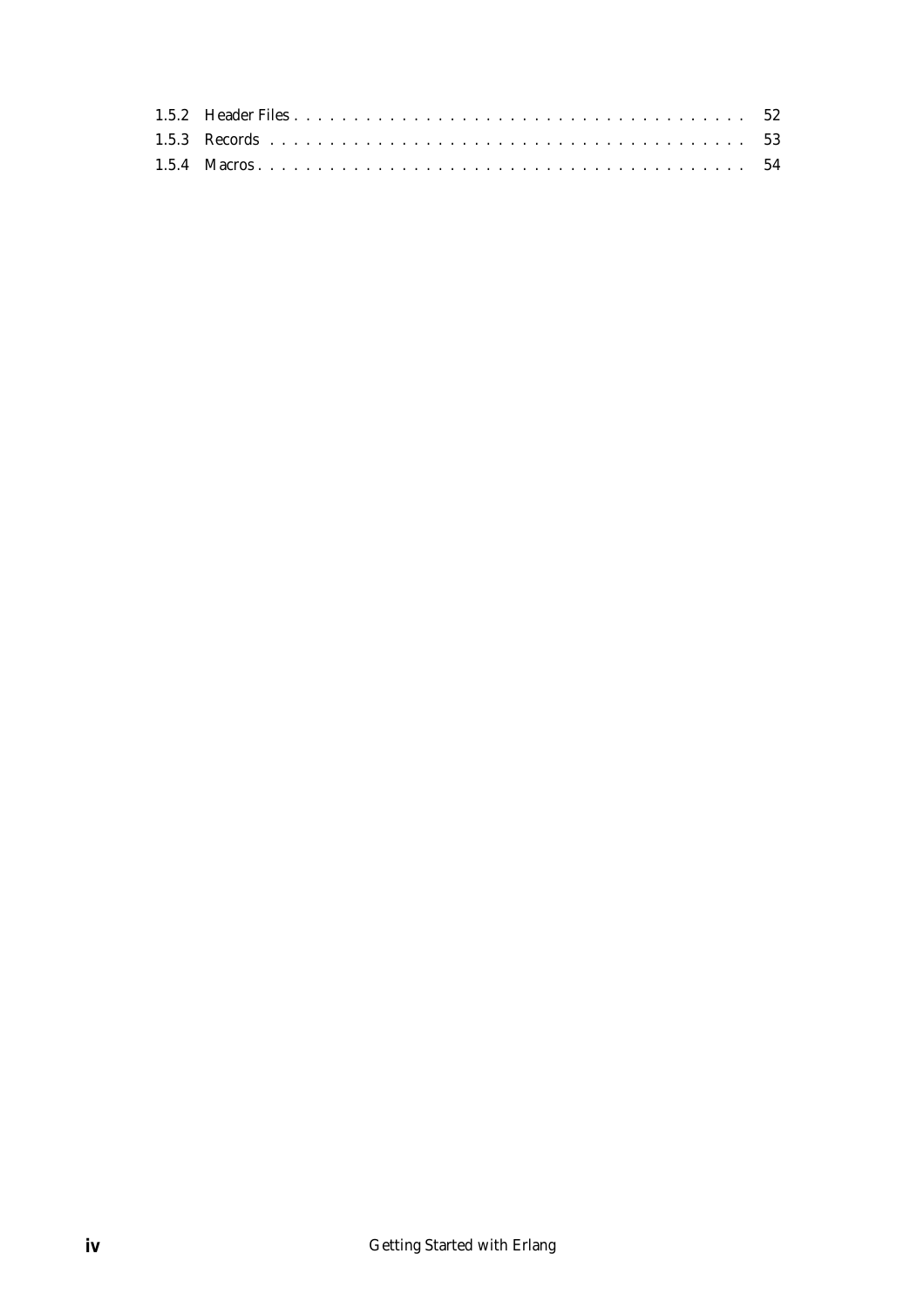## Chapter 1

## Getting Started With Erlang

## 1.1 Introduction

#### 1.1.1 Introduction

This is a "kick start" tutorial to get you started with Erlang. Everything here is true, but only part of the truth. For example, I'll only tell you the simplest form of the syntax, not all esoteric forms. Where I've greatly oversimplified things I'll write \*manual\* which means there is lots more information to be found in the Erlang book or in the *Erlang Reference Manual*.

I also assume that this isn't the first time you have touched a computer and you have a basic idea about how they are programmed. Don't worry, I won't assume you're a wizard programmer.

#### 1.1.2 Things Left Out

In particular the following has been omitted:

- References
- Local error handling (catch/throw)
- Single direction links (monitor)
- Handling of binary data (binaries / bit syntax)
- List comprehensions
- How to communicate with the outside world and/or software written in other languages (ports). There is however a separate tutorial for this, *Interoperability Tutorial*
- Very few of the Erlang libraries have been touched on (for example file handling)
- OTP has been totally skipped and in consequence the Mnesia database has been skipped.
- Hash tables for Erlang terms (ETS)
- Changing code in running systems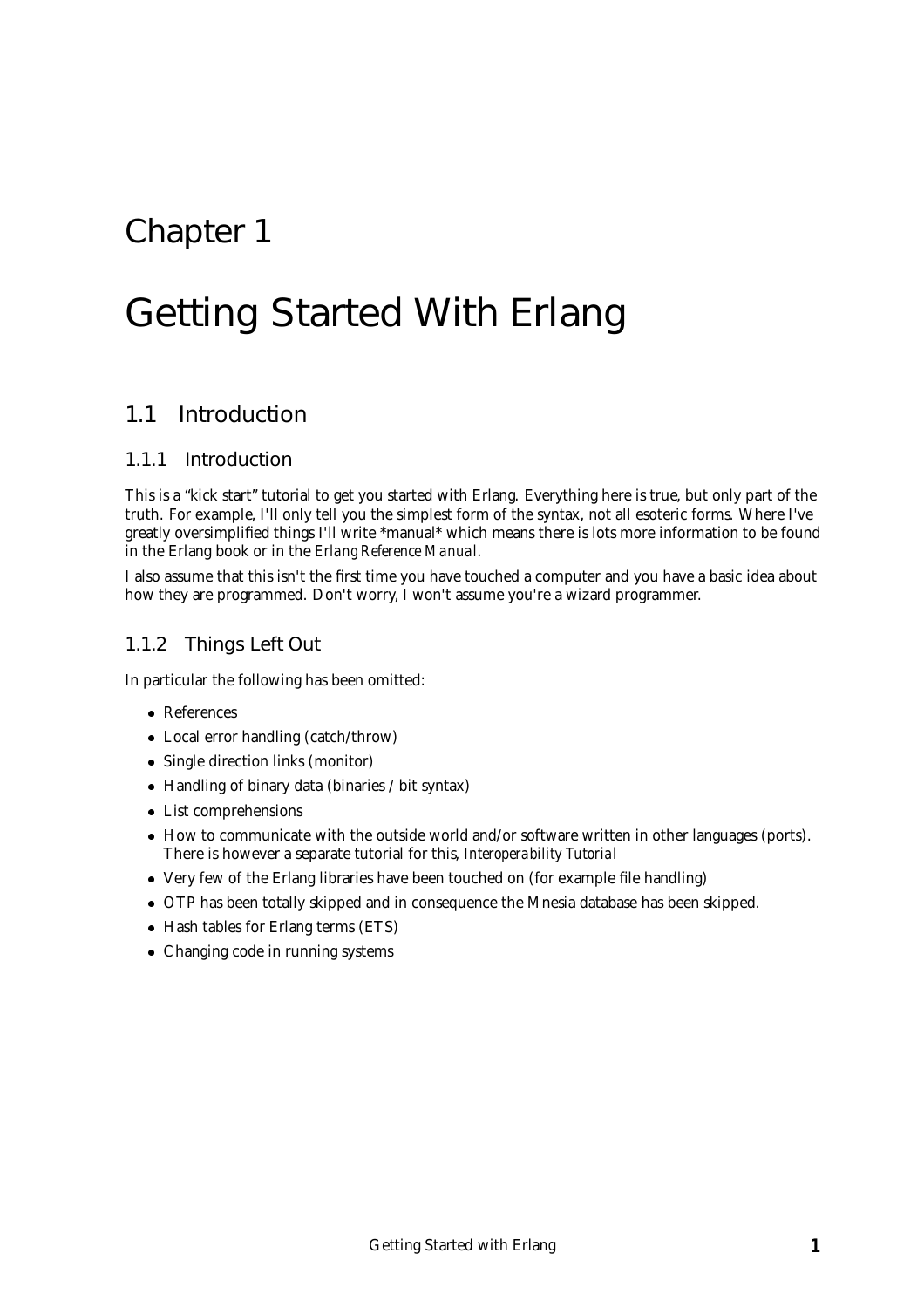## 1.2 Sequential Programming

#### 1.2.1 The Erlang Shell

Most operating systems have a command interpreter or shell, Unix and Linux have many, Windows has the Command Prompt. Erlang has its own shell where you can directly write bits of Erlang code and evaluate (run) them to see what happens (\*manual\*). Start the Erlang shell (in Linux or UNIX) by starting a shell or command interpreter in your operating system and typing erl, you will see something like this.

```
% erl
Erlang (BEAM) emulator version 5.2 [source] [hipe]
Eshell V5.2 (abort with \hat{G})
1>
```
Now type in " $2 + 5$ ." as shown below.

 $1 > 2 + 5$ . 7 2<sup>&</sup>gt;

In Windows, the shell is started by double-clicking on the Erlang shell icon.

You'll notice that the Erlang shell has numbered the lines that can be entered, (as  $1 > 2$ ) and that it has correctly told you that  $2 + 5$  is 7! Also notice that you have to tell it you are done entering code by finishing with a full stop "." and a carriage return. If you make mistakes writing things in the shell, you can delete things by using the backspace key as in most shells. There are many more editing commands in the shell (\*manual\*).

(Note: you will find a lot of line numbers given by the shell out of sequence in this tutorial as it was written and the code tested in several sessions).

Now let's try a more complex calculation.

 $2 > (42 + 77) * 66 / 3$ . 2618.00

Here you can see the use of brackets and the multiplication operator "\*" and division operator "/", just as in normal arithmetic (\*manual\*).

To shutdown the Erlang system and the Erlang shell type Control-C. You will see the following output:

```
BREAK: (a)bort (c)ontinue (p)roc info (i)nfo (l)oaded
       (v)ersion (k)ill (D)b-tables (d)istribution
a
```
Type "a" to leave the Erlang system.

Another way to shutdown the Erlang system is by entering halt():

%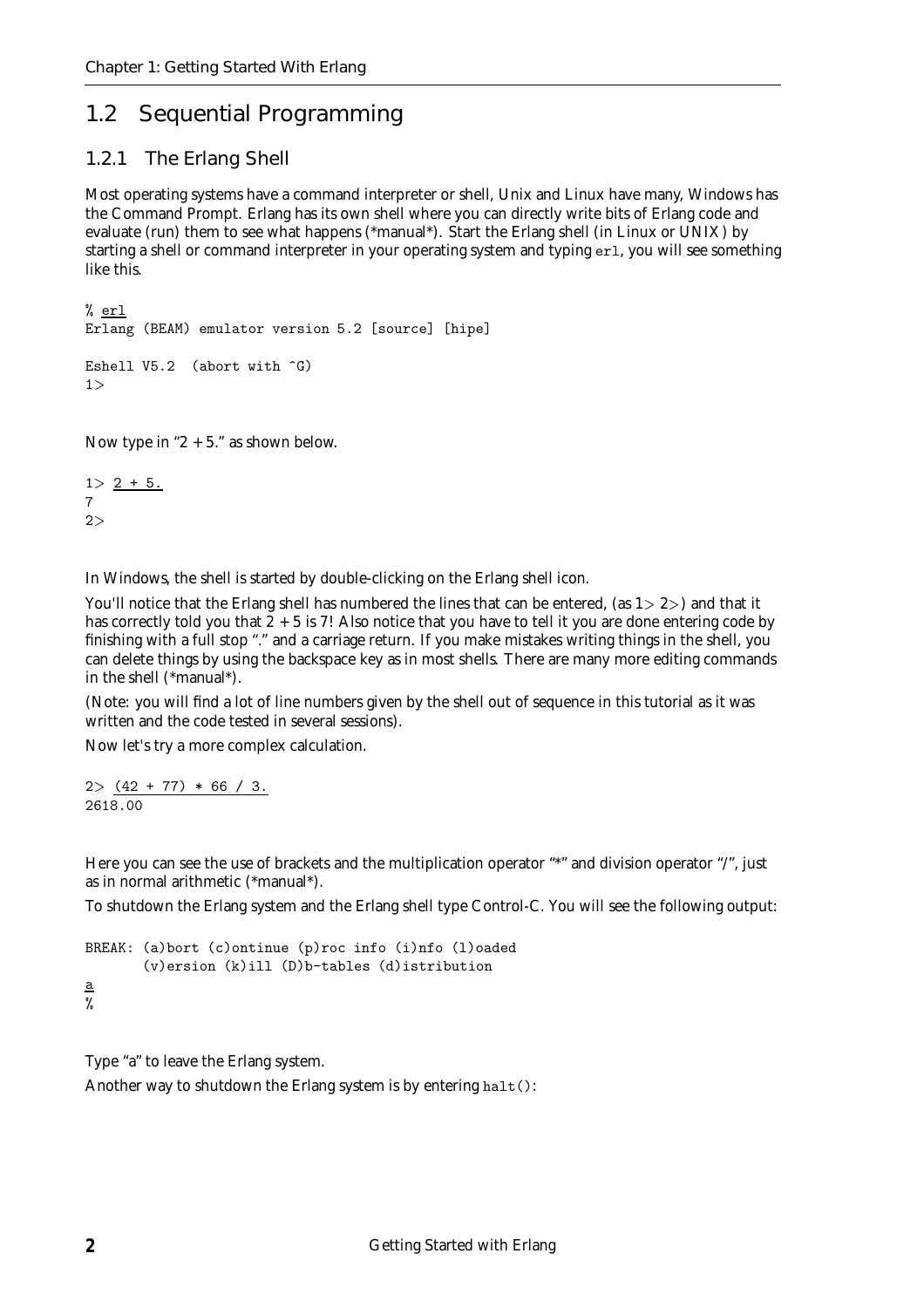$3$ > halt $()$ . %

#### 1.2.2 Modules and Functions

A programming language isn't much use if you can just run code from the shell. So here is a small Erlang program. Enter it into a file called tut.erl (the file name tut.erl is important, also make sure that it is in the same directory as the one where you started erl (\*manual\*) using a suitable text editor. If you are lucky your editor will have an Erlang mode which will make it easier for you to enter and format your code nicely (\*manual\*), but you can manage perfectly well without. Here's the code to enter:

```
-module(tut).
-export([double/1]).
double(X) ->
    2 * X.
```
It's not hard to guess that this "program" doubles the value of numbers. I'll get back to the first two lines later. Let's compile the program. This can be done in your Erlang shell as shown below:

 $3$  c(tut).  $\{ok, tut\}$ 

The  $\{\alpha k, \text{tut}\}\$  tells you that the compilation was OK. If it said "error" instead, you have made some mistake in the text you entered and there will also be error messages to give you some idea as to what has gone wrong so you can change what you have written and try again.

Now lets run the program.

 $4$  tut: double  $(10)$ . 20

As expected double of 10 is 20.

Now let's get back to the first two lines. Erlang programs are written in files. Each file contains what we call an Erlang *module*. The first line of code in the module tells us the name of the module (\*manual\*).

-module(tut).

This tells us that the module is called *tut*. Note the "." at the end of the line. The files which are used to store the module must have the same name as the module but with the extension ".erl". In our case the file name is tut.erl. When we use a function in another module, we use the syntax, module name:function name(arguments). So

 $4$  tut: double  $(10)$ .

means call function double in module tut with argument "10". The second line: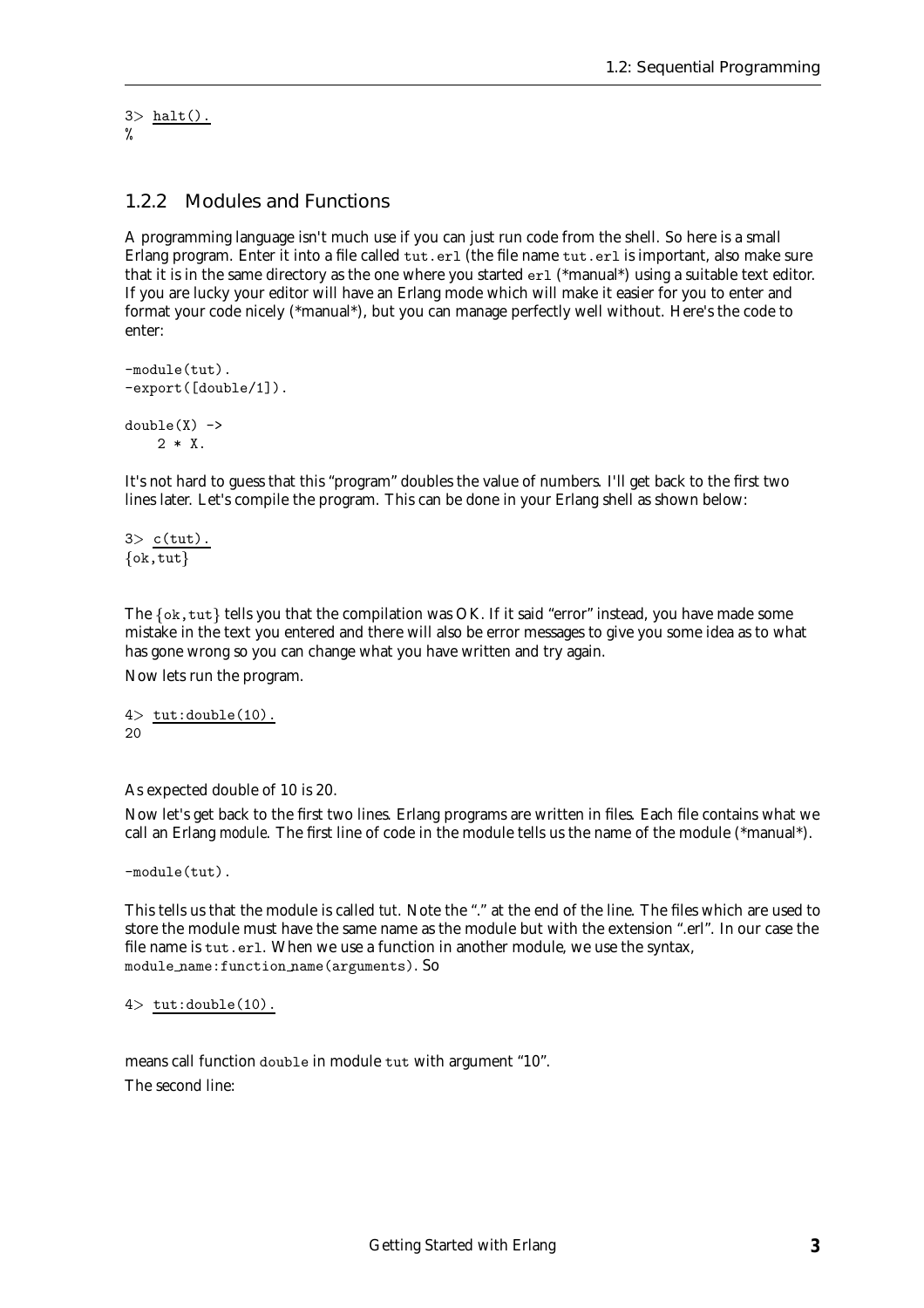-export([double/1]).

says that the module tut contains a function called double which takes one argument (X in our example) and that this function can be called from outside the module tut. More about this later. Again note the "." at the end of the line.

Now for a more complicated example, the factorial of a number (e.g. factorial of 4 is  $4 * 3 * 2 * 1$ ). Enter the following code in a file called tut1.erl.

```
-module(tut1).
-export([fac/1]).
fac(1) ->
   1;
fac(N) ->
   N * fac(N - 1).
```
Compile the file

 $5$  c(tut1).  $\{ok, tut1\}$ 

And now calculate the factorial of 4.

 $6$  tut1:fac $(4)$ . 24

The first part:

 $fac(1)$  -> 1;

says that the factorial of 1 is 1. Note that we end this part with a ";" which indicates that there is more of this function to come. The second part:

 $fac(N)$  ->  $N * fac(N - 1)$ .

says that the factorial of N is N multiplied by the factorial of N - 1. Note that this part ends with a "." saying that there are no more parts of this function.

A function can have many arguments. Let's expand the module tut1 with the rather stupid function to multiply two numbers: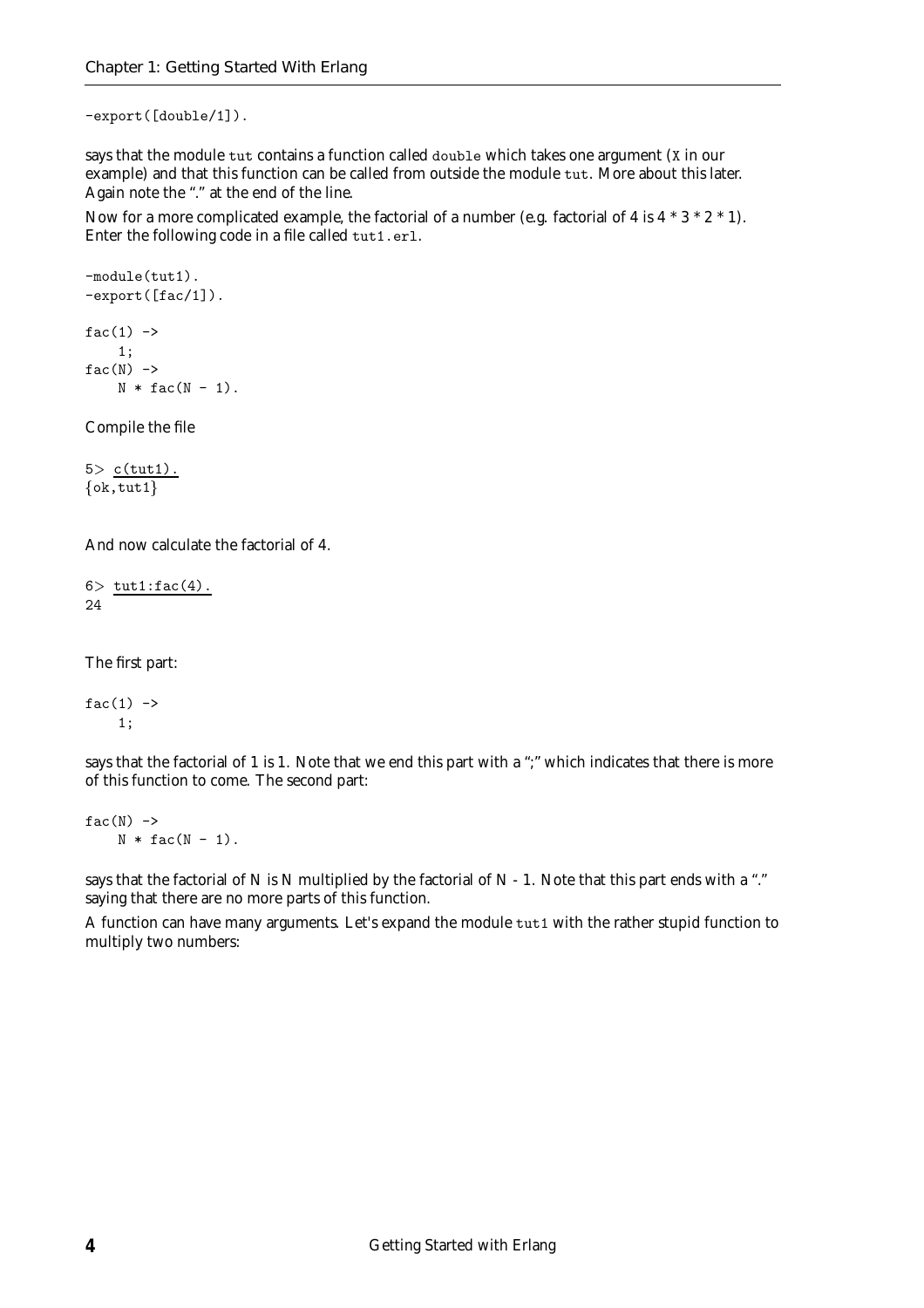```
-module(tut1).
-export([fac/1, mult/2]).
fac(1) ->
   1;
fac(N) ->
    N * fac(N - 1).
mult(X, Y) \rightarrowX * Y.
```
Note that we have also had to expand the -export line with the information that there is another function mult with two arguments.

Compile:

 $7$  c(tut1).  $\{ok, tut1\}$ 

and try it out:

 $8$  tut1: mult $(3, 4)$ . 12

In the example above the numbers are integers and the arguments in the functions in the code, N, X, Y are called variables. Variables must start with a capital letter (\*manual\*). Examples of variable could be Number, ShoeSize, Age etc.

#### 1.2.3 Atoms

Atoms are another data type in Erlang. Atoms start with a small letter (\*manual\*), for example: charles, centimeter, inch. Atoms are simply names, nothing else. They are not like variables which can have a value.

Enter the next program (file: tut2.erl) which could be useful for converting from inches to centimeters and vice versa:

```
-module(tut2).
-export([convert/2]).
convert(M, inch) ->
   M / 2.54;
convert(N, centimeter) ->
   N * 2.54.
```
Compile and test: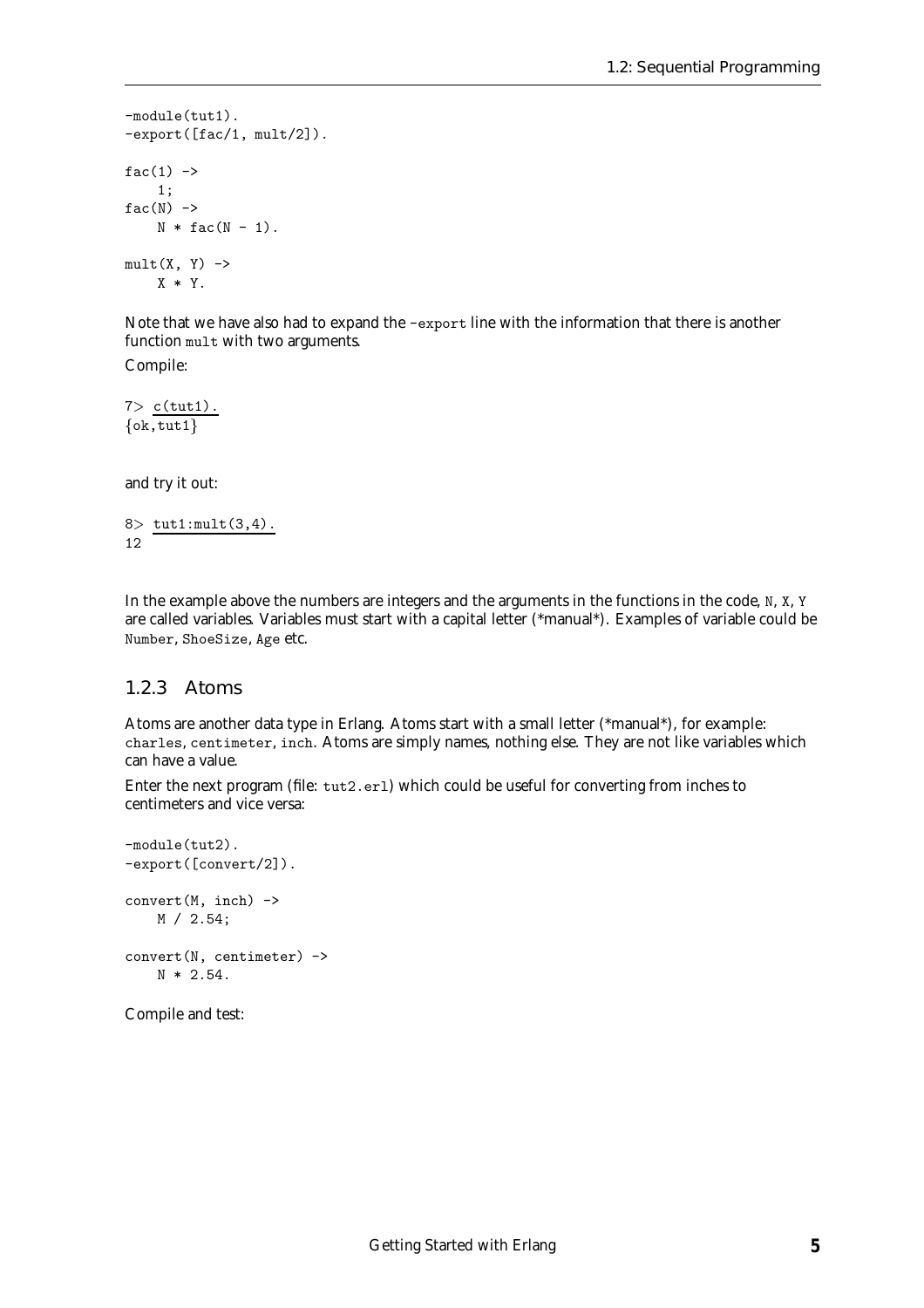$9$  c(tut2).  $\{ok, tut2\}$ 10<sup>&</sup>gt; tut2:convert(3, inch). 1.18110 11<sup>&</sup>gt; tut2:convert(7, centimeter). 17.7800

Notice that I have introduced decimals (floating point numbers) without any explanation, but I guess you can cope with that.

See what happens if I enter something other than centimeter or inch in the convert function:

13<sup>&</sup>gt; tut2:convert(3, miles).

```
=ERROR REPORT==== 28-May-2003::18:36:27 ===
Error in process \langle 0.25.0 \rangle with exit value: {function_clause, [{tut2, convert, [3, miles]}, {erl_eval, expr, 3}
** exited: {function\_clause, [\{tut2, convert, [3, miles]\},\}\{erl-eval, expr, 3,
                                  {er1\_eval, express, 4},
                                  {she11, evalloop, 2}} **
```
The two parts of the convert function are called its clauses. Here we see that "miles" is not part of either of the clauses. The Erlang system can't *match* either of the clauses so we get an error message function clause. The above output looks rather a mess, but with a little practice, you can see from it exactly where in the code the error occurred.

#### 1.2.4 Tuples

Now the tut2 program is hardly good programming style. Consider:

```
tut2:convert(3, inch).
```
Does this mean that 3 is in inches? or that 3 is in centimeters and we want to convert it to inches? So Erlang has a way to group things together to make things more understandable. We call these *tuples*. Tuples are surrounded by " $\{$ " and " $\}$ ".

So we can write  $\{inch,3\}$  to denote 3 inches and  $\{centimeter,5\}$  to denote 5 centimeters. Now let's write a new program which converts centimeters to inches and vice versa. (file tut3.erl).

```
-module(tut3).
-export([convert_length/1]).
convert_length({centimeter, X}) ->
   {inch, X / 2.54};
convert_length({inch, Y}) ->
   {centimeter, Y * 2.54}.
```
Compile and test: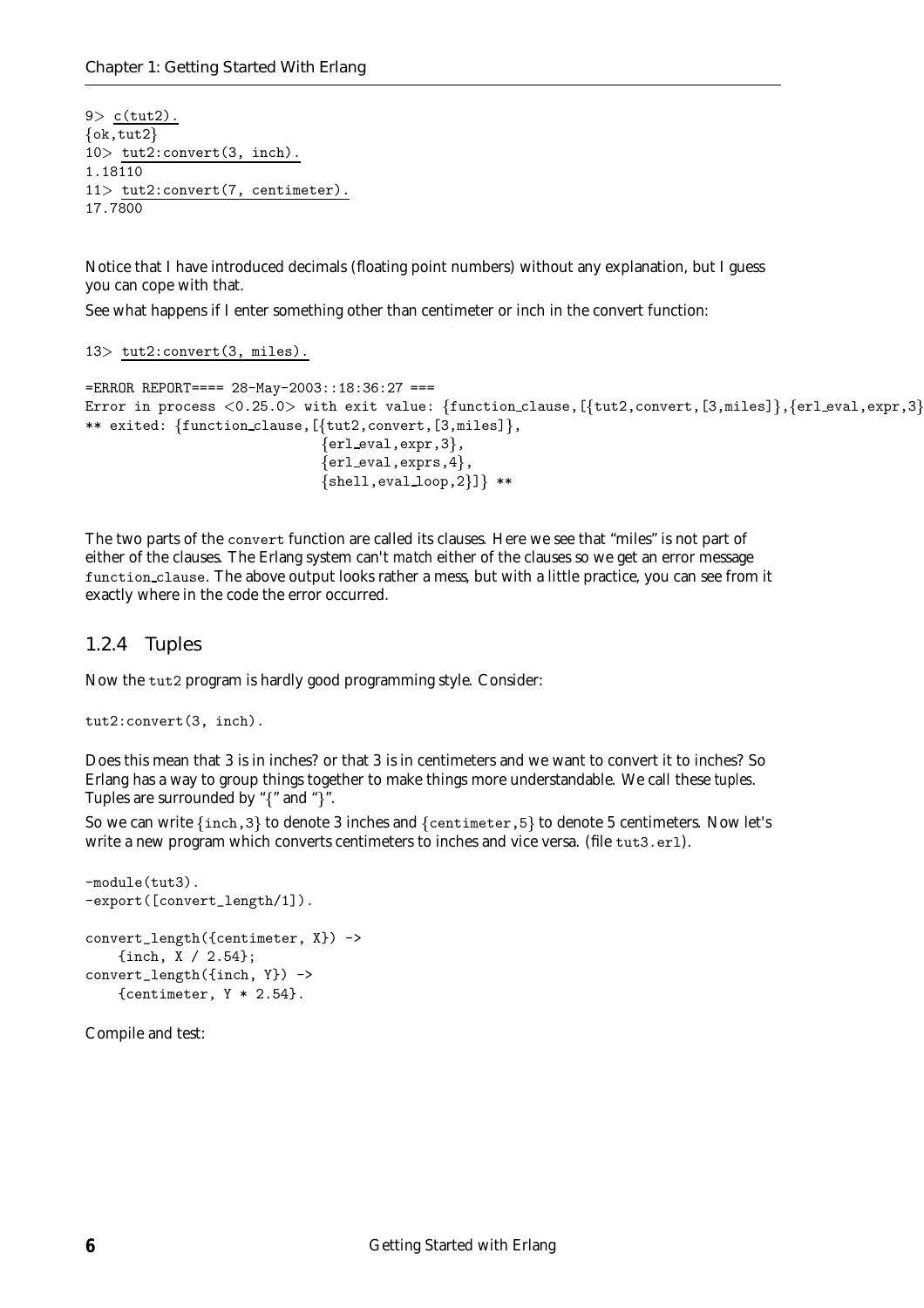$14$  c(tut3).  $\{ok, tut3\}$  $15$  tut3: convert length({inch, 5}).  ${centimeter, 12.7000}$ 16> tut3:convert\_length(tut3:convert\_length({inch, 5})).  $\{inch, 5.00000\}$ 

Note on line 16 we convert 5 inches to centimeters and back again and reassuringly get back to the original value. I.e the argument to a function can be the result of another function. Pause for a moment and consider how line 16 (above) works. The argument we have given the function  $\{$  inch, 5 $\}$  is first matched against the first head clause of convert length i.e. convert length( $\{$ centimeter, $X\}$ ) where it can be seen that  $\{\text{center}, X\}$  does not match  $\{\text{inch}, 5\}$  (the head is the bit before the "->"). This having failed, we try the head of the next clause i.e. convert length( $\{$ inch,Y}), this matches and Y get the value 5.

We have shown tuples with two parts above, but tuples can have as many parts as we want and contain any valid Erlang *term*. For example, to represent the temperature of various cities of the world we could write

```
{moscow, {c, -10}}
{cape_town, {f, 70}}
{paris, {f, 28}}
```
Tuples have a fixed number of things in them. We call each thing in a tuple an element. So in the tuple  $\{$ moscow, $\{c,-10\}\}$ , element 1 is moscow and element 2 is  $\{c,-10\}$ . I have chosen c meaning Centigrade (or Celsius) and f meaning Fahrenheit.

#### 1.2.5 Lists

Whereas tuples group things together, we also want to be able to represent lists of things. Lists in Erlang are surrounded by "[" and "]". For example a list of the temperatures of various cities in the world could be:

```
[{moscow, {c, -10}}, {cape_town, {f, 70}}, {stockholm, {c, -4}},
{paris, {f, 28}}, {london, {f, 36}}]
```
Note that this list was so long that it didn't fit on one line. This doesn't matter, Erlang allows line breaks at all "sensible places" but not, for example, in the middle of atoms, integers etc.

A very useful way of looking at parts of lists, is by using "|". This is best explained by an example using the shell.

```
18 [First |TheRest] = [1, 2, 3, 4, 5].
[1,2,3,4,5]
19> First.
1
20> TheRest.
[2,3,4,5]
```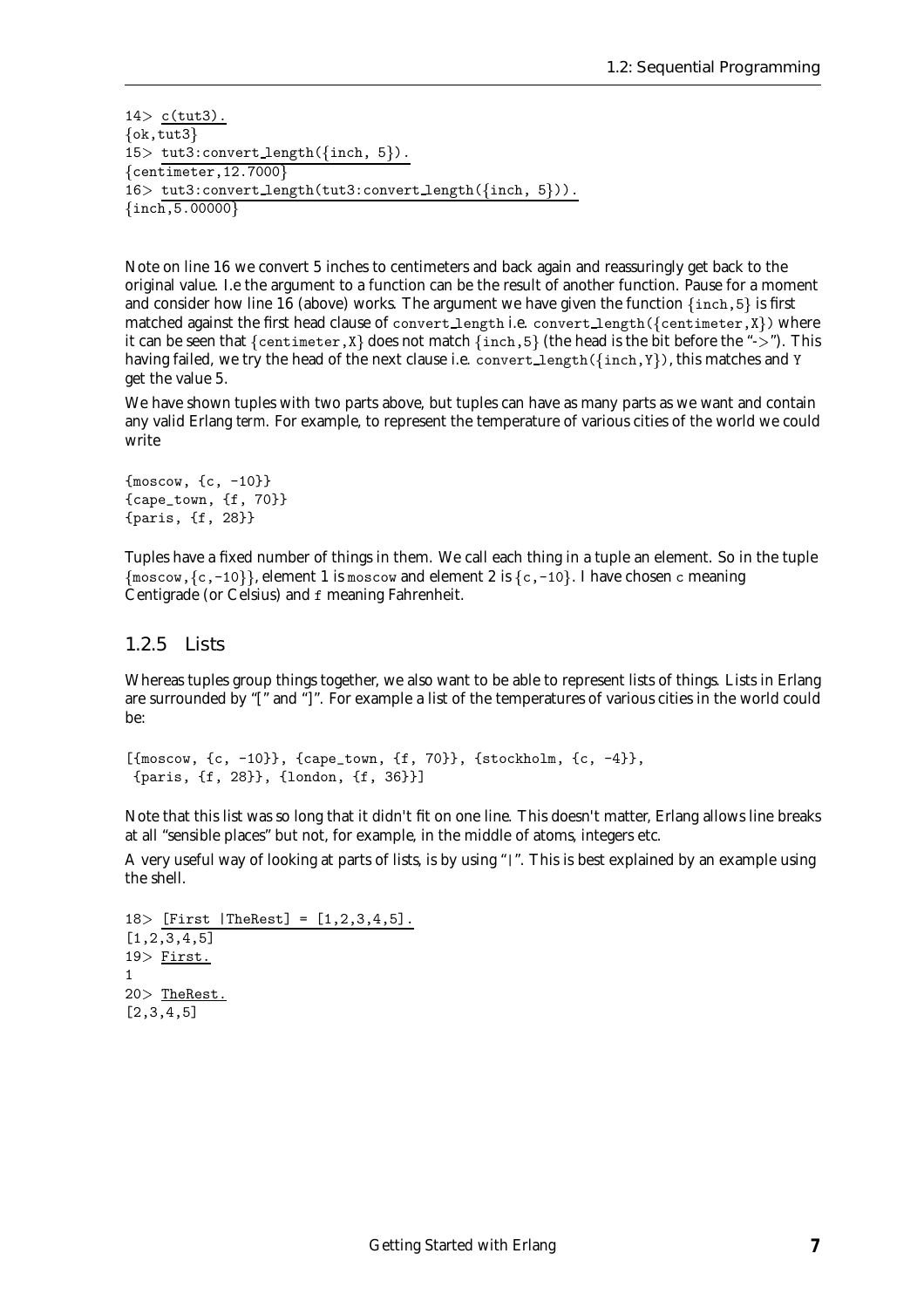We use | to separate the first elements of the list from the rest of the list. (First has got value 1 and TheRest value [2,3,4,5]).

Another example:

21> [E1, E2 | R] =  $[1, 2, 3, 4, 5, 6, 7]$ .  $[1, 2, 3, 4, 5, 6, 7]$ 22<sup>&</sup>gt; E1. 1 23<sup>&</sup>gt; E2. 2  $24 > R$ . [3,4,5,6,7]

Here we see the use of  $\perp$  to get the first two elements from the list. Of course if we try to get more elements from the list than there are elements in the list we will get an error. Note also the special case of the list with no elements [].

```
25 > [A, B | C] = [1, 2].[1,2]26 > A.
1
27 > B.2
28 > C.
\Box
```
In all the examples above, I have been using new variable names, not reusing the old ones: First, TheRest, E1, E2, R, A, B, C. The reason for this is that a variable can only be given a value once in its context (scope). I'll get back to this later, it isn't so peculiar as it sounds!

The following example shows how we find the length of a list:

```
-module(tut4).
-export([list_length/1]).
list_length([]) \rightarrow0;
list_length([First | Rest]) ->
    1 + list_length(Rest).
```
Compile (file tut4.erl) and test:

```
29> c(tut4).
\{ok, tut4\}30> tut4:list length([1,2,3,4,5,6,7]).
7
```
Explanation: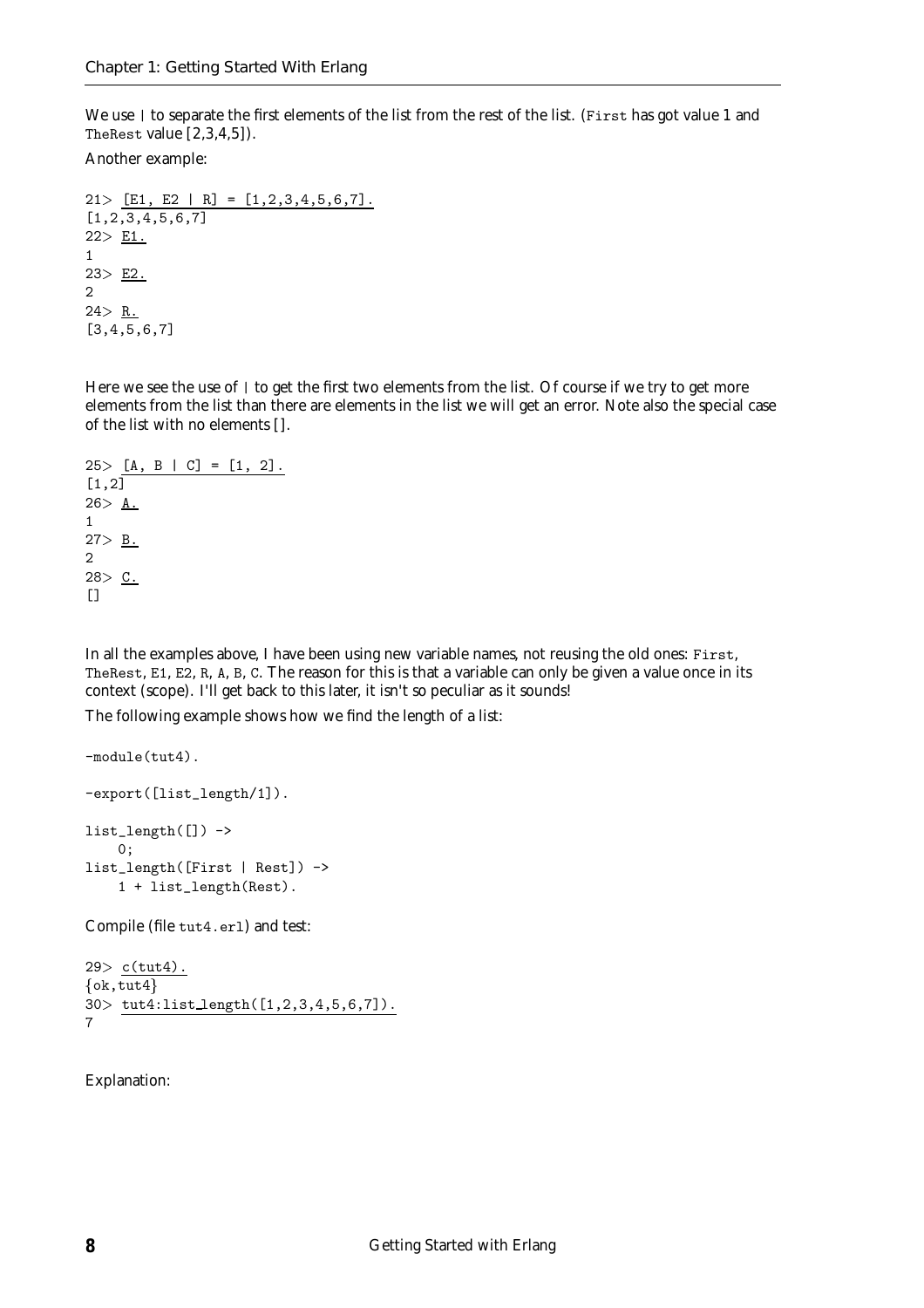```
list_length([]) ->
    0;
```
The length of an empty list is obviously 0.

```
list_length([First | Rest]) ->
    1 + list_length(Rest).
```
The length of a list with the first element First and the remaining elements Rest is  $1 +$  the length of Rest.

(Advanced readers only: This is not tail recursive, there is a better way to write this function).

In general we can say we use tuples where we would use "records" or "structs" in other languages and we use lists when we want to represent things which have varying sizes, (i.e. where we would use linked lists in other languages).

Erlang does not have a string date type, instead strings can be represented by lists of ASCII characters. So the list [97,98,99] is equivalent to "abc". The Erlang shell is "clever" and guesses the what sort of list we mean and outputs it in what it thinks is the most appropriate form, for example:

31<sup>&</sup>gt; [97,98,99]. "abc"

#### 1.2.6 Standard Modules and Manual Pages

Erlang has a lot of standard modules to help you do things. For example, the module io contains a lot of functions to help you do formatted input/output. To look up information about standard modules, the command erl -man can be used at the operating shell or command prompt (i.e. at the same place as that where you started erl). Try the operating system shell command:

```
% erl -man io
ERLANG MODULE DEFINITION i o(3)MODULE
    io - Standard I/O Server Interface Functions
DESCRIPTION
    This module provides an interface to standard Erlang IO
    servers. The output functions all return ok if they are suc-
    ...
```
If this doesn't work on your system, the documentation is included as HTML in the Erlang/OTP release, or you can read the documentation as HTML or download it as PDF from either of the sites www.erlang.se (commercial Erlang) or www.erlang.org (open source), for example for release R9B:

http://www.erlang.org/doc/r9b/doc/index.html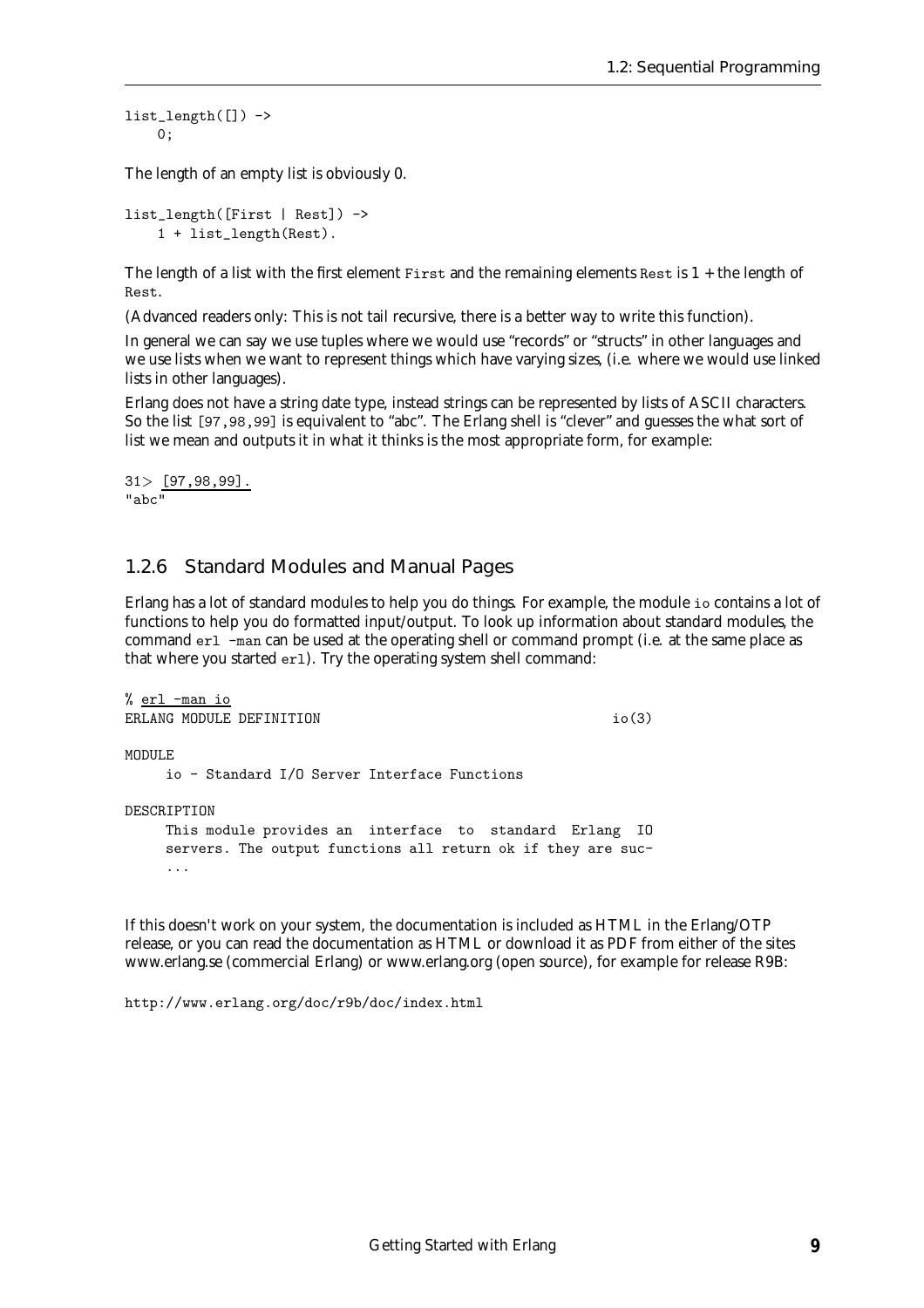### 1.2.7 Writing Output to a Terminal

It's nice to be able to do formatted output in these example, so the next example shows a simple way to use to use the io:format function. Of course, just like all other exported functions, you can test the io:format function in the shell:

```
32 io:format("hello world"n", []).
hello world
ok
33 io:format("this outputs one Erlang term: "w"n", [hello]).
this outputs one Erlang term: hello
ok
34 io:format("this outputs two Erlang terms: "v^w w^m", [hello, world]).
this outputs two Erlang terms: helloworld
ok
35> io:format("this outputs two Erlang terms: "w"w", [hello, world]).
this outputs two Erlang terms: hello world
ok
```
The function format/2 (i.e. format with two arguments) takes two lists. The first one is nearly always a list written between "". This list is printed out as it stands, except that each ~w is replaced by a term taken in order from the second list. Each ~n is replaced by a new line. The io:format/2 function itself returns the atom ok if everything goes as planned. Like other functions in Erlang, it crashes if an error occurs. This is not a fault in Erlang, it is a deliberate policy. Erlang has sophisticated mechanisms to handle errors which we will show later. As an exercise, try to make io:format crash, it shouldn't be difficult. But notice that although io:format crashes, the Erlang shell itself does not crash.

#### 1.2.8 A Larger Example

Now for a larger example to consolidate what we have learnt so far. Assume we have a list of temperature readings from a number of cities in the world. Some of them are in Celsius (Centigrade) and some in Fahrenheit (as in the previous list). First let's convert them all to Celsius, then let's print out the data neatly.

```
%% This module is in file tut5.erl
-module(tut5).
-export([format_temps/1]).
%% Only this function is exported
format_temps([])-> % No output for an empty list
   ok;
format_temps([City | Rest]) ->
   print_temp(convert_to_celsius(City)),
   format_temps(Rest).
convert_to_celsius({Name, {c, Temp}}) -> % No conversion needed
   {Name, {c, Temp}};
convert_to_celsius({Name, {f, Temp}}) -> % Do the conversion
    {\{Name, \{c, (Temp - 32) * 5 / 9\}}.
```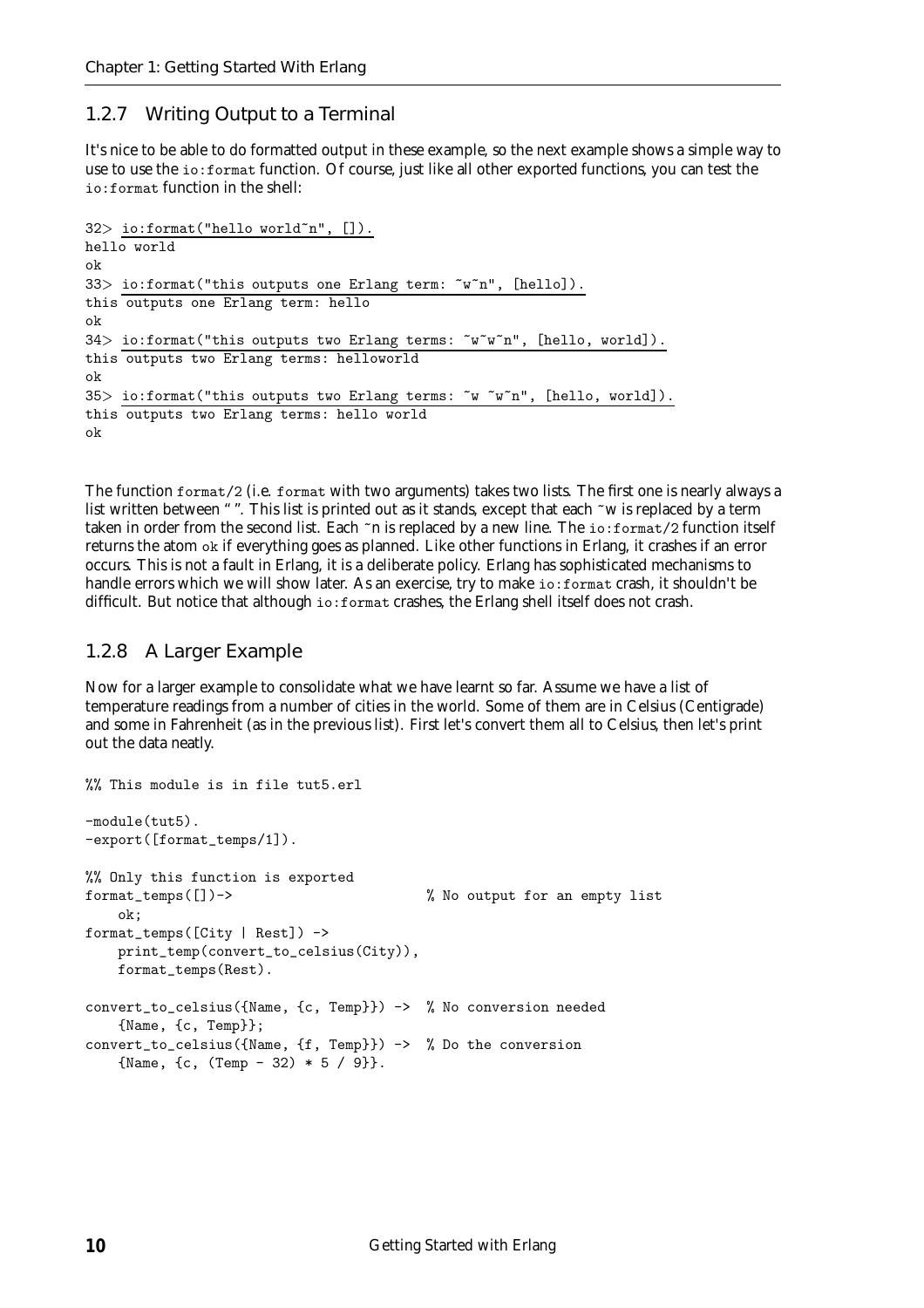```
print_temp({Name, {c, Temp}}) ->
    \text{io:format}("-15w w c^n, [\text{Name}, \text{Temp}]).36 c(tut5).
\{ok, tut5\}37 tut5:format_temps([\{moscow, \{c, -10\}\}, \{capetown, \{f, 70\}\},\{\text{stockholm}, \{c, -4\}\}, \{\text{paris}, \{f, 28\}\}, \{\text{London}, \{f, 36\}\}\}.moseow -10 c
cape town 21.1111 c
stockholm -4 cparis -2.22222 c
london 2.22222 c
ok
```
Before we look at how this program works, notice that we have added a few comments to the code. A comment starts with a % character and goes on to the end of the line. Note as well that the -export([format temps/1]). line only includes the function format temps/1, the other functions are *local* functions, i.e. they are not visible from outside the module tut5.

Note as well that when testing the program from the shell, I had to spread the input over two lines as the line was too long.

When we call format temps the first time, City gets the value  $\{\text{mescov},\{c,-10\}\}\$  and Rest is the rest of the list. So we call the function print temp(convert to celsius( $\{\text{mescov},\{c,-10\}\}\)$ ).

Here we see a function call as convert to celsius ( $\{moscow, \{c, -10\}\}\)$  as the argument to the function print temp. When we *nest* function calls like this we execute (evaluate) them from the inside out. I.e. we first evaluate convert to celsius ( $\{\text{moscow}, \{c, -10\}\}\$ ) which gives the value  $\{\text{moscow}, \{c, -10\}\}\$  as the temperature is already in Celsius and then we evaluate print temp( $\{mosecow,\{c,-10\}\}\)$ . The function convert to celsius works in a similar way to the convert length function in the previous example.

print temp simply calls io: format in a similar way to what has been described above. Note that ~-15w says to print the "term" with a field length (width) of 15 and left justify it. (\*manual\*).

Now we call format temps(Rest) with the rest of the list as an argument. This way of doing things is similar to the loop constructs in other languages. (Yes, this is recursion, but don't let that worry you). So the same format temps function is called again, this time City gets the value  $\{cap, \{f,70\}\}\$ and we repeat the same procedure as before. We go on doing this until the list becomes empty, i.e. [], which causes the first clause format\_temps([]) to match. This simply returns (results in) the atom ok, so the program ends.

#### 1.2.9 Matching, Guards and Scope of Variables

It could be useful to find the maximum and minimum temperature in lists like this. Before extending the program to do this, let's look at functions for finding the maximum value of the elements in a list:

```
-module(tut6).
-export([list_max/1]).
list_max([Head|Rest]) ->
   list_max(Rest, Head).
list_max([], Res) ->
```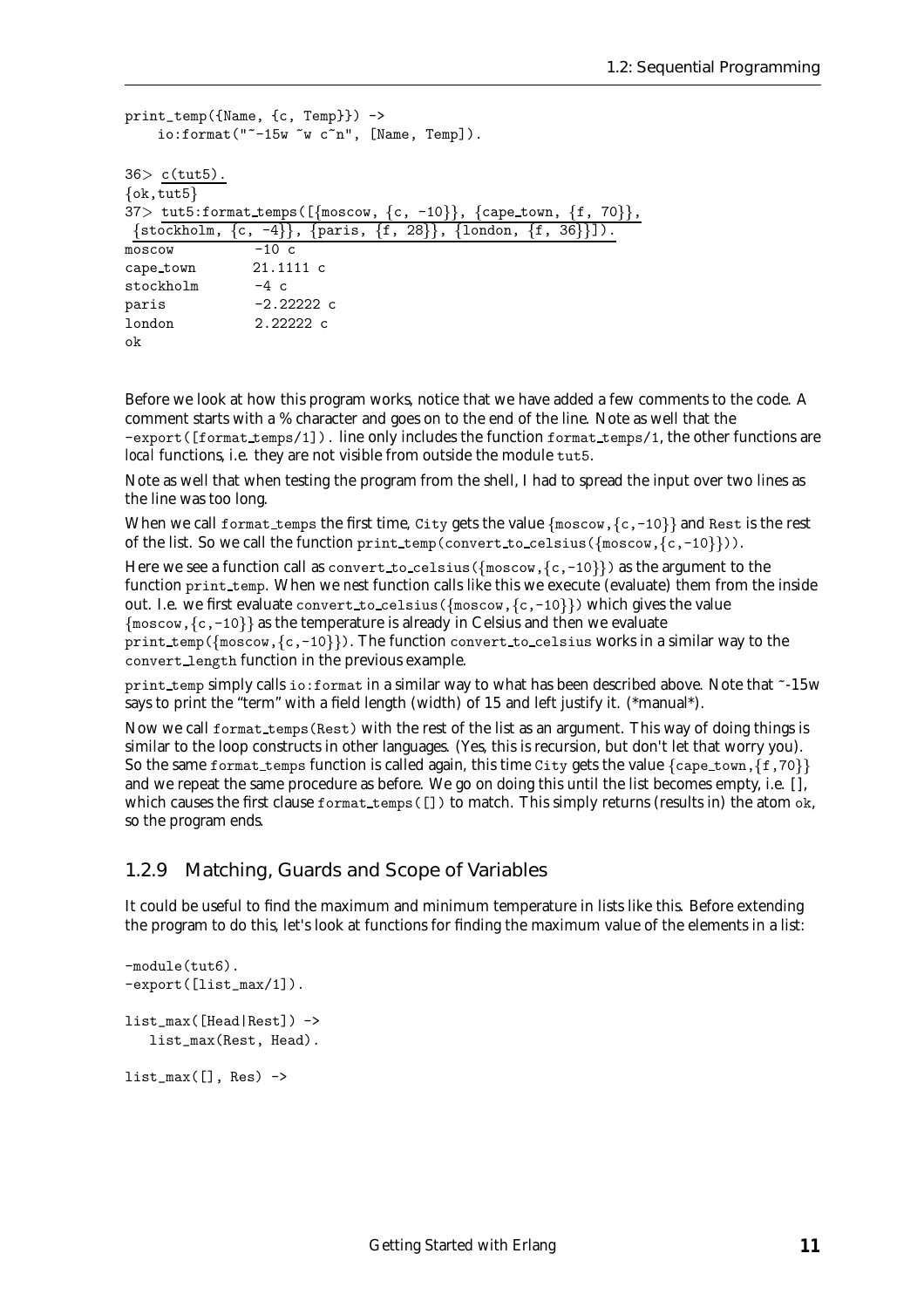```
Res;
list_max([Head|Rest], Result_so_far) when Head > Result_so_far ->
    list_max(Rest, Head);
list_max([Head|Rest], Result_so_far) ->
    list_max(Rest, Result_so_far).
39> c(tut6).
\{ok, tut6\}40 tut6:list max([1, 2, 3, 4, 5, 7, 4, 3, 2, 1]).
7
```
First note that we have two functions here with the same name list max. However each of these takes a different number of arguments (parameters). In Erlang these are regarded as completely different functions. Where we need to distinguish between these functions we write name/arity, where name is the name of the function and arity is the number of arguments, in this case list max/1 and list max/2.

This is an example where we walk through a list "carrying" a value with us, in this case Result so far. list max/1 simply assumes that the max value of the list is the head of the list and calls list max/2 with the rest of the list and the value of the head of the list, in the above this would be list max  $(2,3,4,5,7,4,3,2,1],1$ . If we tried to use list max /1 with an empty list or tried to use it with something which isn't a list at all, we would cause an error. Note that the Erlang philosophy is not to handle errors of this type in the function they occur, but to do so elsewhere. More about this later.

In list max/2 we walk down the list and use Head instead of Result so far when Head  $>$ Result so far. when is a special word we use before the  $\ge$  in the function to say that we should only use this part of the function if the test which follows is true. We call tests of this type a *guard*. If the guard isn't true (we say the guard fails), we try the next part of the function. In this case if Head isn't greater than Result so far then it must be smaller or equal to is, so we don't need a guard on the next part of the function.

Some useful operators in guards are,  $\langle$  less than,  $\rangle$  greater than,  $=$  equal,  $\rangle$  = greater or equal,  $\langle$  = less or equal,  $/=$  not equal. (\*manual\*).

To change the above program to one which works out the minimum value of the element in a list, all we would need to do is to write  $\lt$  instead of  $\gt$ . (But it would be wise to change the name of the function to list min :-).

Remember that I mentioned earlier that a variable could only be given a value once in its scope? In the above we see, for example, that Result\_so\_far has been given several values. This is OK since every time we call list max/2 we create a new scope and one can regard the Result so far as a completely different variable in each scope.

Another way of creating and giving a variable a value is by using the match operator  $=$  . So if I write  $M =$ 5, a variable called M will be created and given the value 5. If, in the same scope I then write M = 6, I'll get an error. Try this out in the shell:

```
41 > M = 5.5
42 > M = 6.
** exited: \{\{\text{badmatch}, 6\}, [\{\text{erl-eval}, \text{expr}, 3\}]\} **
43 > M = M + 1.
** exited: \{\{\text{badmatch}, 6\}, [\{\text{erl-eval}, \text{expr}, 3\}]\} **
44 > N = M + 1.
6
```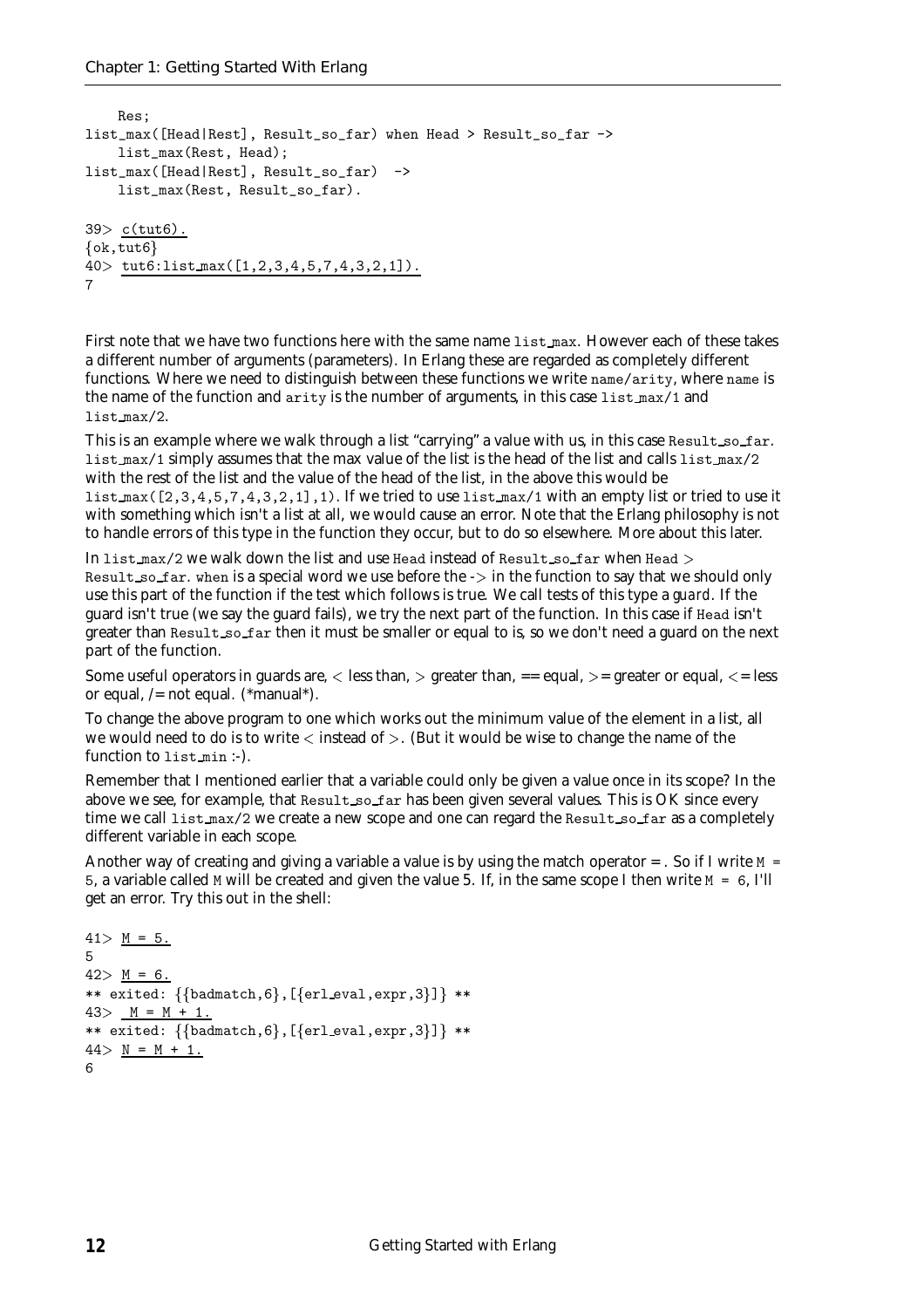The use of the match operator is particularly useful for pulling apart Erlang terms and creating new ones.

45> {X, Y} = {paris, {f, 28}}.  ${paris, {f, 28}}$  $46 > X.$ paris 47>  $Y.$  ${f, 28}$ 

Here we see that X gets the value paris and  $Y \{f, 28\}$ .

Of course if we try to do the same again with another city, we get an error:

```
49 > \{X, Y\} = \{\text{London}, \{f, 36\}\}.\ast\ast exited: \{\{\texttt{badmatch},\{\texttt{London},\{\texttt{f},36\}\}\},[\{\texttt{erl\_eval},\texttt{expr},3\}\} \ast\ast
```
Variables can also be used to improve the readability of programs, for example, in the list max/2 function above, we could write:

```
list_max([Head|Rest], Result_so_far) when Head > Result_so_far ->
    New_result_far = Head,
   list_max(Rest, New_result_far);
```
which is possibly a little clearer.

#### 1.2.10 More About Lists

Remember that the | operator can be used to get the head of a list:

```
50 [M1|T1] = [paris, london, rome].
[paris,london,rome]
51 > M1.
paris
52 > T1.
[london,rome]
```
The  $\vert$  operator can also be used to add a head to a list:

53> L1 =  $[\text{madrid} | T1].$ [madrid,london,rome]  $54 > L1$ . [madrid,london,rome]

Now an example of this when working with lists - reversing the order of a list: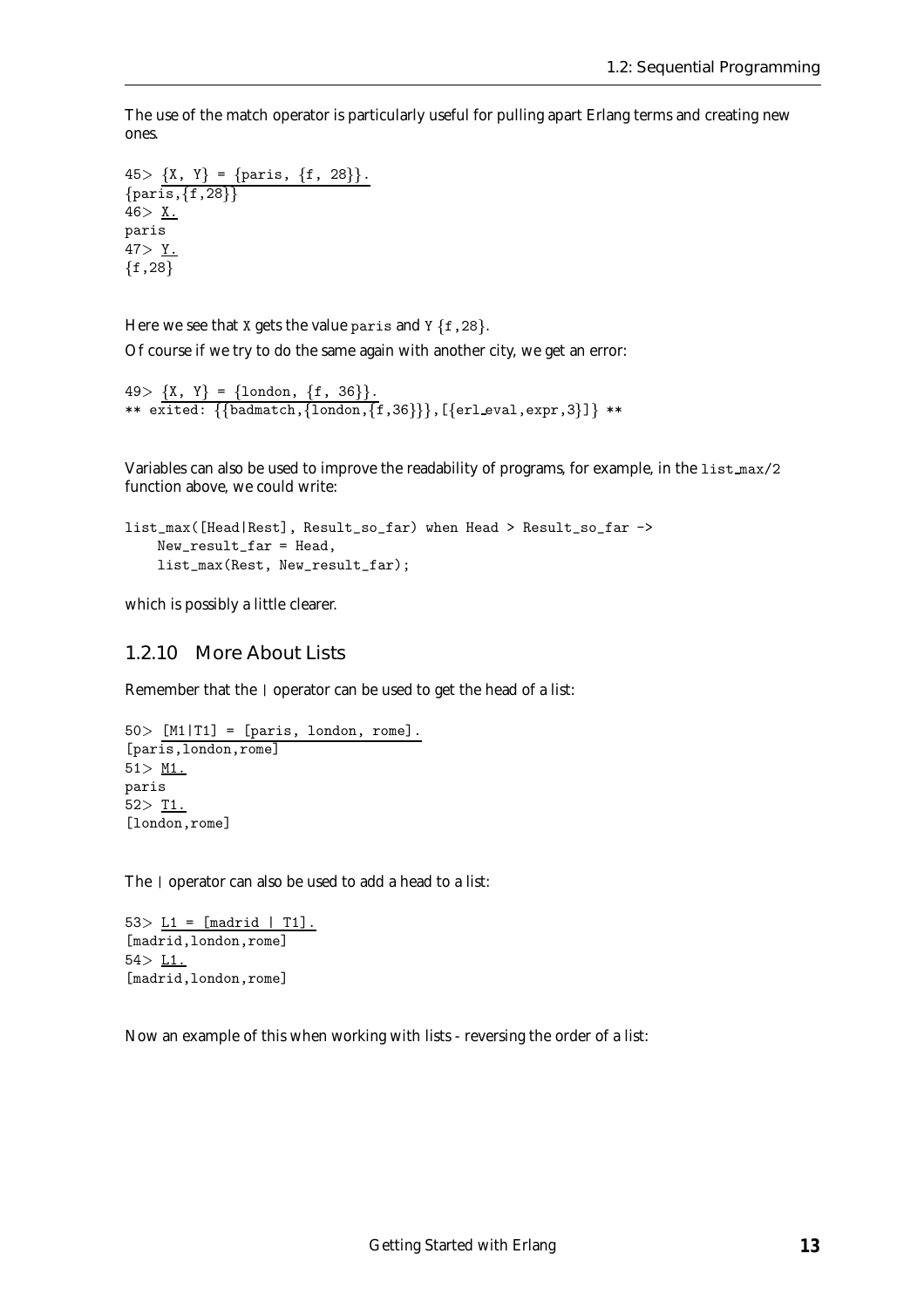```
-module(tut8).
-export([reverse/1]).
reverse(List) ->
    reverse(List, []).
reverse([Head | Rest], Reversed_List) ->
    reverse(Rest, [Head | Reversed_List]);
reverse([], Reversed_List) ->
   Reversed_List.
56 c(tut8).
\{ok, tut8\}57> tut8:reverse([1,2,3]).
[3,2,1]
```
Consider how Reversed List is built. It starts as [], we then successively take off the heads of the list to be reversed and add them to the the Reversed List, as shown in the following:

```
reverse([1|2,3], [] =>
    reverse([2,3], [1|[]])
reverse([2|3], [1]) \Rightarrowreverse([3], [2|[1])
reverse([3|[]], [2,1]) =>
    reverse([], [3|[2,1]])
reverse([], [3, 2, 1]) \Rightarrow[3,2,1]
```
The module lists contains a lot of functions for manipulating lists, for example for reversing them, so before you write a list manipulating function it is a good idea to check that one isn't already written for you. (\*manual\*).

Now lets get back to the cities and temperatures, but take a more structured approach this time. First let's convert the whole list to Celsius as follows and test the function:

```
-module(tut7).
-export([format_temps/1]).
format_temps(List_of_cities) ->
   convert_list_to_c(List_of_cities).
convert_list_to_c([{Name, {f, F}} | Rest]) ->
   Converted_City = {Name, {c, (F -32)* 5 / 9},
    [Converted_City | convert_list_to_c(Rest)];
convert_list_to_c([City | Rest]) ->
    [City | convert_list_to_c(Rest)];
```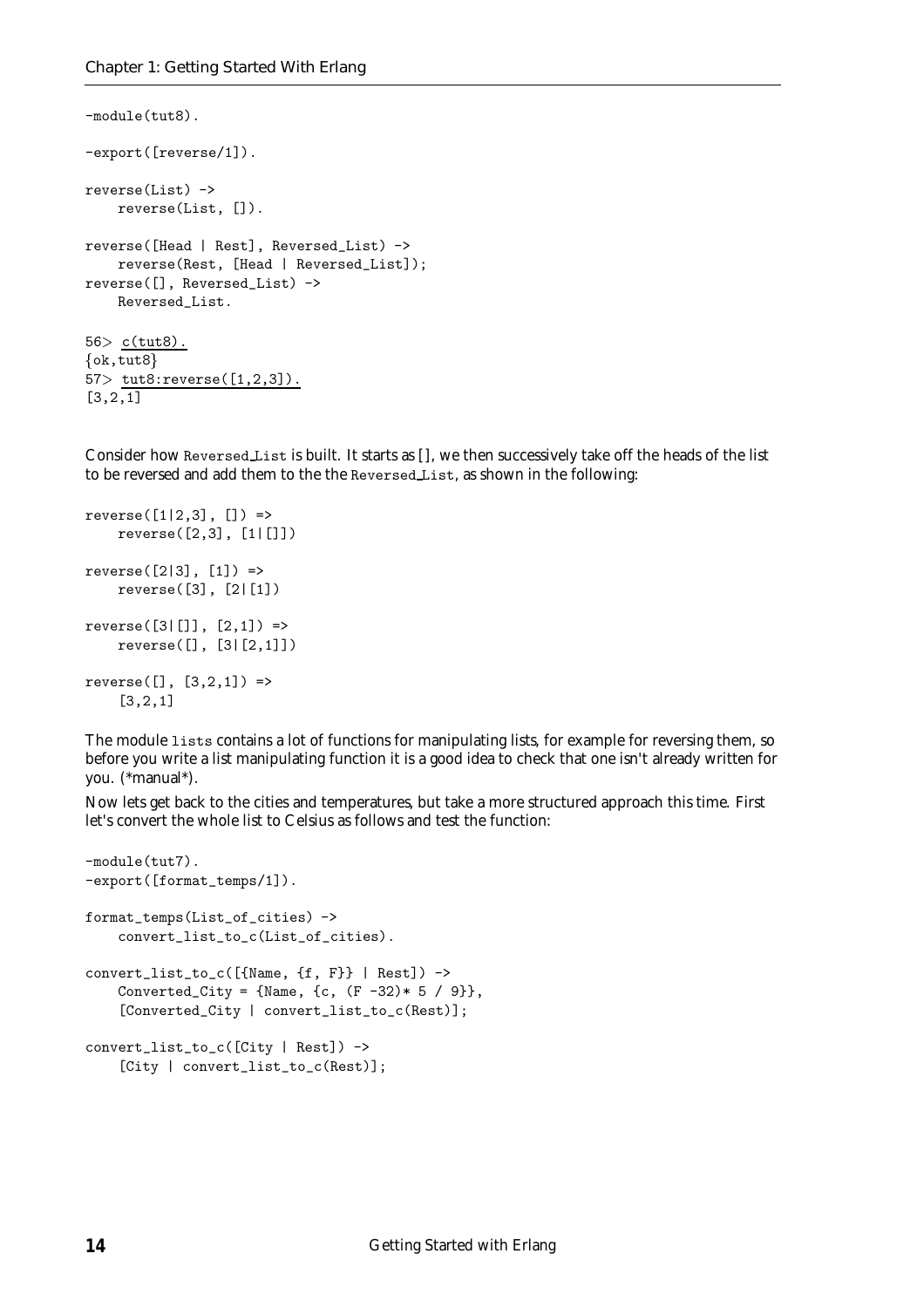```
convert_list_to_c([]) ->
     [].
58> c(tut7).
\{ok, tut7\}.59> tut7:format_temps([\{moscow, \{c, -10\}\}, \{capetown, \{f, 70\}\},\{stockholm, \{c, -4\}\}, \{paris, \{f, 28\}\}, \{london, \{f, 36\}\}\.
\lceil \{\text{moscow}, \{\text{c},\text{-10}\}\},\}{cape_{t}own, {c, 21.1111}},
 \{stockholm, \{c, -4\}\},\{paris, \{c, -2.22222\}\}\,\{london, \{c, 2.22222\}\}\
```
Looking at this bit by bit:

```
format_temps(List_of_cities) ->
    convert_list_to_c(List_of_cities, []).
```
Here we see that format temps/1 calls convert list to c/1. convert list to c/1 takes off the head of the List of cities, converts it to Celsius if needed. The | operator is used to add the (maybe) converted to the converted rest of the list:

[Converted\_City | convert\_list\_to\_c(Rest)];

or

```
[City | convert_list_to_c(Rest)];
```
We go on doing this until we get to the end of the list (i.e. the list is empty:

```
convert_list_to_c([]) ->
    \Box.
```
Now we have converted the list, we add a function to print it:

```
-module(tut7).
-export([format_temps/1]).
format_temps(List_of_cities) ->
    Converted_List = convert_list_to_c(List_of_cities),
    print_temp(Converted_List).
convert_list_to_c([{Name, {f, F}} | Rest]) ->
    Converted_City = \{Name, \{c, (F - 32) * 5 / 9\} \},
    [Converted_City | convert_list_to_c(Rest)];
convert_list_to_c([City | Rest]) ->
    [City | convert_list_to_c(Rest)];
convert_list_to_c([]) ->
    \Box.
```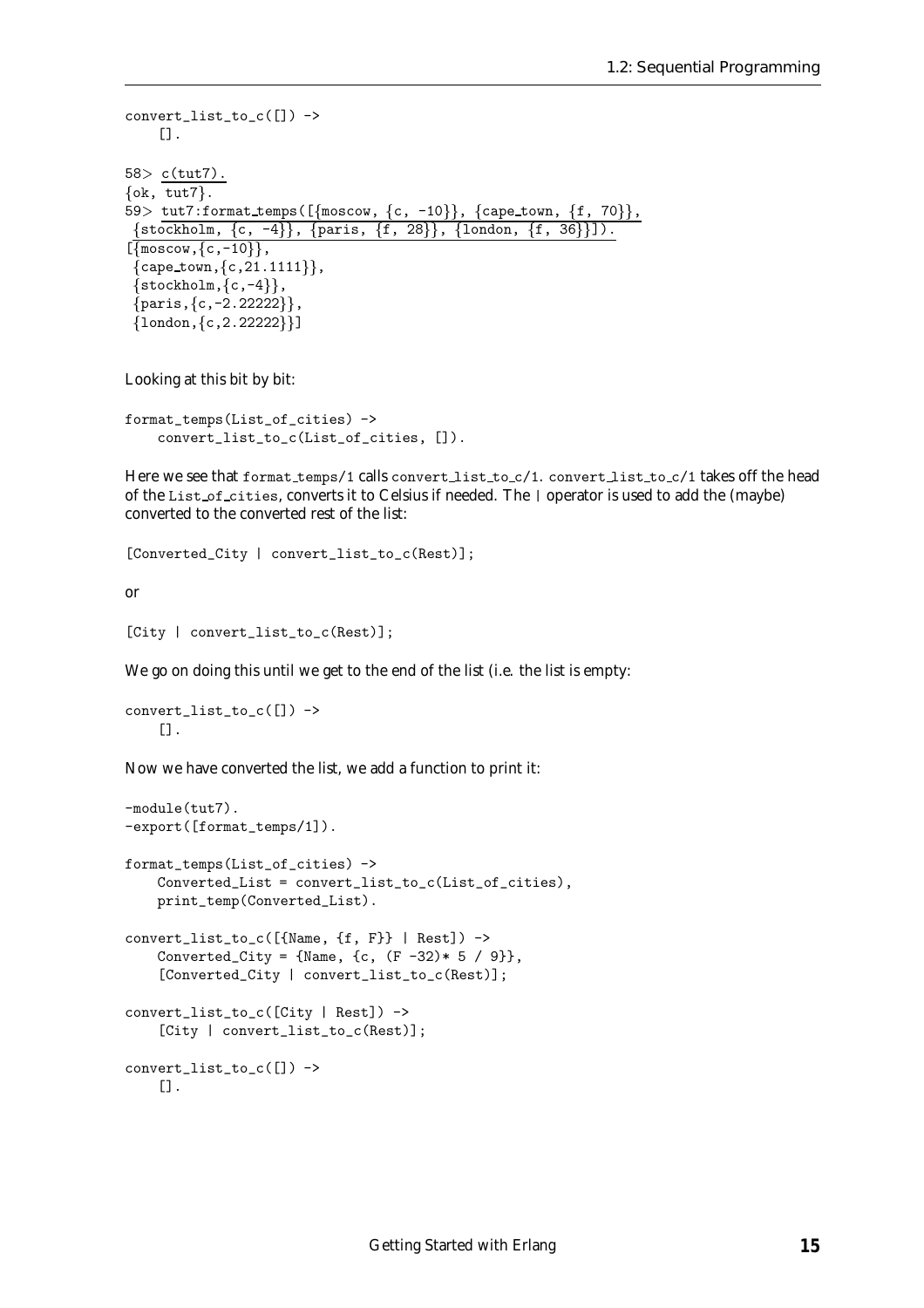```
print_temp([{Name, {c, Temp}} | Rest]) ->
    io:format("~-15w ~w c~n", [Name, Temp]),
    print_temp(Rest);
print_temp([]) \rightarrowok.
60 > c(tut7).
\{ok, tut7\}61> tut7:format_temps([\{\text{moscow}, \{c, -10\}\}, \{\text{cape town}, \{f, 70\}\},\{\text{stockholm}, \{c, -4\}\}, \{\text{paris}, \{f, 28\}\}, \{\text{London}, \{f, 36\}\}\}\.
moseow -10 c
cape town 21.1111 c
stockholm -4 cparis -2.22222 c
london 2.22222 c
ok
```
We now have to add a function to find the cities with the maximum and minimum temperatures. The program below isn't the most efficient way of doing this as we walk through the list of cities four times. But it is better to first strive for clarity and correctness and to make programs efficient only if really needed.

```
-module(tut7).
-export([format_temps/1]).
format_temps(List_of_cities) ->
    Converted_List = convert_list_to_c(List_of_cities),
    print_temp(Converted_List),
    {Max_city, Min_city} = find_max_and_min(Converted_List),
    print_max_and_min(Max_city, Min_city).
convert_list_to_c([{Name, {f, Temp}} | Rest]) ->
    Converted_City = \{Name, \{c, (Temp -32)* 5 / 9\}\},[Converted_City | convert_list_to_c(Rest)];
convert_list_to_c([City | Rest]) ->
    [City | convert_list_to_c(Rest)];
convert_list_to_c([]) ->
    [].
print_temp([{Name, {c, Temp}} | Rest]) ->
    io:format("~-15w ~w c~n", [Name, Temp]),
    print_temp(Rest);
print_temp([]) ->
    ok.
find_max_and_min([City | Rest]) ->
    find_max_and_min(Rest, City, City).
find_max_and_min([{Name, {c, Temp}} | Rest],
```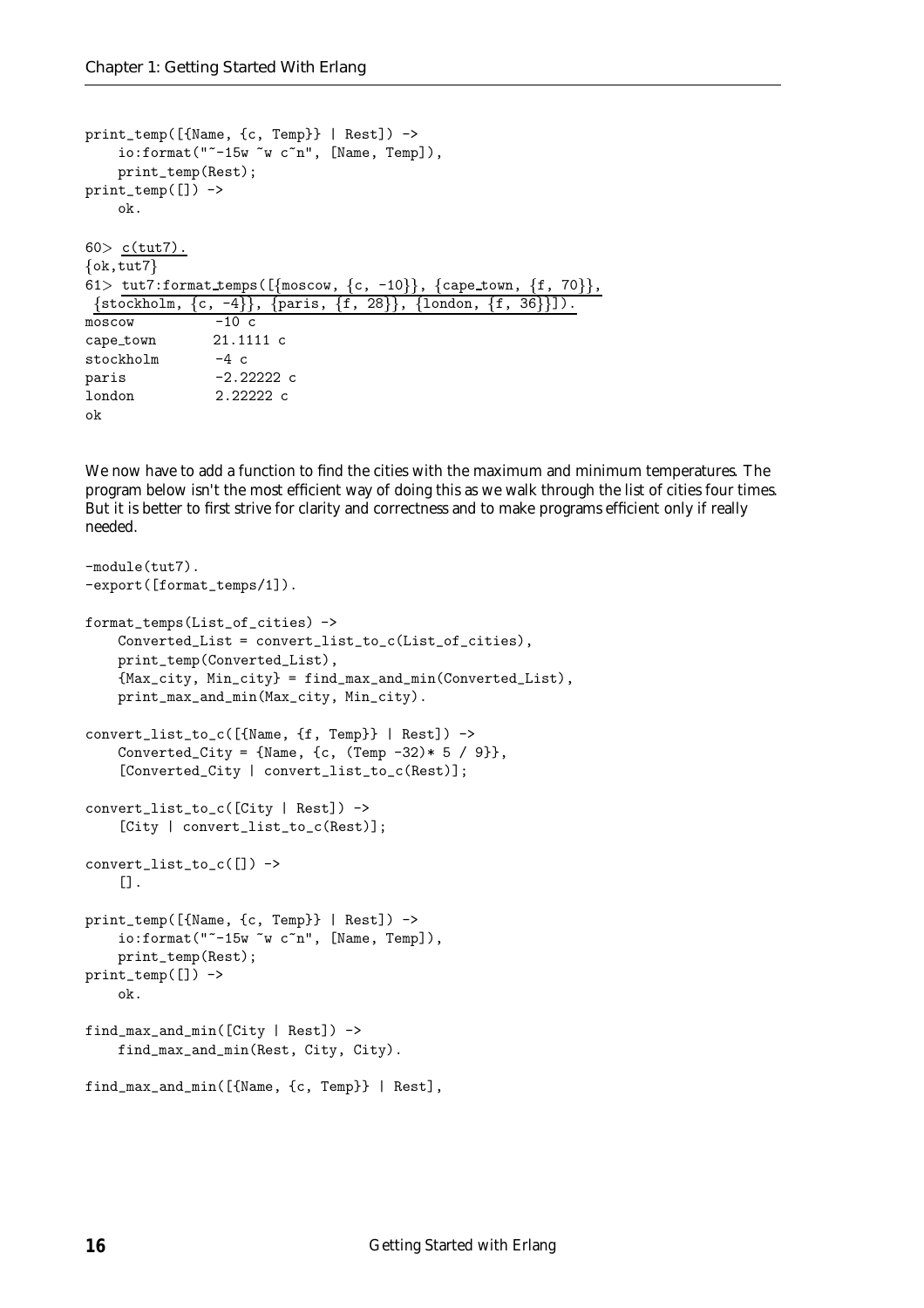```
{Max_Name, {c, Max_Temp}},
        {Min_Name, {c, Min_Temp}}) ->
   if
       Temp > Max_Temp ->
           Max_City = {Name, {c, Temp}}; % Change
       true ->
           Max_City = {Max_Name, {c, Max_Temp}} % Unchanged
   end,
   if
        Temp < Min_Temp ->
           Min_City = {Name, {c, Temp}}; % Change
        true ->
           Min_City = {Min_Name, {c, Min_Temp}} % Unchanged
    end,
   find_max_and_min(Rest, Max_City, Min_City);
find_max_and_min([], Max_City, Min_City) ->
   {Max_City, Min_City}.
print_max_and_min({Max_name, {c, Max_temp}}, {Min_name, {c, Min_temp}}) ->
   io:format("Max temperature was "w c in "w"n", [Max_temp, Max_name]),
    io:format("Min temperature was "w c in "w"n", [Min_temp, Min_name]).
62> c(tut7).
\{ok, tut7\}63> tut7:format_temps([\{\text{moscow}, \{c, -10\}\}, \{\text{capetown}, \{f, 70\}\},\{stockholm, \{c, -4\}\}, \{paris, \{f, 28\}\}, \{London, \{f, 36\}\}\.
moseow -10 c
cape town 21.1111 c
stockholm -4 c
paris -2.22222 c
london 2.22222 c
Max temperature was 21.1111 c in cape_town
Min temperature was -10 c in moscow
ok
```
#### 1.2.11 If and Case

The function find max and min works out the maximum and minimum temperature. We have introduced a new construct here if. If works as follows:

```
if
```

```
Condition 1 ->
        Action 1;
    Condition 2 ->
        Action 2;
    Condition 3 ->
        Action 3;
    Condition 4 ->
        Action 4
end
```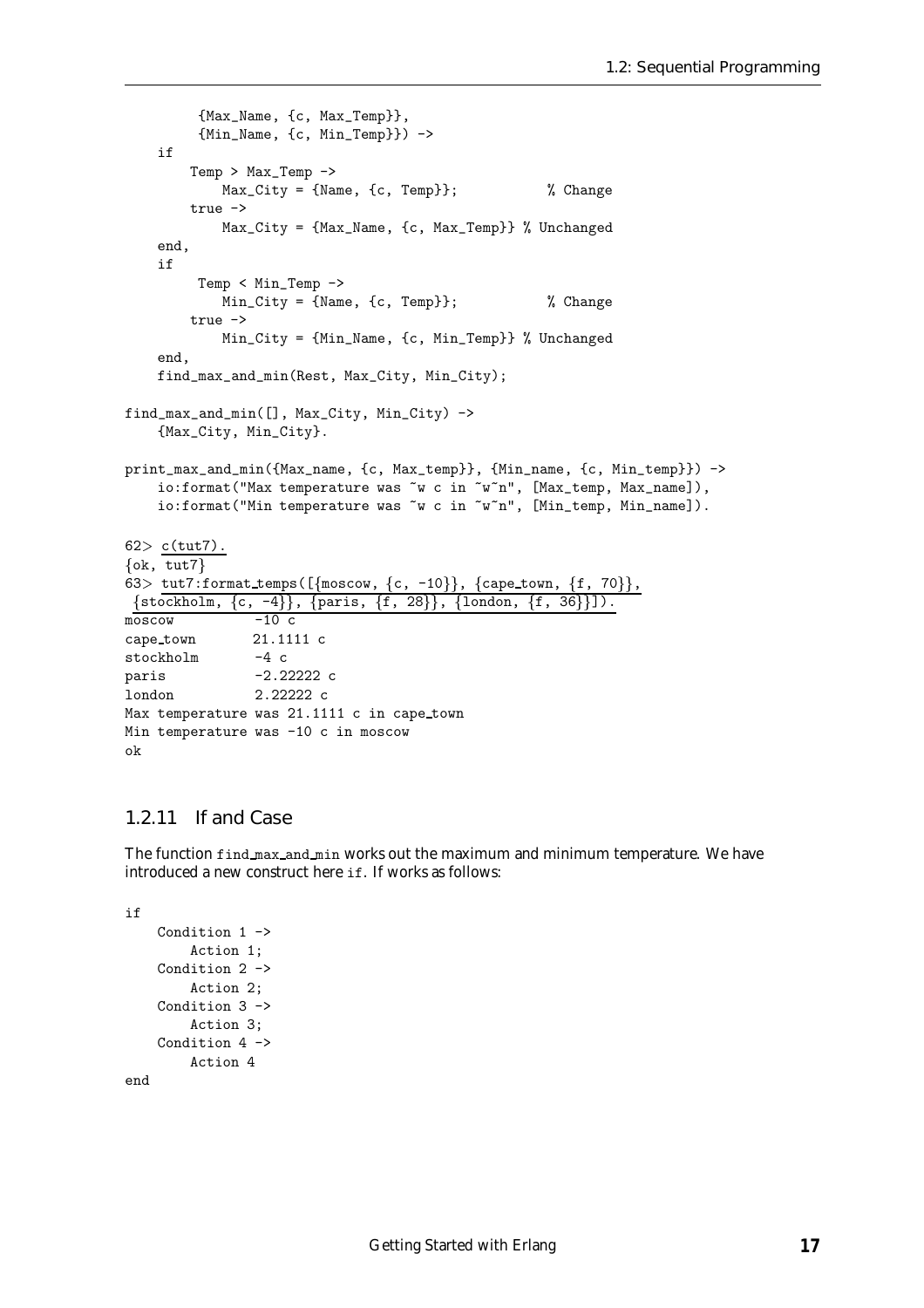Note there is no ";" before end! Conditions are the same as guards, tests which succeed or fail. Erlang starts at the top until it finds a condition which succeeds and then it evaluates (performs) the action following the condition and ignores all other conditions and action before the end. If no condition matches, there will be a run-time failure. A condition which always is succeeds is the atom, true and this is often used last in an if meaning do the action following the true if all other conditions have failed.

The following is a short program to show the workings of if.

```
-module(tut9).
-export([test_if/2]).
test_if(A, B) \rightarrowif
       A = 5 ->
           io:format("A = 5\text{m}", []),
           a_equals_5;
       B == 6 ->io:format("B = 6"n", []),
           b_equals_6;
       A = 2, B = 3 -> \% i.e. A equals 2 and B equals 3
           io:format("A == 2, B == 3<sup>2</sup>n", []),
           a_equals_2_b_equals_3;
       A = 1; B = 7 -> %i.e. A equals 1 or B equals 7
           io:format("A == 1 ; B == 7<sup>th</sup>n", []),
           a_equals_1_or_b_equals_7
   end.
```
Testing this program gives:

```
64> c(tut9).
\{ok, tut9\}65 tut9:test_if(5,33).
A = 5a equals 5
66 tut9:test if (33,6).
B = 6b_equals_6
67 tut9:test_if(2, 3).
A == 2, B == 3a equals 2 b equals 3
68 tut9:test_if(1, 33).
A == 1; B == 7a equals 1 or b equals 7
69> tut9:test if(33, 7).
A = 1; B = 7a_equals_1_or_b_equals_7
70> tut9:test if(33, 33).
```

```
=ERROR REPORT==== 11-Jun-2003::14:03:43 ===
Error in process <0.85.0> with exit value:
\{if\_clause, [\{tut9,test\_if, 2\}, \{erl\_eval, express, 4\}, \{shell, eval\_loop, 2\}]\}** exited: \{if\_clause, [\{tut9, test_if, 2\},\
```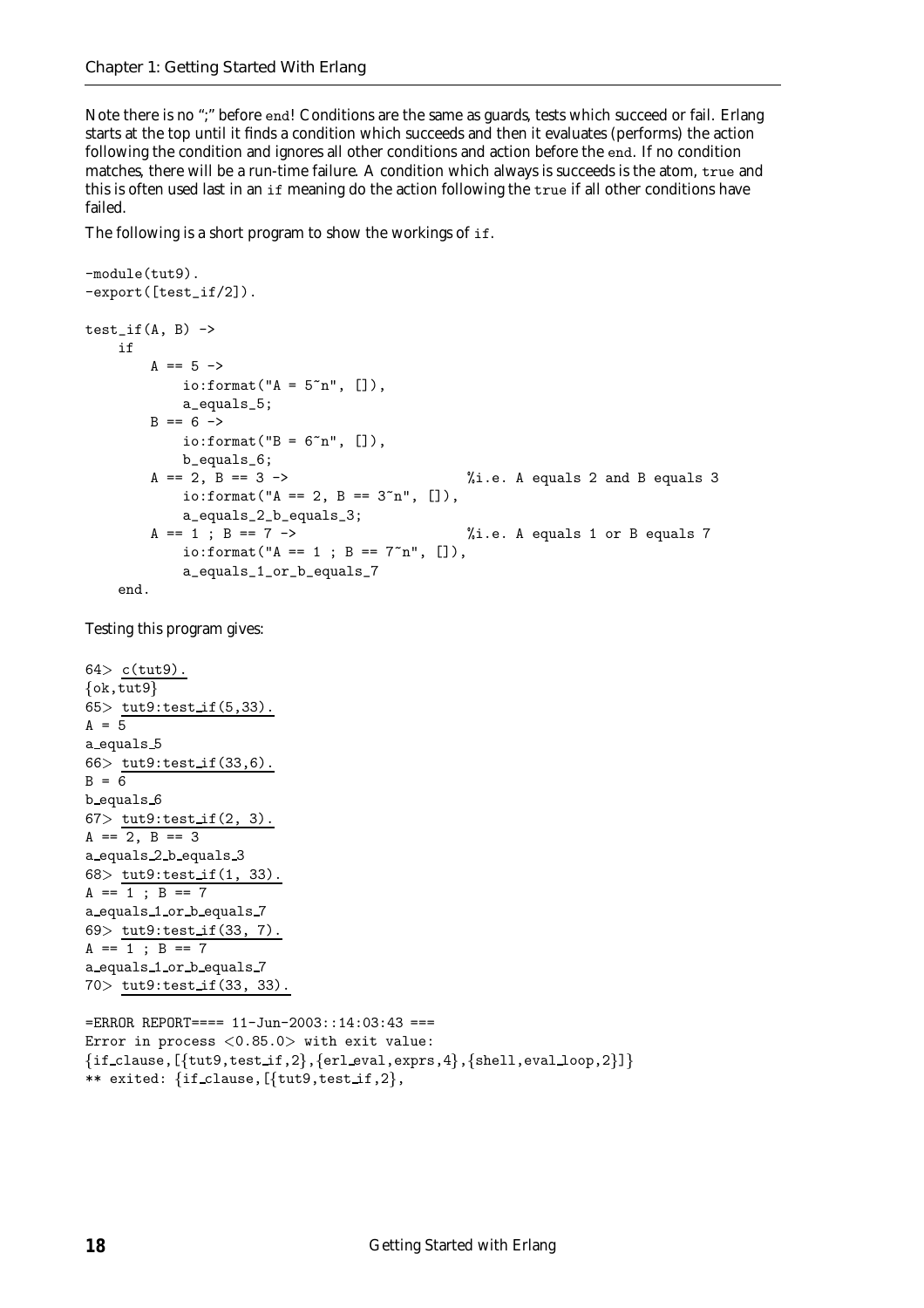$\{er1$  eval, exprs, 4,  ${shell,eval\_loop,2}}$  \*\*

Notice that tut9: test\_if(33,33) did not cause any condition to succeed so we got the run time error if clause. See the (\*manual\*) for details of the many guard tests available. case is another construct in Erlang. Recall that we wrote the convert\_length function as:

```
convert length({centimeter, X}) ->
    {inch, X / 2.54};
convert_length({inch, Y}) ->
    {centimeter, Y * 2.54}.
```
We could also write the same program as:

```
-module(tut10).
-export([convert_length/1]).
convert_length(Length) ->
    case Length of
        {centimeter, X} ->
            {inch, X / 2.54};
        \{inch, Y\} ->
            {centimeter, Y * 2.54}
    end.
```

```
71> c(tut10).
\{ok, tut10\}72> tut10:convertlength(\text{inch}, 6)).
{centimeter, 15.2400}73> tut10: convert_length({centimeter, 2.5}).
\{inch, 0.98425\}
```
Notice that both case and if have *return values*, i.e. in the above example case returned either  $\{in, X/2.54\}$  or  $\{centimeter, Y*2.54\}$ . The behaviour of case can also be modified by using guards. An example should hopefully clarify this. The following example tells us the length of a month, given the year. We need to know the year of course, since February has 29 days in a leap year.

```
-module(tut11).
-export([month_length/2]).
month_length(Year, Month) ->
    %% All years divisible by 400 are leap
    %% Years divisible by 100 are not leap (except the 400 rule above)
    %% Years divisible by 4 are leap (except the 100 rule above)
    Leap = if
        trunc(Year / 400) * 400 == Year \rightarrowleap;
        trunc(Year / 100) * 100 == Year \rightarrownot_leap;
        trunc(Year / 4) * 4 == Year ->
```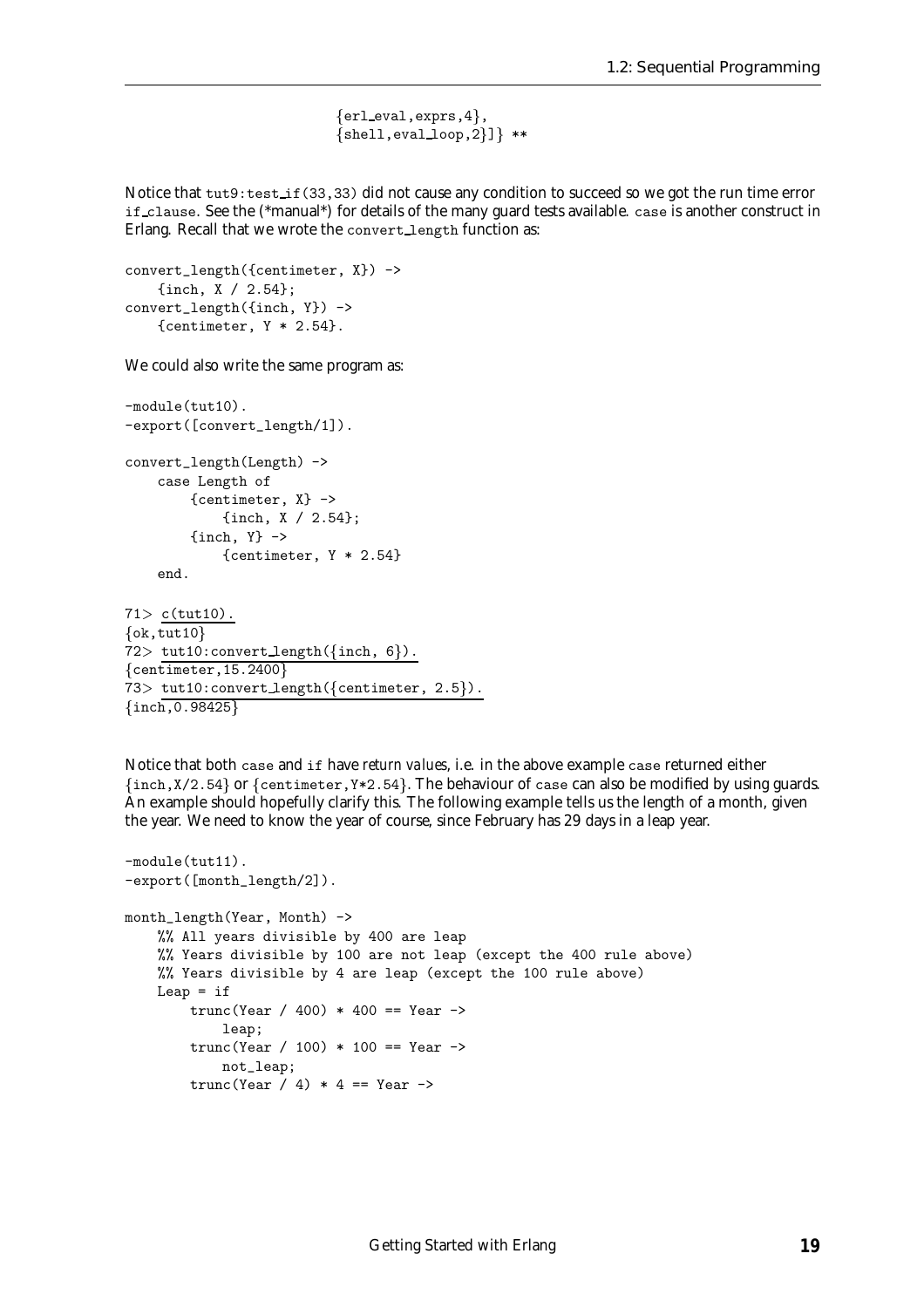```
leap;
        true ->
            not_leap
    end,
    case Month of
        sep -> 30;
        apr -> 30;
        jun -> 30;
        nov -> 30;
        feb when Leap == leap - 29;
        feb \rightarrow 28:
        jan -> 31;
        mar -> 31;
        may -> 31;
        jul -> 31;
        aug -> 31;
        oct -> 31;
        dec -> 31
    end.
74> c(tut11).
\{ok, tut11\}75> tut11:month length(2004, feb).
2976> tut11:month length(2003, feb).
28
77> tut11:month length(1947, aug).
31
```
#### 1.2.12 Built In Functions (BIFs)

As you can see, we first find out if a year is leap or not. If a year is divisible by 400, it is a leap year. To find this out we first divide the year by 400 and use the built in function trunc (more later) to cut off any decimals. We then multiply by 400 again and see if we get back the same value. For example, year 2004:

 $2004 / 400 = 5.01$  $trunc(5.01) = 5$  $5 * 400 = 2000$ 

and we can see that we got back 2000 which is not the same as 2004, so 2004 isn't divisible by 400. Year 2000:

```
2000 / 400 = 5.0trunc(5.0) = 55 * 400 = 2000
```
so we have a leap year. The next two tests if the year is divisible by 100 or 4 are done in the same way. The first if returns leap or not leap which lands up in the variable Leap. We use this variable in the guard for feb in the following case which tells us how long the month is.

This example showed the use of trunc, an easier way would be to use the Erlang operator rem which gives the remainder after division. For example: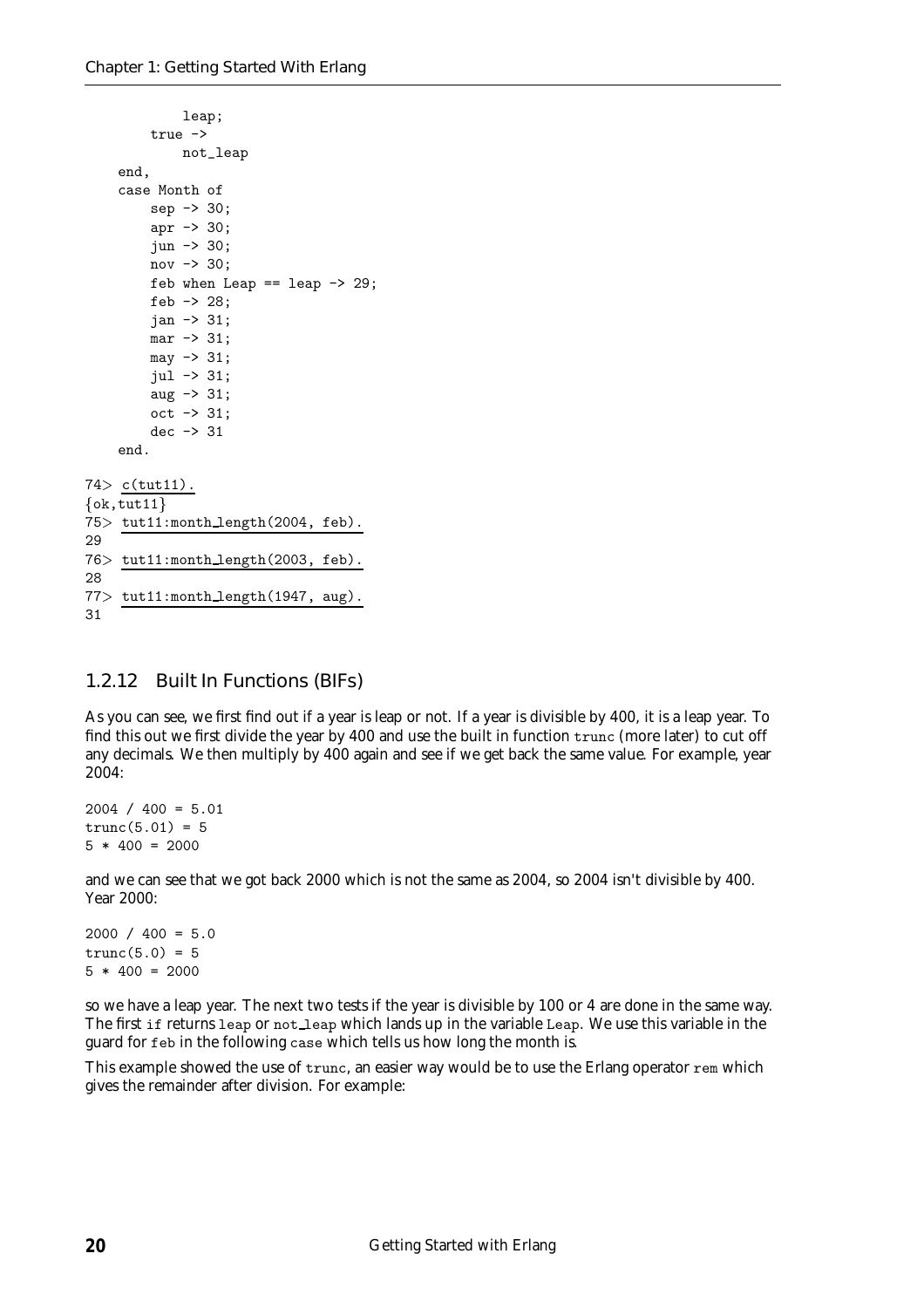```
2> 2004 rem 400.
4
so instead of writing
trunc(Year / 400) * 400 == Year \rightarrowleap;
we could write
Year rem 400 == 0 ->
```
leap;

There are many other built in functions (BIF) such as trunc. Only a few built in functions can be used in guards, and you cannot use functions you have defined yourself in guards. (\*manual\*) (Aside for advanced readers: This is to ensure that guards don't have side effects). Let's play with a few of these functions in the shell:

```
78> trunc(5.6).
5
79> round(5.6).
680 length([a,b,c,d]).
4
81> float(5).
5.00000
82> is_atom(hello).
true
83> is atom("hello").
false
84> is_tuple({paris, {c, 30}}).
true
85> is_tuple([paris, \{c, 30\}]).
false
```
All the above can be used in guards. Now for some which can't be used in guards:

```
87> atom_to_list(hello).
"hello"
88> list to atom("goodbye").
goodbye
89> integer_to_list(22).
"22"
```
The BIFs above do conversions which would be difficult (or impossible) to do in Erlang.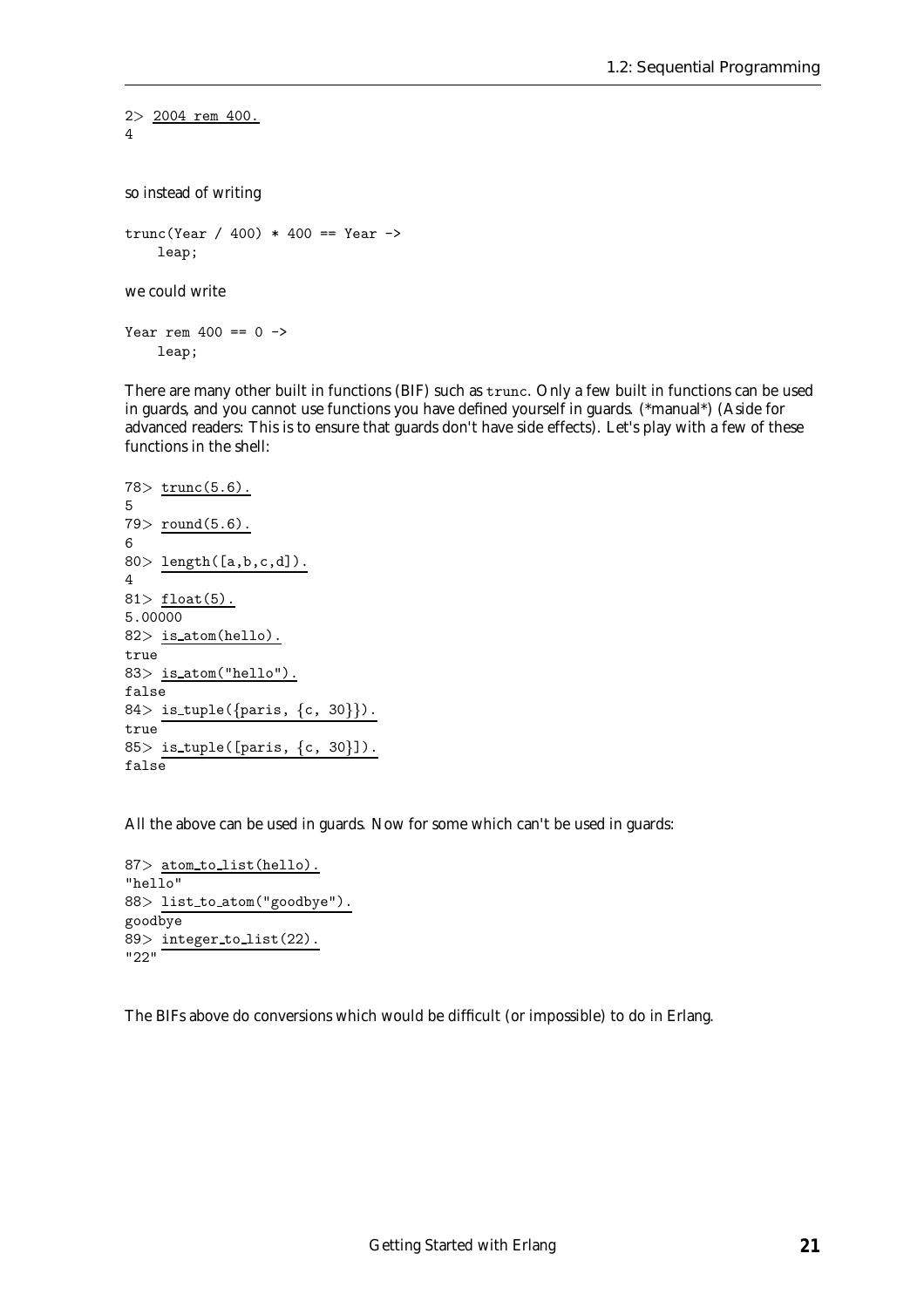#### 1.2.13 Higher Order Functions (Funs)

Erlang, like most modern functional programing languages, has higher order functions. We start with an example using the shell:

```
90 > X f = fun(X) \rightarrow X * 2 end.
#Fun<erl eval.5.123085357>
91 > Xf(5).
10
```
What we have done here is to define a function which doubles the value of number and assign this function to a variable. Thus Xf(5) returned the value 10. Two useful functions when working with lists are foreach and map, which are defined as follows:

```
foreach(Fun, [First|Rest]) ->
    Fun(First),
    foreach(Fun, Rest);
foreach(Fun, []) ->
    ok.
map(Fun, [First|Rest]) ->
    [Fun(First)|map(Fun,Rest)];
       map(Fun, []) ->
    [].
```
These two functions are provided in the standard module lists. foreach takes a list and applies a fun to every element in the list, map creates a new list by applying a fun to every element in a list. Going back to the shell, we start by using map and a fun to add 3 to every element of a list:

92> Add  $3 = \text{fun}(X)$  -> X + 3 end. #Fun<erl eval.5.123085357<sup>&</sup>gt; 93> lists: map(Add\_3, [1,2,3]).  $[4,5,\overline{6}]$ 

Now lets print out the temperatures in a list of cities (yet again):

|                                                    |          |  | 95> Print City = fun({City, {X, Temp}}) -> io:format("~-15w ~w ~w"n",    |  |
|----------------------------------------------------|----------|--|--------------------------------------------------------------------------|--|
| [City, X, Temp]) end.                              |          |  |                                                                          |  |
| #Fun <erl_eval.5.123085357></erl_eval.5.123085357> |          |  |                                                                          |  |
|                                                    |          |  | 96> lists:foreach(Print City, [{moscow, {c, -10}}, {cape_town, {f, 70}}, |  |
|                                                    |          |  | {stockholm, {c, -4}}, {paris, {f, 28}}, {london, {f, 36}}]).             |  |
| moscow                                             | $c - 10$ |  |                                                                          |  |
| cape_town f 70                                     |          |  |                                                                          |  |
| stockholm                                          | $c - 4$  |  |                                                                          |  |
| paris                                              | f 28     |  |                                                                          |  |
| london                                             | f 36     |  |                                                                          |  |
| ok                                                 |          |  |                                                                          |  |

We will now define a fun which can be used to go through a list of cities and temperatures and transform them all to Celsius.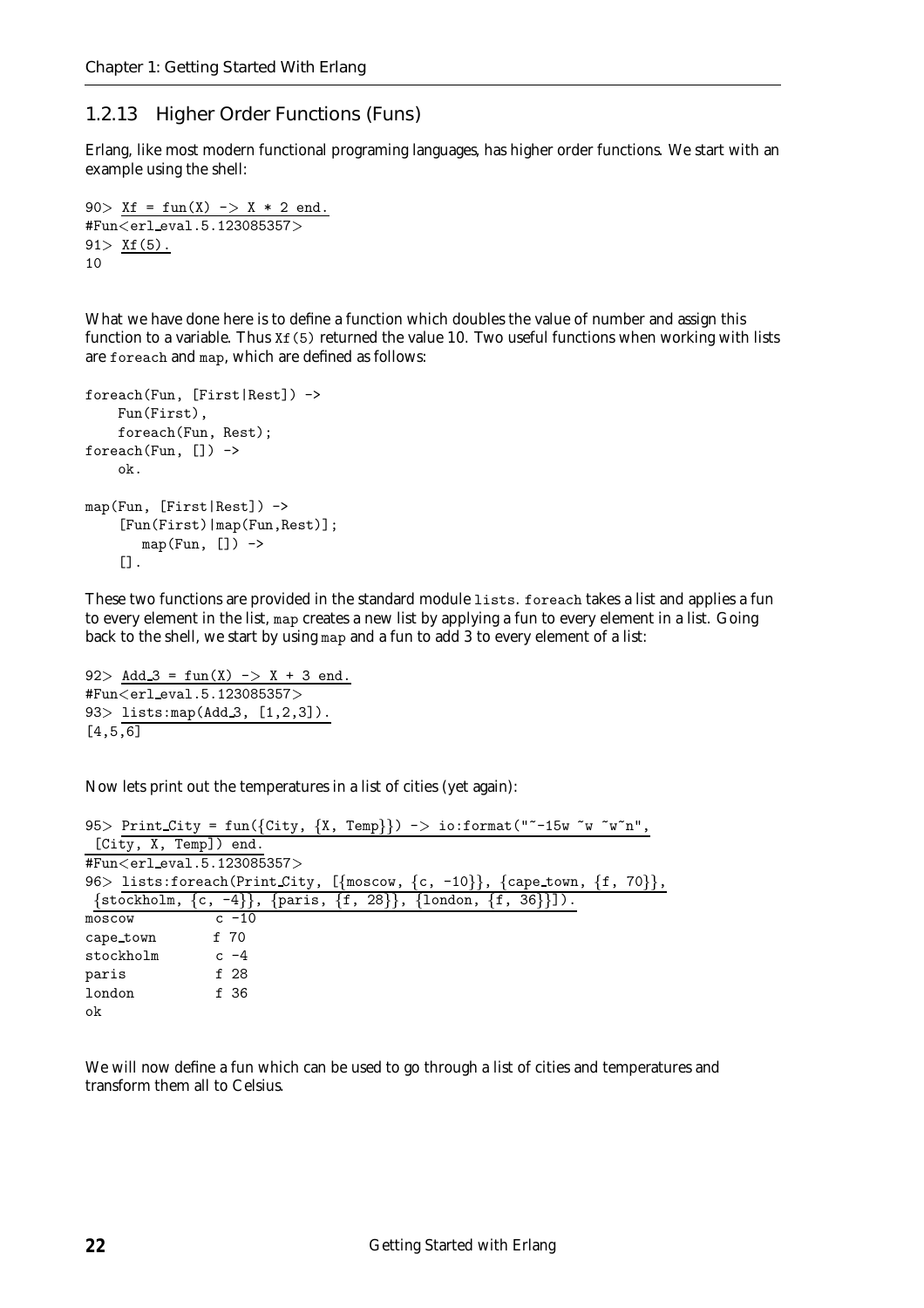```
-module(tut13).
-export([convert_list_to_c/1]).
convert_to_c({Name, {f, Temp}}) ->
    {Name, {c, trunc((Temp - 32) * 5 / 9}};
convert_to_c({Name, {c, Temp}}) ->
    {Name, {c, Temp}}.
convert_list_to_c(List) ->
    lists:map(fun convert_to_c/1, List).
98> tut13:convertlist_to_c([{moscow, {c, -10}}, {cape_town, {f, 70}},
\{stockholm, \{c, -4\}\}, \{paris, \{f, 28\}\}, \{london, \{f, 36\}\}\.
\lceil \{\text{moscow}, \{\text{c},\text{-}10\}\},\}\{cap, \{c, 21\}\},\\{stockholm, \{c, -4\}\},\{paris, \{c, -2\}\},\{london, \{c,2\}\}\}\
```
The convert to c function is the same as before, but we use it as a fun:

lists:map(fun convert\_to\_c/1, List)

When we use a function defined elsewhere as a fun we can refer to it as Function/Arity (remember that  $A$ rity = number of arguments). So in the map call we write lists: map(fun convert to  $\frac{c}{1}$ , List). As you can see convert\_list\_to\_c becomes much shorter and easier to understand.

The standard module lists also contains a function sort(Fun, List) where Fun is a fun with two arguments. This fun should return true if the the first argument is less than the second argument, or else false. We add sorting to the convert list to\_c:

```
-module(tut13).
-export([convert_list_to_c/1]).
convert_to_c({Name, {f, Temp}}) ->
    {Name, {c, trunc((Temp - 32) * 5 / 9)}};
convert_to_c({Name, {c, Temp}}) ->
    {Name, {c, Temp}}.
convert_list_to_c(List) ->
    New_list = lists:map(fun convert_to_c/1, List),lists: sort(fun({-, \{c, Temp1\}}, {-, \{c, Temp2\}}) \rightarrowTemp1 < Temp2 end, New_list).
99> c(tut13).
\{ok, tut13\}100> tut13:convertlist_to_c([\{\text{moscow}, \{c, -10\}\}, \{\text{capetown}, \{f, 70\}\},\{stockholm, \{c, -4\}\}, \{paris, \{f, 28\}\}, \{London, \{f, 36\}\}\.
\lceil \{\text{moscow}, \{\text{c},\text{-10}\}\},\}\{stockholm, \{c, -4\}\},
```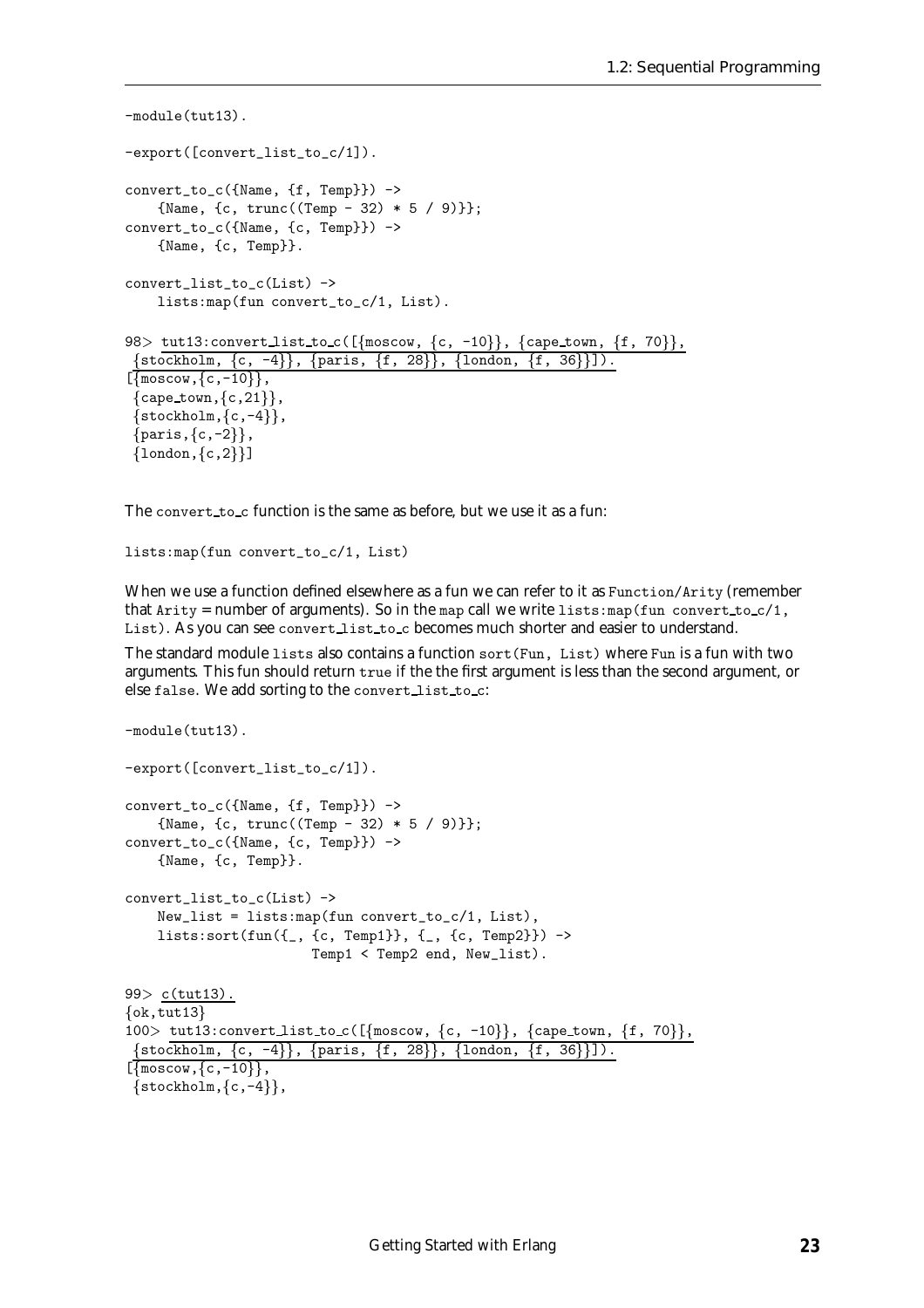```
\{paris,\{c,-2\}\},\{london,\{c,2\}\},\{cap, \{c, 21\}\}\
```
In sort we use the fun:

 $fun({\{\ ,\ }{c}, \text{Temp1}\}, {\{\_},\ \{c, \text{Temp2}\}\}) \rightarrow Temp1 < Temp2$  end,

Here we introduce the concept of an *anonymous variable* "". This is simply shorthand for a variable which is going to get a value, but we will ignore the value. This can be used anywhere suitable, not just in fun's. Temp1  $\langle$  Temp2 returns true if Temp1 is less than Temp2.

### 1.3 Concurrent Programming

#### 1.3.1 Processes

One of the main reasons for using Erlang instead of other functional languages is Erlang's ability to handle concurrency and distributed programming. By concurrency we mean programs which can handle several threads of execution at the same time. For example, modern operating systems would allow you to use a word processor, a spreadsheet, a mail client and a print job all running at the same time. Of course each processor (CPU) in the system is probably only handling one thread (or job) at a time, but it swaps between the jobs a such a rate that it gives the illusion of running them all at the same time. It is easy to create parallel threads of execution in an Erlang program and it is easy to allow these threads to communicate with each other. In Erlang we call each thread of execution a *process*.

(Aside: the term "process" is usually used when the threads of execution share no data with each other and the term "thread" when they share data in some way. Threads of execution in Erlang share no data, that's why we call them processes).

The Erlang BIF spawn is used to create a new process: spawn(Module, Exported Function, List of Arguments). Consider the following module:

```
-module(tut14).
-export([start/1, say_something/2]).
say_something(What, 0) ->
   done;
say_something(What, Times) ->
    io:format("~p~n", [What]),
   say_something(What, Times - 1).
start() ->
   spawn(tut14, say_something, [hello, 3]),
   spawn(tut14, say_something, [goodbye, 3]).
```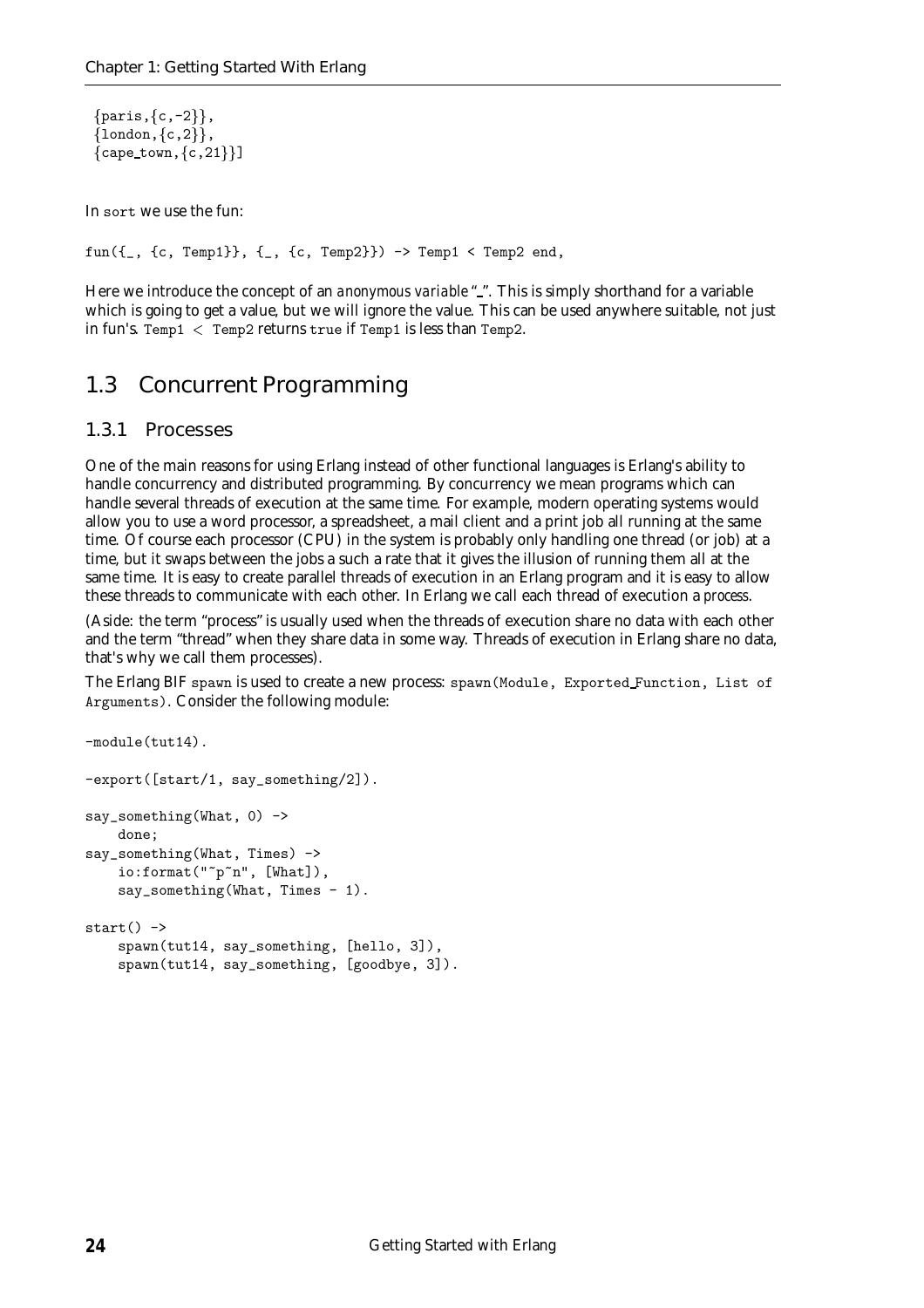$5$  c(tut14).  $\{ok, tut14\}$ 6<sup>&</sup>gt; tut14:say something(hello, 3).  $he1\overline{10}$ hello hello done

We can see that function say\_something writes its first argument the number of times specified by second argument. Now look at the function start. It starts two Erlang processes, one which writes "hello" three times and one which writes "goodbye" three times. Both of these processes use the function say something. Note that a function used in this way by spawn to start a process must be exported from the module (i.e. in the -export at the start of the module).

```
9> tut14:start().
hello
goodbye
< 0.63.0hello
goodbye
hello
goodbye
```
Notice that it didn't write "hello" three times and then "goodbye" three times, but the first process wrote a "hello", the second a "goodbye", the first another "hello" and so forth. But where did the  $<$ 0.63.0 $>$  come from? The return value of a function is of course the return value of the last "thing" in the function. The last thing in the function start is

```
spawn(tut14, say_something, [goodbye, 3]).
```
spawn returns a *process identifier*, or *pid*, which uniquely identifies the process. So <sup>&</sup>lt;0.63.0<sup>&</sup>gt; is the pid of the spawn function call above. We will see how to use pids in the next example.

Note as well that we have used ~p instead of ~w in io:format. To quote the manual: "~p Writes the data with standard syntax in the same way as ~w, but breaks terms whose printed representation is longer than one line into many lines and indents each line sensibly. It also tries to detect lists of printable characters and to output these as strings".

#### 1.3.2 Message Passing

In the following example we create two processes which send messages to each other a number of times.

```
-module(tut15).
-export([start/0, ping/2, pong/0]).
ping(0, Pong_PID) ->
   Pong_PID ! finished,
    io:format("ping finished~n", []);
```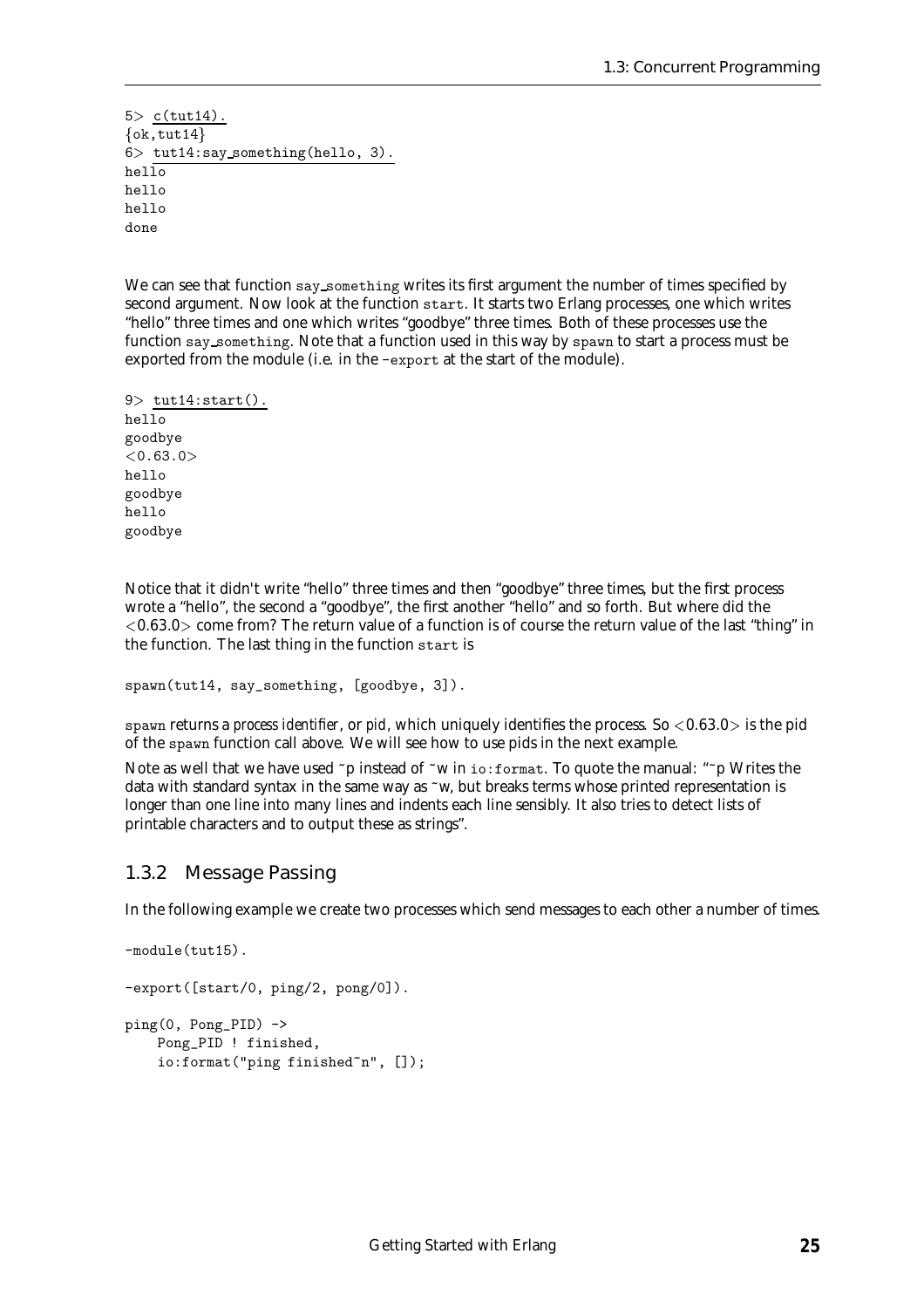```
ping(N, Pong_PID) ->
    Pong_PID ! {ping, self()},
    receive
        pong ->
            io:format("Ping received pong"n", [])
    end,
    ping(N - 1, Pong_PID).
pong() ->
    receive
        finished ->
            io:format("Pong finished~n", []);
        {ping, Ping_PID} ->
            io:format("Pong received ping~n", []),
            Ping_PID ! pong,
            pong()
    end.
start() \rightarrowPong_PID = spawn(tut15, pong, []),
    spawn(tut15, ping, [3, Pong_PID]).
1> c(tut15).
\{ok, tut15\}2 tut15: start().
<0.36.0>Pong received ping
Ping received pong
Pong received ping
Ping received pong
Pong received ping
Ping received pong
ping finished
Pong finished
```
The function start first creates a process, let's call it "pong":

```
Pong_PID = spawn(tut15, pong, []
```
This process executes tut15:pong(). Pong PID is the process identity of the "pong" process. The function start now creates another process "ping".

spawn(tut15, ping, [3, Pong\_PID]),

this process executes

tut15:ping(3, Pong\_PID)

 $<$  0.36.0 $>$  is the return value from the start function. The process "pong" now does: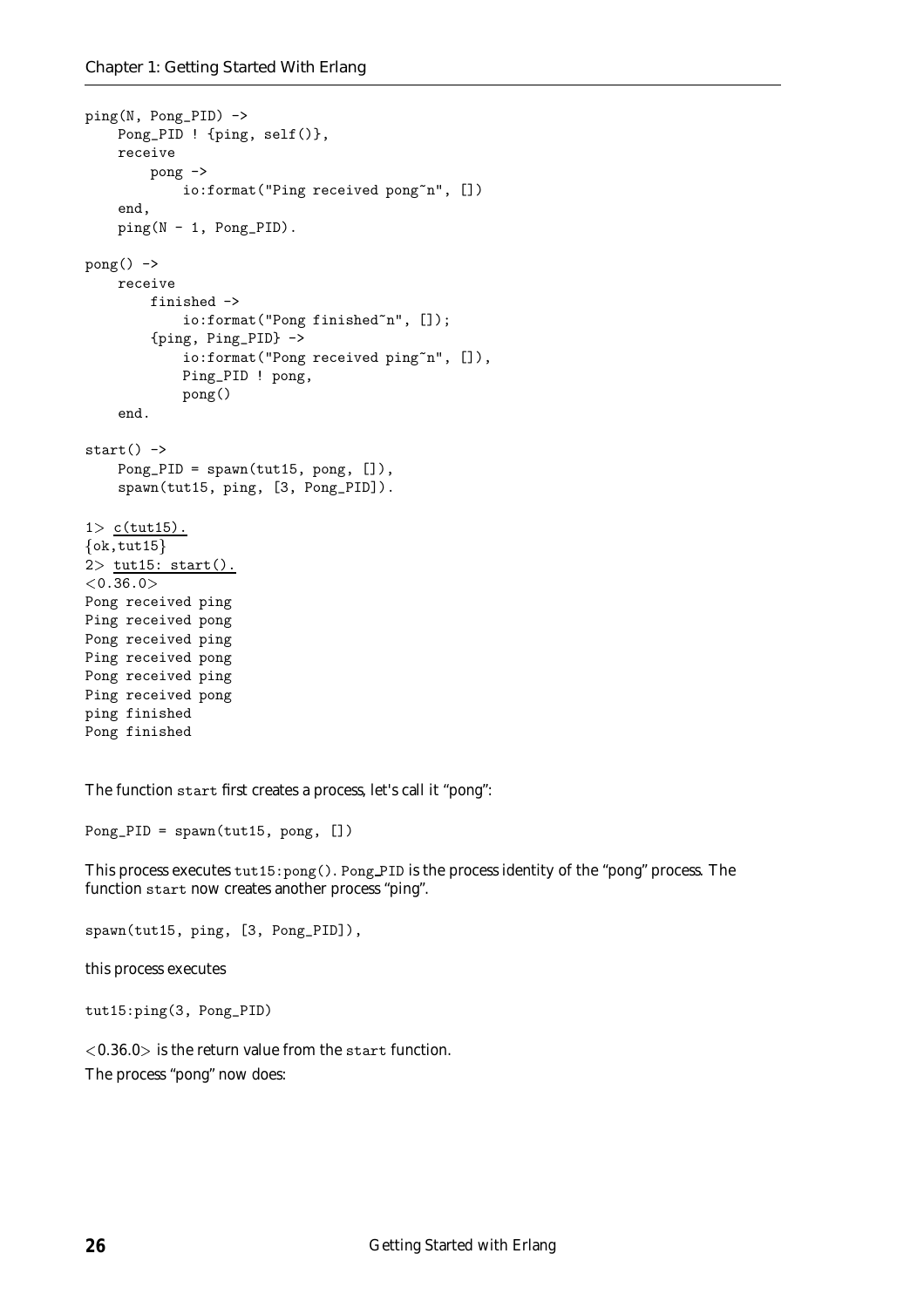```
receive
    finished ->
        io:format("Pong finished~n", []);
    {ping, Ping_PID} ->
         io:format("Pong received ping<sup>"n"</sup>, []),
        Ping_PID ! pong,
        pong()
```
end.

The receive construct is used to allow processes to wait for messages from other processes. It has the format:

```
receive
   pattern1 ->
       actions1;
   pattern2 ->
       actions2;
   ....
   patternN
       actionsN
end.
```
Note: no ";" before the end.

Messages between Erlang processes are simply valid Erlang terms. I.e. they can be lists, tuples, integers, atoms, pids etc.

Each process has its own input queue for messages it receives. New messages received are put at the end of the queue. When a process executes a receive, the first message in the queue is matched against the first pattern in the receive, if this matches, the message is removed from the queue and the actions corresponding to the the pattern are executed.

However, if the first pattern does not match, the second pattern is tested, if this matches the message is removed from the queue and the actions corresponding to the second pattern are executed. If the second pattern does not match the third is tried and so on until there are no more pattern to test. If there are no more patterns to test, the first message is kept in the queue and we try the second message instead. If this matches any pattern, the appropriate actions are executed and the second message is removed from the queue (keeping the first message and any other messages in the queue). If the second message does not match we try the third message and so on until we reach the end of the queue. If we reach the end of the queue, the process blocks (stops execution) and waits until a new message is received and this procedure is repeated.

Of course the Erlang implementation is "clever" and minimizes the number of times each message is tested against the patterns in each receive.

Now back to the ping pong example.

"Pong" is waiting for messages. If the atom finished is received, "pong" writes "Pong finished" to the output and as it has nothing more to do, terminates. If it receives a message with the format:

{ping, Ping\_PID}

it writes "Pong received ping" to the output and sends the atom pong to the process "ping":

Ping\_PID ! pong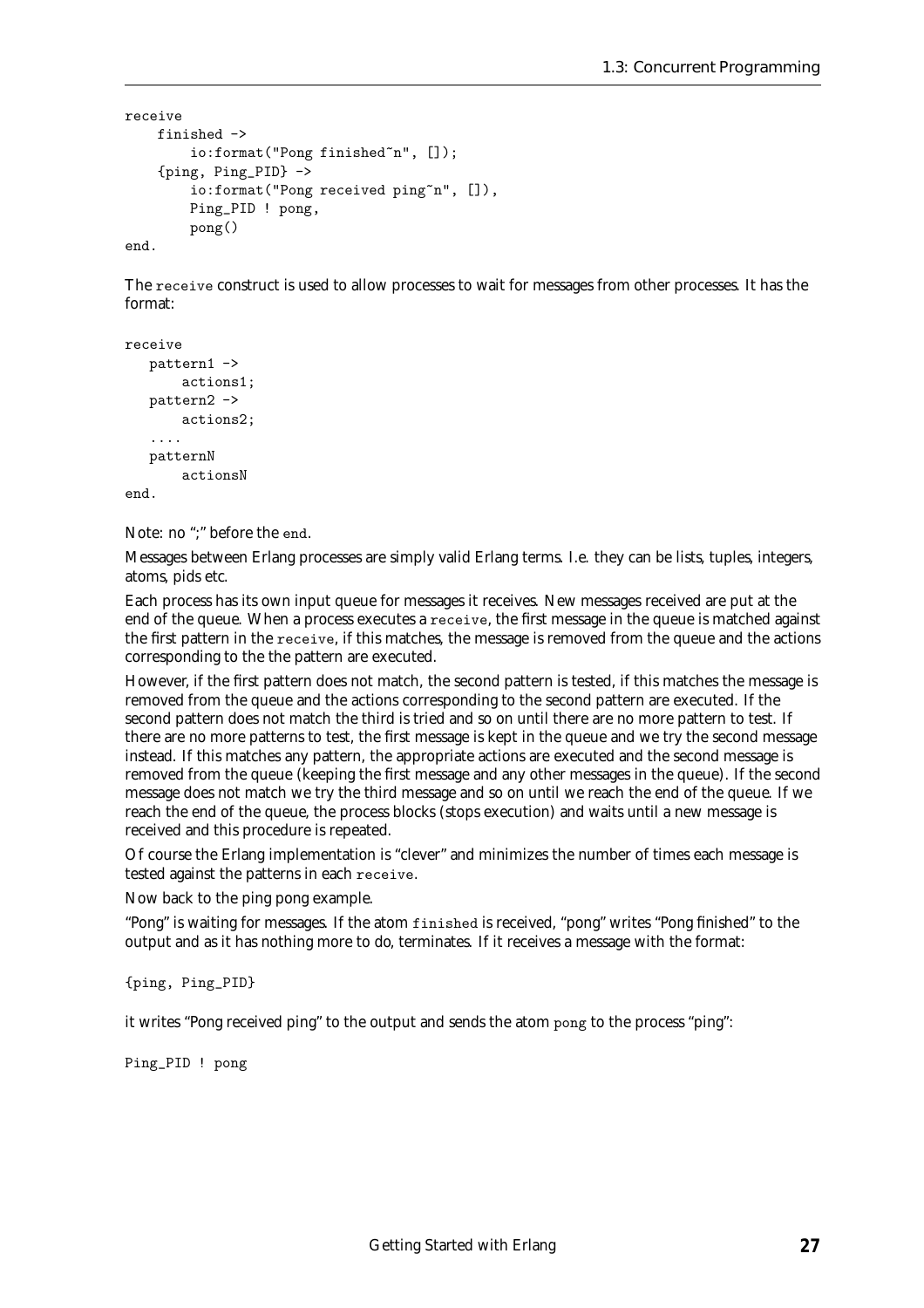Note how the operator "!" is used to send messages. The syntax of "!" is:

Pid ! Message

I.e. Message (any Erlang term) is sent to the process with identity Pid.

After sending the message pong, to the process "ping", "pong" calls the pong function again, which causes it to get back to the receive again and wait for another message. Now let's look at the process "ping". Recall that it was started by executing:

```
tut15:ping(3, Pong_PID)
```
Looking at the function ping/2 we see that the second clause of ping/2 is executed since the value of the first argument is 3 (not 0) (first clause head is  $\text{ping}(0, \text{Pop\_PID})$ , second clause head is ping(N,Pong PID), so N becomes 3).

The second clause sends a message to "pong":

```
Pong_PID ! {ping, self()},
```
self() returns the pid of the process which executes self(), in this case the pid of "ping". (Recall the code for "pong", this will land up in the variable Ping PID in the receive previously explained).

"Ping" now waits for a reply from "pong":

```
receive
    pong ->
        io:format("Ping received pong"n", [])
end,
```
and writes "Ping received pong" when this reply arrives, after which "ping" calls the ping function again.

```
ping(N - 1, Pong_PID)
```
N-1 causes the first argument to be decremented until it becomes 0. When this occurs, the first clause of ping/2 will be executed:

```
ping(0, Pong_PID) ->
    Pong_PID ! finished,
    io:format("ping finished~n", []);
```
The atom finished is sent to "pong" (causing it to terminate as described above) and "ping finished" is written to the output. "Ping" then itself terminates as it has nothing left to do.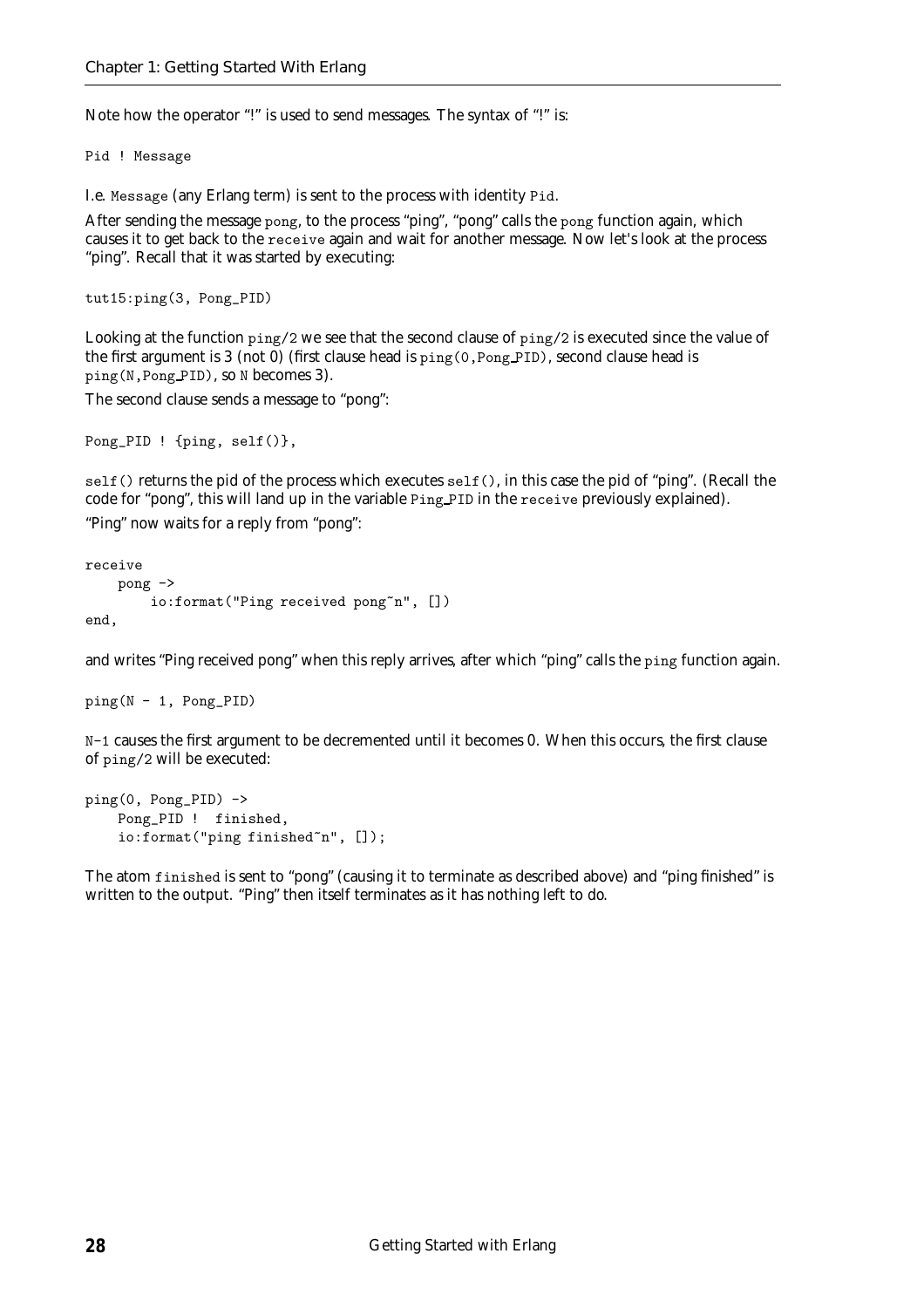#### 1.3.3 Registered Process Names

In the above example, we first created "pong" so as to be able to give the identity of "pong" when we started "ping". I.e. in some way "ping" must be able to know the identity of "pong" in order to be able to send a message to it. Sometimes processes which need to know each others identities are started completely independently of each other. Erlang thus provides a mechanism for processes to be given names so that these names can be used as identities instead of pids. This is done by using the register BIF:

```
register(some_atom, Pid)
```
We will now re-write the ping pong example using this and giving the name pong to the "pong" process:

```
-module(tut16).
-export([start/0, ping/1, pong/0]).
ping(0) ->
    pong ! finished,
    io:format("ping finished~n", []);
ping(N) ->
   pong ! {ping, self()},
   receive
        pong ->
            io:format("Ping received pong<sup>"n"</sup>, [])
    end,
    ping(N - 1).
pong() ->
   receive
        finished ->
            io:format("Pong finished~n", []);
        {ping, Ping_PID} ->
            io:format("Pong received ping~n", []),
            Ping_PID ! pong,
            pong()
    end.
start() \rightarrowregister(pong, spawn(tut16, pong, [])),
    spawn(tut16, ping, [3]).
2 c(tut16).
\{ok, tut16\}3> tut16:start().
<0.38.0>Pong received ping
Ping received pong
Pong received ping
Ping received pong
Pong received ping
Ping received pong
```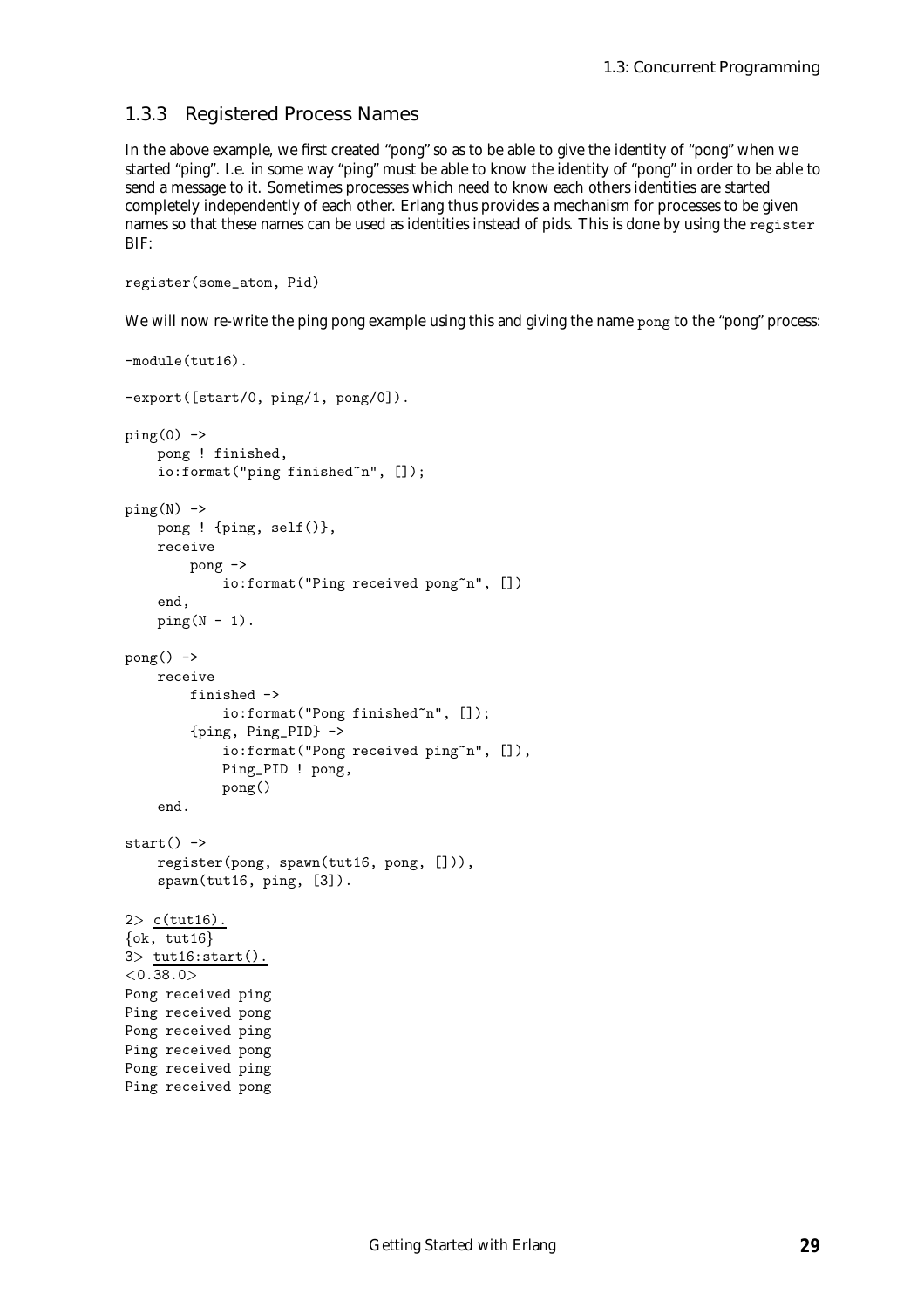ping finished Pong finished

In the start/0 function,

register(pong, spawn(tut16, pong, [])),

both spawns the "pong" process and gives it the name pong. In the "ping" process we can now send messages to pong by:

pong ! {ping, self()},

so that ping/2 now becomes ping/1 as we don't have to use the argument Pong PID.

#### 1.3.4 Distributed Programming

Now let's re-write the ping pong program with "ping" and "pong" on different computers. Before we do this, there are a few things we need to set up to get this to work. The distributed Erlang implementation provides a basic security mechanism to prevent unauthorized access to an Erlang system on another computer (\*manual\*). Erlang systems which talk to each other must have the same *magic cookie*. The easiest way to achieve this is by having a file called . erlang.cookie in your home directory on all machines which on which you are going to run Erlang systems communicating with each other (on Windows systems the home directory is the directory where pointed to by the \$HOME environment variable - you may need to set this. On Linux or Unix you can safely ignore this and simply create a file called . erlang.cookie in the directory you get to after executing the command cd without any argument). The .erlang.cookie file should contain on line with the same atom. For example on Linux or Unix in the OS shell:

```
$ cd
$ cat > .erlang.cookie
this is very secret
$ chmod 400 .erlang.cookie
```
The chmod above make the .erlang.cookie file accessible only by the owner of the file. This is a requirement.

When you start an Erlang system which is going to talk to other Erlang systems, you must give it a name, eg:

erl -sname my\_name

We will see more details of this later (\*manual\*). If you want to experiment with distributed Erlang, but you only have one computer to work on, you can start two separate Erlang systems on the same computer but give them different names. Each Erlang system running on a computer is called an Erlang node.

(Note: erl -sname assumes that all nodes are in the same IP domain and we can use only the first component of the IP address, if we want to use nodes in different domains we use -name instead, but then all IP address must be given in full (\*manual\*).

Here is the ping pong example modified to run on two separate nodes: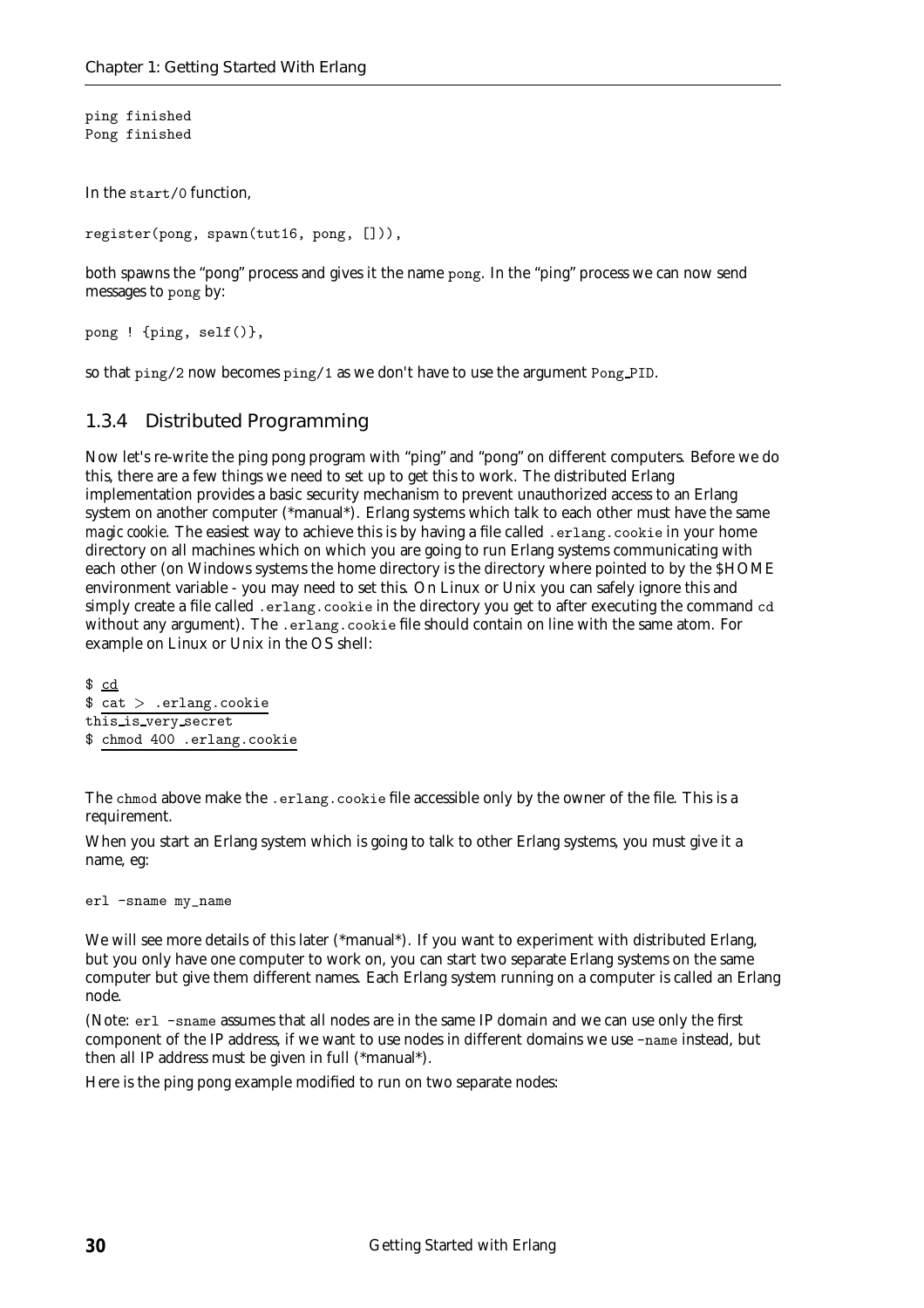```
-module(tut17).
-export([start_ping/1, start_pong/0, ping/2, pong/0]).
ping(0, Pong_Node) ->
    {pong, Pong_Node} ! finished,
    io:format("ping finished~n", []);
ping(N, Pong_Node) ->
    {pong, Pong_Node} ! {ping, self()},
   receive
        pong ->
            io:format("Ping received pong"n", [])
    end,
   ping(N - 1, Pong_Node).
pong() ->
   receive
        finished ->
           io:format("Pong finished~n", []);
        {ping, Ping_PID} ->
            io:format("Pong received ping~n", []),
            Ping_PID ! pong,
            pong()
    end.
start_pong() ->
    register(pong, spawn(tut17, pong, [])).
start_ping(Pong_Node) ->
    spawn(tut17, ping, [3, Pong_Node]).
```
Let us assume we have two computers called gollum and kosken. We will start a node on kosken called ping and then a node on gollum called pong.

On kosken (on a Linux/Unix system):

```
kosken> erl -sname ping
Erlang (BEAM) emulator version 5.2.3.7 [hipe] [threads:0]
```
Eshell V5.2.3.7 (abort with  $\hat{G}$ ) (ping@kosken)1<sup>&</sup>gt;

On gollum:

gollum<sup>&</sup>gt; erl -sname pong Erlang (BEAM) emulator version 5.2.3.7 [hipe] [threads:0]

Eshell V5.2.3.7 (abort with  $\hat{C}$ ) (pong@gollum)1<sup>&</sup>gt;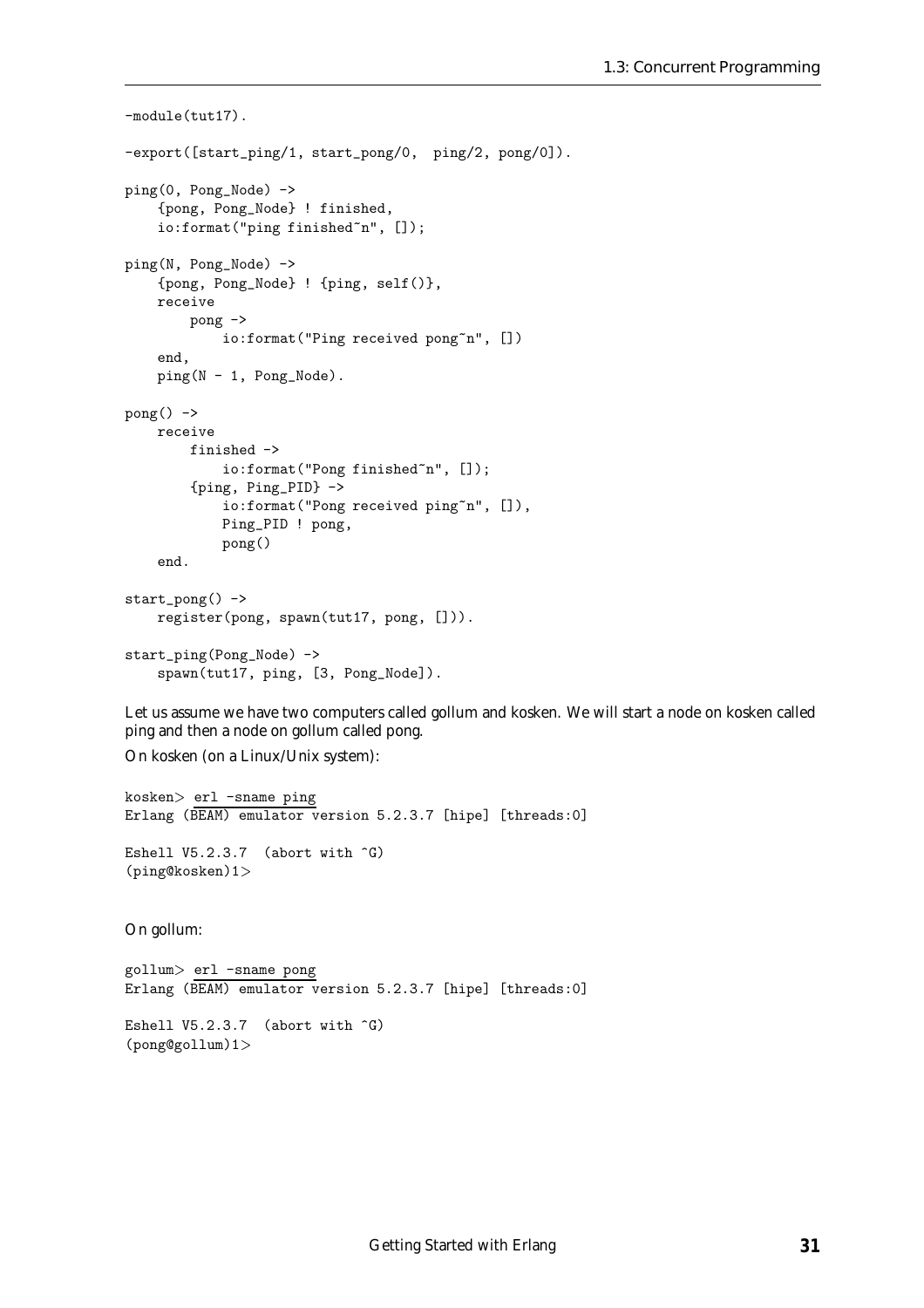Now we start the "pong" process on gollum:

```
(pong@gollum)1> tut17:start pong().
true
```
and start the "ping" process on kosken (from the code above you will see that a parameter of the start ping function is the node name of the Erlang system where "pong" is running):

```
(ping@kosken)1> tut17:start ping(pong@gollum).
< 0.37.0Ping received pong
Ping received pong
Ping received pong
ping finished
```
Here we see that the ping pong program has run, on the "pong" side we see:

```
(pong@gollum)2>
Pong received ping
Pong received ping
Pong received ping
Pong finished
(pong@gollum)2>
```
Looking at the tut17 code we see that the pong function itself is unchanged, the lines:

```
{ping, Ping_PID} ->
   io:format("Pong received ping~n", []),
   Ping_PID ! pong,
```
work in the same way irrespective of on which node the "ping" process is executing. Thus Erlang pids contain information about where the process executes so if you know the pid of a process, the "!" operator can be used to send it a message if the process is on the same node or on a different node.

A difference is how we send messages to a registered process on another node:

```
{pong, Pong_Node} ! {ping, self()},
```
We use a tuple  $\{$ registered name, node name $\}$  instead of just the registered name.

In the previous example, we started "ping" and "pong" from the shells of two separate Erlang nodes. spawn can also be used to start processes in other nodes. The next example is the ping pong program, yet again, but this time we will start "ping" in another node: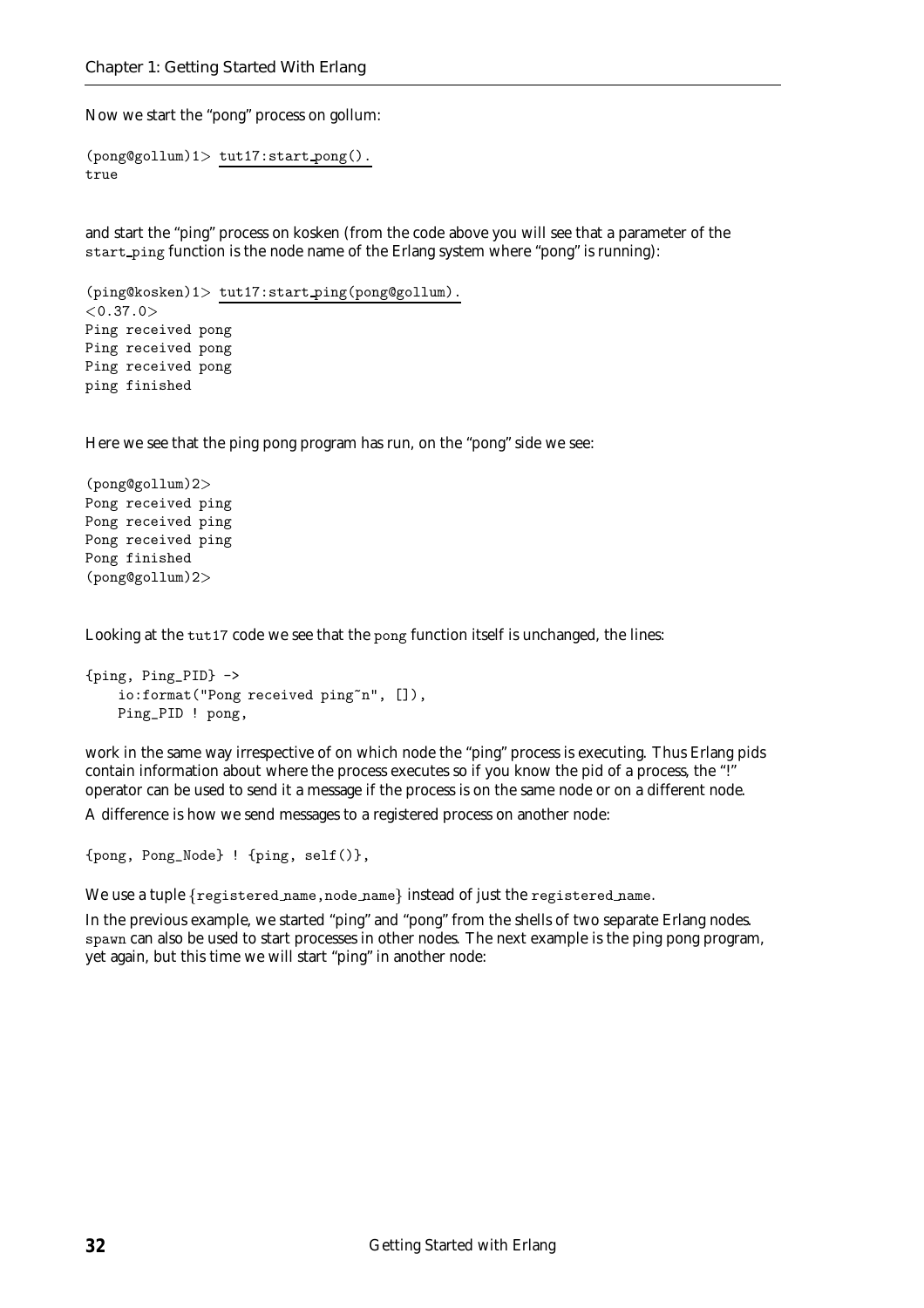```
-module(tut18).
-export([start/1, ping/2, pong/0]).
ping(0, Pong_Node) ->
    {pong, Pong_Node} ! finished,
    io:format("ping finished~n", []);
ping(N, Pong_Node) ->
    {pong, Pong_Node} ! {ping, self()},
   receive
        pong ->
            io:format("Ping received pong"n", [])
    end,
   ping(N - 1, Pong_Node).
pong() ->
   receive
        finished ->
           io:format("Pong finished~n", []);
        {ping, Ping_PID} ->
            io:format("Pong received ping~n", []),
            Ping_PID ! pong,
            pong()
    end.
start(Ping_Node) ->
    register(pong, spawn(tut18, pong, [])),
    spawn(Ping_Node, tut18, ping, [3, node()]).
```
Assuming an Erlang system called ping (but not the "ping" process) has already been started on kosken, then on gollum we do:

```
(pong@gollum)1> tut18:start(ping@kosken).
<3934.39.0>Pong received ping
Ping received pong
Pong received ping
Ping received pong
Pong received ping
Ping received pong
Pong finished
ping finished
```
Notice we get all the output on gollum. This is because the io system finds out where the process is spawned from and sends all output there.

#### 1.3.5 A Larger Example

Now for a larger example. We will make an extremely simple "messenger". The messenger is a program which allows users to log in on different nodes and send simple messages to each other.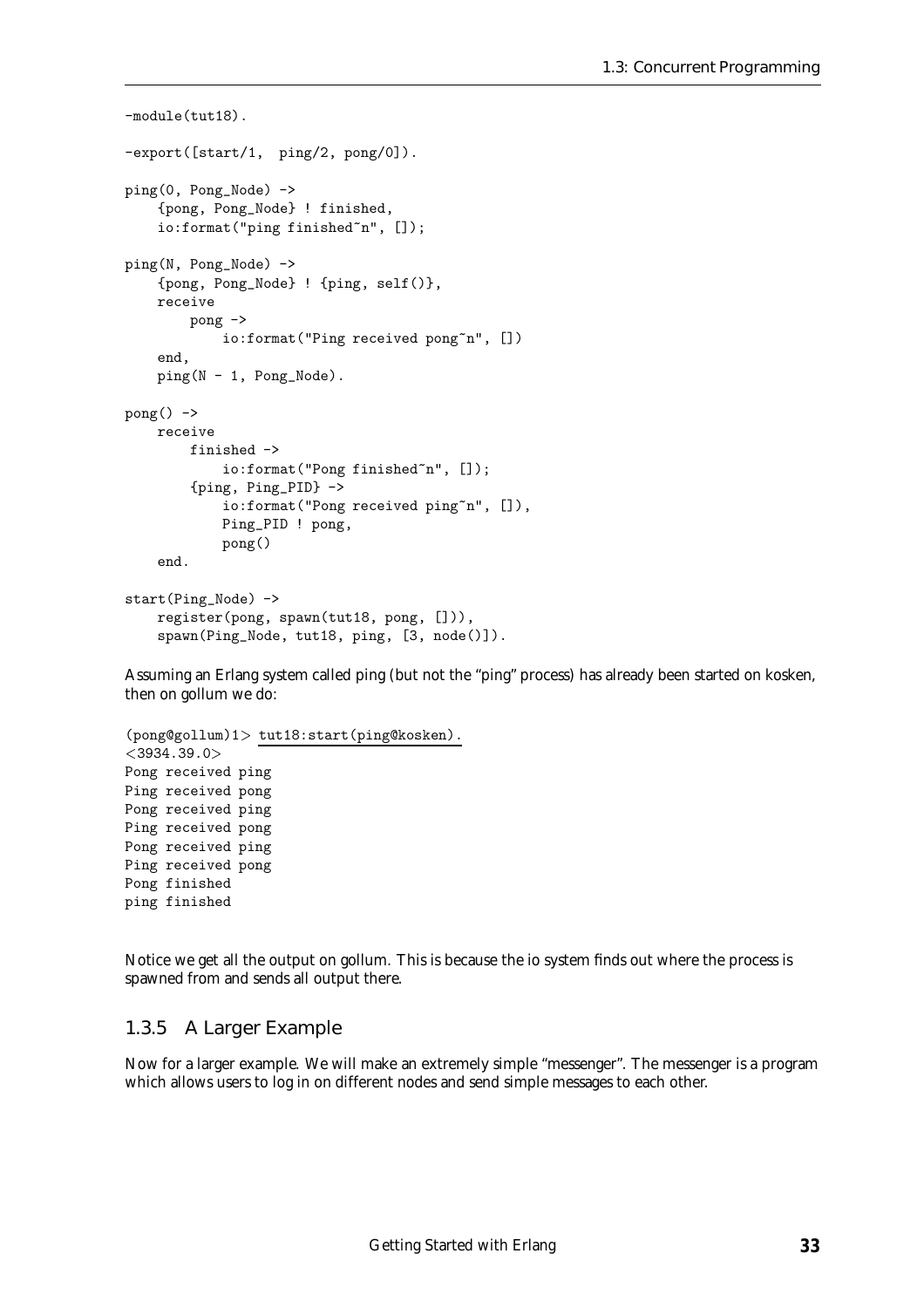Before we start, let's note the following:

- This example will just show the message passing logic no attempt at all has been made to provide a nice graphical user interface - this can of course also be done in Erlang - but that's another tutorial.
- This sort of problem can be solved more easily if you use the facilities in OTP, which will also provide methods for updating code on the fly etc. But again, that's another tutorial.
- The first program we write will contain some inadequacies as regards handling of nodes which disappear, we will correct these in a later version of the program.

We will set up the messenger by allowing "clients" to connect to a central server and say who and where they are. I.e. a user won't need to know the name of the Erlang node where another user is located to send a message.

File messenger.erl:

```
%%% Message passing utility.
%%% User interface:
%%% logon(Name)
%%% One user at a time can log in from each Erlang node in the
%%% system messenger: and choose a suitable Name. If the Name
%%% is already logged in at another node or if someone else is
%%% already logged in at the same node, login will be rejected
%%% with a suitable error message.
%%% logoff()
%%% Logs off anybody at at node
%%% message(ToName, Message)
%%% sends Message to ToName. Error messages if the user of this
%%% function is not logged on or if ToName is not logged on at
%%% any node.
\%%%
%%% One node in the network of Erlang nodes runs a server which maintains
%%% data about the logged on users. The server is registered as "messenger"
%%% Each node where there is a user logged on runs a client process registered
%%% as "mess_client"
\frac{9}{2}%
%%% Protocol between the client processes and the server
%%% ----------------------------------------------------
\frac{9}{2}%
%%% To server: {ClientPid, logon, UserName}
%%% Reply {messenger, stop, user_exists_at_other_node} stops the client
%%% Reply {messenger, logged_on} logon was successful
\%%%
%%% To server: {ClientPid, logoff}
%%% Reply: {messenger, logged_off}
\%%
%%% To server: {ClientPid, logoff}
%%% Reply: no reply
\%%
%%% To server: {ClientPid, message_to, ToName, Message} send a message
%%% Reply: {messenger, stop, you_are_not_logged_on} stops the client
%%% Reply: {messenger, receiver_not_found} no user with this name logged on
%%% Reply: {messenger, sent} Message has been sent (but no guarantee)
```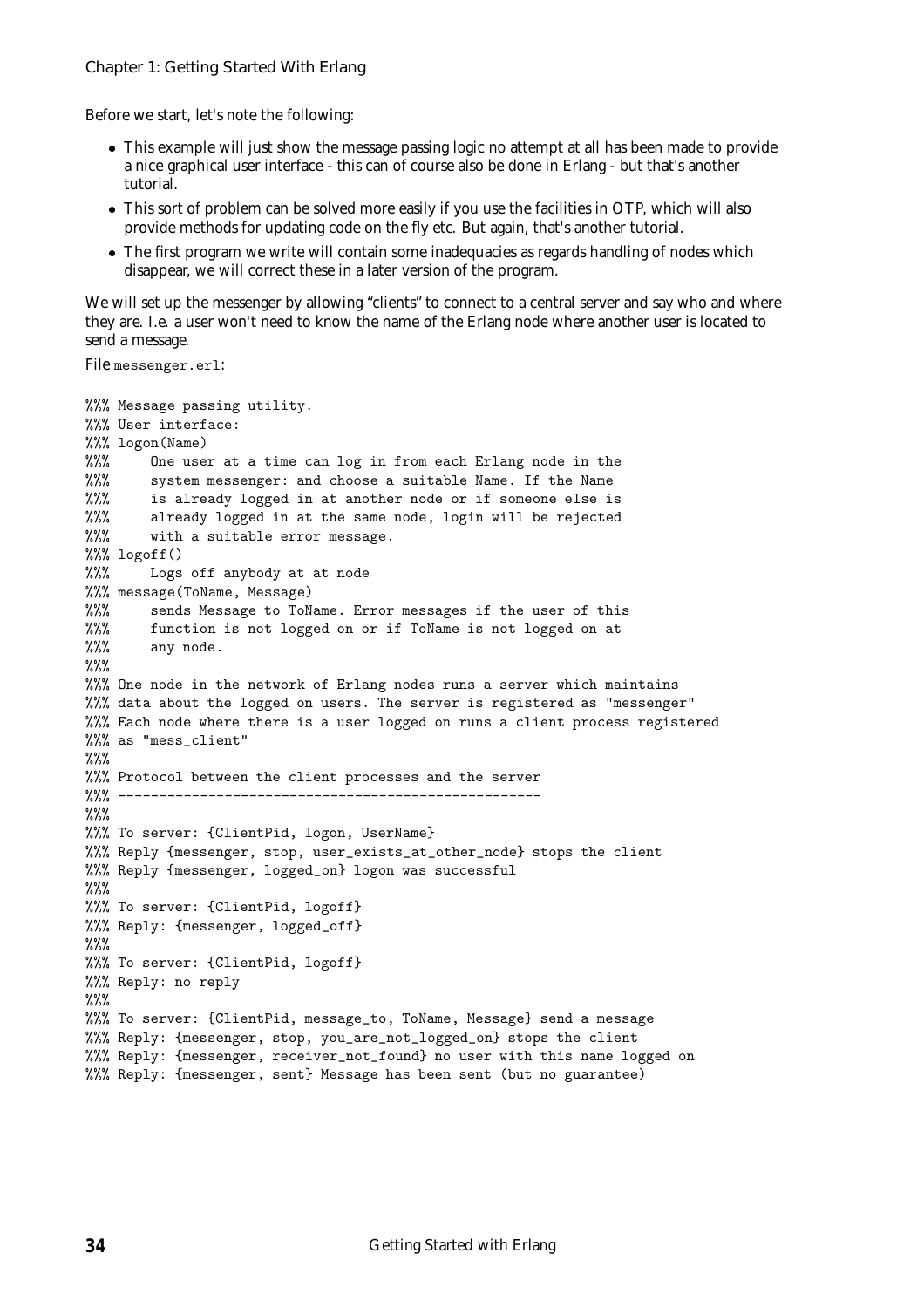```
\%%
%%% To client: {message_from, Name, Message},
\frac{2}{3}%
%%% Protocol between the "commands" and the client
%%% ----------------------------------------------
\frac{9}{2}%
%%% Started: messenger:client(Server_Node, Name)
%%% To client: logoff
%%% To client: {message_to, ToName, Message}
\%%%
%%% Configuration: change the server_node() function to return the
%%% name of the node where the messenger server runs
-module(messenger).
-export([start_server/0, server/1, logon/1, logoff/0, message/2, client/2]).
%%% Change the function below to return the name of the node where the
%%% messenger server runs
server_node() ->
   messenger@bill.
%%% This is the server process for the "messenger"
%%% the user list has the format [{ClientPid1, Name1},{ClientPid22, Name2},...]
server(User_List) ->
   receive
        {From, logon, Name} ->
            New_User_List = server_logon(From, Name, User_List),
            server(New_User_List);
        {From, logoff} \rightarrowNew_User_List = server_logoff(From, User_List),
            server(New_User_List);
        {From, message_to, To, Message} ->
            server_transfer(From, To, Message, User_List),
            io:format("list is now: ~p~n", [User_List]),
            server(User_List)
    end.
%%% Start the server
start_server() ->
   register(messenger, spawn(messenger, server, [[]])).
%%% Server adds a new user to the user list
server_logon(From, Name, User_List) ->
    %% check if logged on anywhere else
    case lists:keymember(Name, 2, User_List) of
        true ->
            From ! {messenger, stop, user_exists_at_other_node}, %reject logon
            User_List;
        false ->
            From ! {messenger, logged_on},
            [{From, Name} | User_List] %add user to the list
    end.
```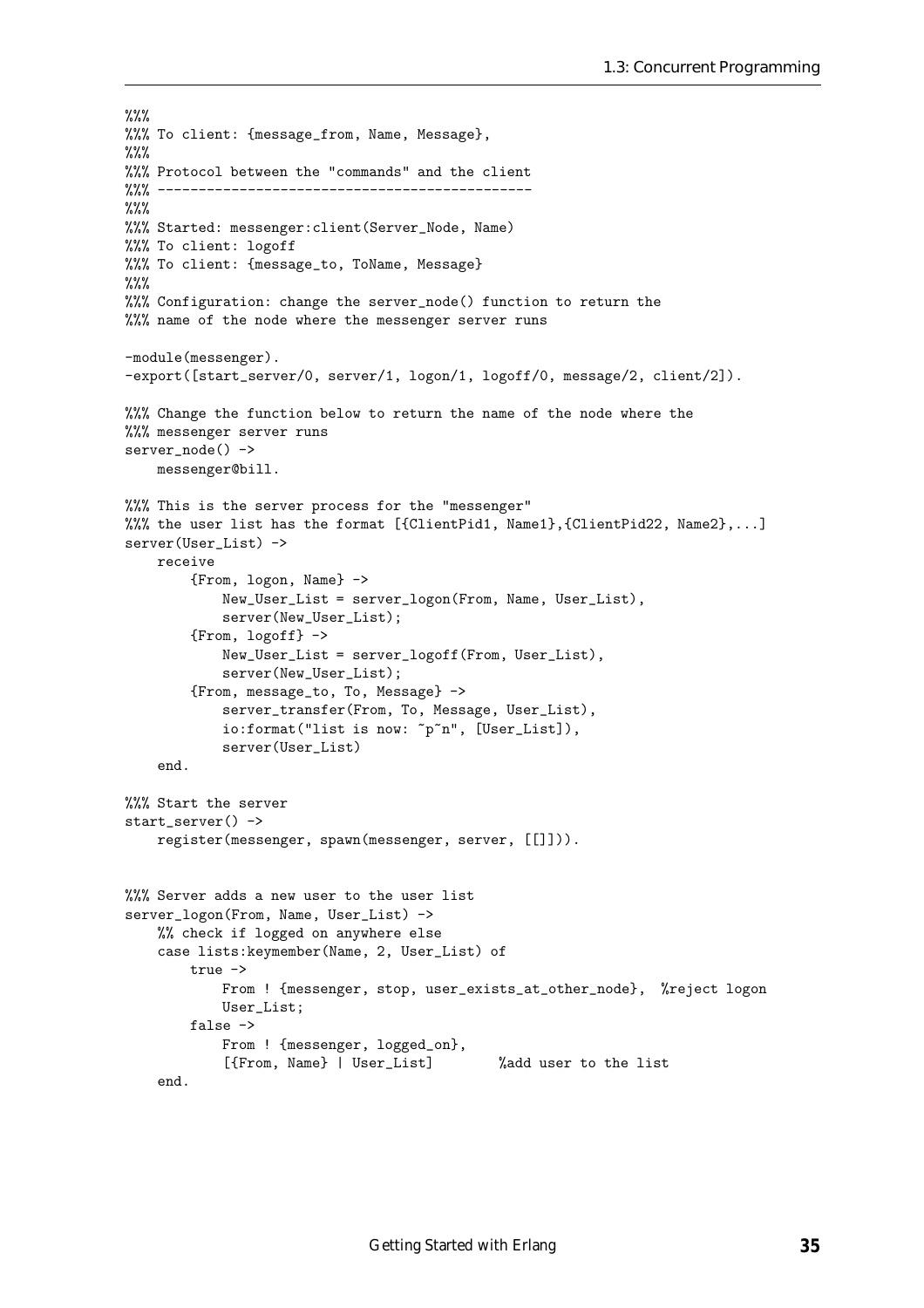```
%%% Server deletes a user from the user list
server_logoff(From, User_List) ->
    lists:keydelete(From, 1, User_List).
%%% Server transfers a message between user
server_transfer(From, To, Message, User_List) ->
    %% check that the user is logged on and who he is
    case lists:keysearch(From, 1, User_List) of
        false ->
            From ! {messenger, stop, you_are_not_logged_on};
        {value, {From, Name}} ->
            server_transfer(From, Name, To, Message, User_List)
    end.
%%% If the user exists, send the message
server_transfer(From, Name, To, Message, User_List) ->
    %% Find the receiver and send the message
    case lists:keysearch(To, 2, User_List) of
        false ->
            From ! {messenger, receiver_not_found};
        {value, {ToPid, To}} ->
            ToPid ! {message_from, Name, Message},
            From ! {messenger, sent}
    end.
%%% User Commands
logon(Name) ->
    case whereis(mess_client) of
        undefined ->
            register(mess_client,
                     spawn(messenger, client, [server_node(), Name]));
         -> already_logged_on
    end.
logoff() ->
   mess_client ! logoff.
message(ToName, Message) ->
    case whereis(mess_client) of % Test if the client is running
       undefined ->
            not_logged_on;
        _ -> mess_client ! {message_to, ToName, Message},
             ok
end.
%%% The client process which runs on each server node
client(Server_Node, Name) ->
    {messenger, Server_Node} ! {self(), logon, Name},
    await_result(),
    client(Server_Node).
```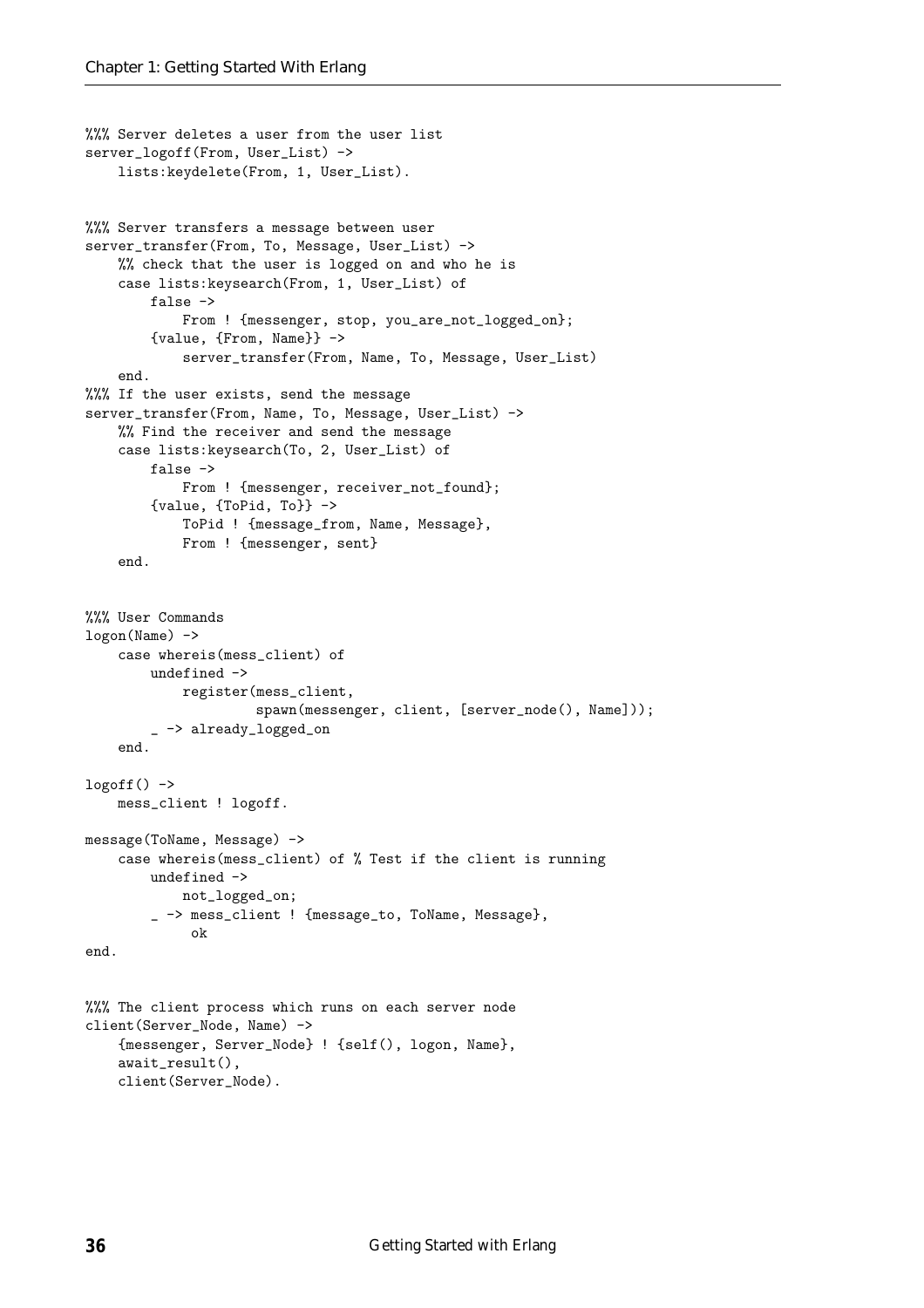```
client(Server_Node) ->
   receive
        logoff ->
            {messenger, Server_Node} ! {self(), logoff},
            exit(normal);
        {message_to, ToName, Message} ->
            {messenger, Server_Node} ! {self(), message_to, ToName, Message},
            await_result();
        {message_from, FromName, Message} ->
            io:format("Message from ~p: ~p~n", [FromName, Message])
    end,
    client(Server_Node).
%%% wait for a response from the server
await_result() ->
   receive
        {messenger, stop, Why} -> % Stop the client
            io:format("~p~n", [Why]),
            exit(normal);
        {messenger, What} -> % Normal response
            io:format("~p~n", [What])
    end.
```
To use this program you need to:

- configure the server node() function
- $\bullet\,$  copy the compiled code (messenger.beam) to the directory on each computer where you start Erlang.

In the following example of use of this program, I have started nodes on four different computers, but if you don't have that many machines available on your network, you could start up several nodes on the same machine.

We start up four Erlang nodes, messenger@super, c1@bilbo, c2@kosken, c3@gollum.

First we start up a the server at messenger@super:

```
(messenger@super)1> messenger:start server().
true
```
Now Peter logs on at c1@bilbo:

```
(c1@bilbo)1> messenger:logon(peter).
true
logged on
```
James logs on at c2@kosken:

```
(c2@kosken)1> messenger:logon(james).
true
logged on
```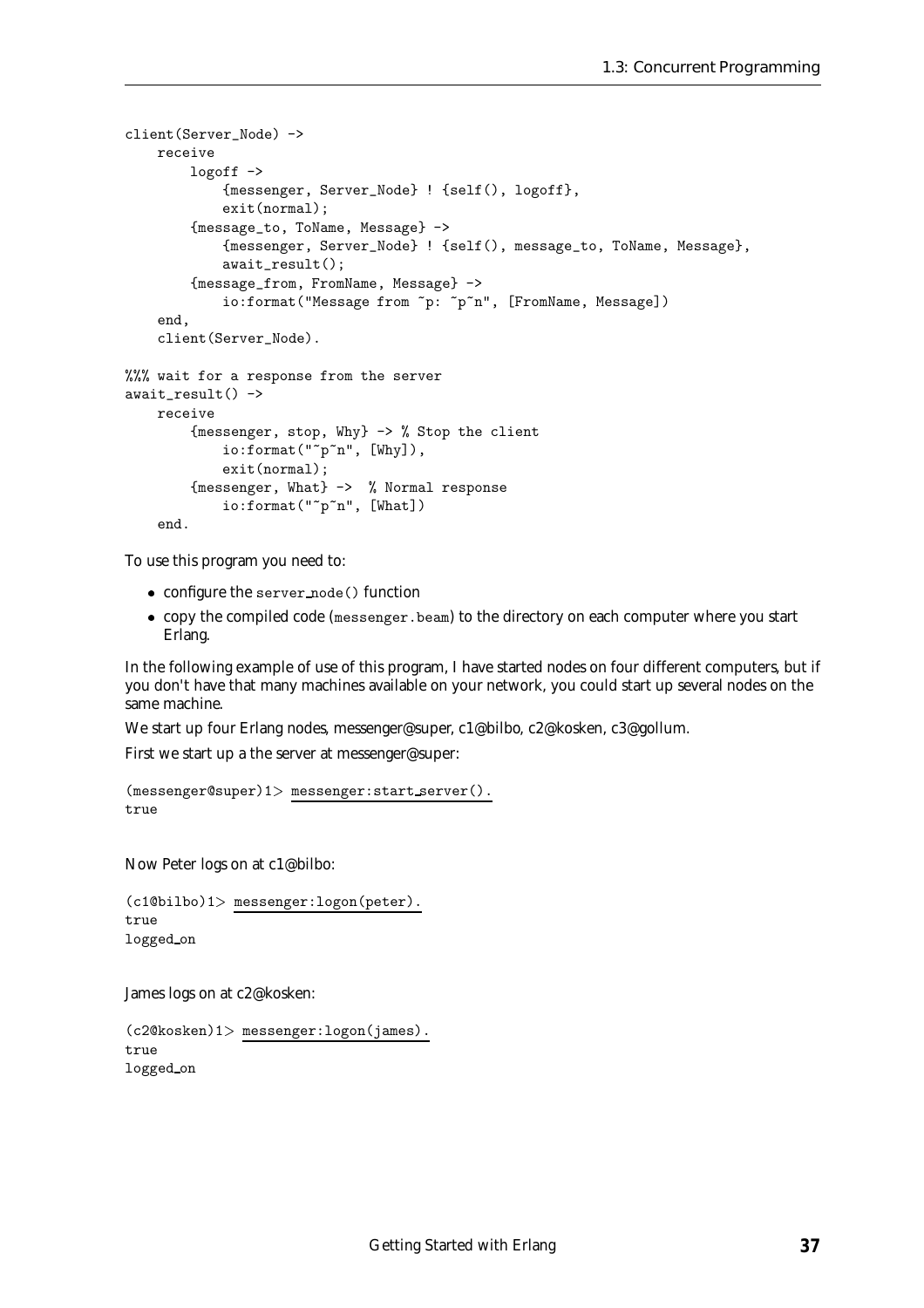and Fred logs on at c3@gollum:

```
(c3@gollum)1> messenger:logon(fred).
true
logged on
```
Now Peter sends Fred a message:

(c1@bilbo)2<sup>&</sup>gt; messenger:message(fred, "hello"). ok sent

And Fred receives the message and sends a message to Peter and logs off:

```
Message from peter: "hello"
(c3@gollum)2> messenger:message(peter, "go away, I'm busy").
ok
sent
(c3@gollum)3> messenger:logoff().
logoff
```
James now tries to send a message to Fred:

```
(c2@kosken)2> messenger:message(fred, "peter doesn't like you").
ok
receiver not found
```
But this fails as Fred has already logged off.

First let's look at some of the new concepts we have introduced.

There are two versions of the server\_transfer function, one with four arguments (server\_transfer/4) and one with five (server\_transfer/5). These are regarded by Erlang as two separate functions.

Note how we write the server function so that it calls itself, server(User List) and thus creates a loop. The Erlang compiler is "clever" and optimizes the code so that this really is a sort of loop and not a proper function call. But this only works if there is no code after the call, otherwise the compiler will expect the call to return and make a proper function call. This would result in the process getting bigger and bigger for every loop.

We use functions in the lists module. This is a very useful module and a study of the manual page is recommended (erl -man lists). lists:keymember(Key,Position,Lists) looks through a list of tuples and looks at Position in each tuple to see if it is the same as Key. The first element is position 1. If it finds a tuple where the element at Position is the same as Key, it returns true, otherwise false.

```
3 lists: keymember(a, 2, [\{x,y,z\},\{b,b,b\},\{b,a,c\},\{q,r,s\}]).
true
4 > lists: keymember(p, 2, [\{x,y,z\},\{b,b,b\},\{b,a,c\},\{q,r,s\}].false
```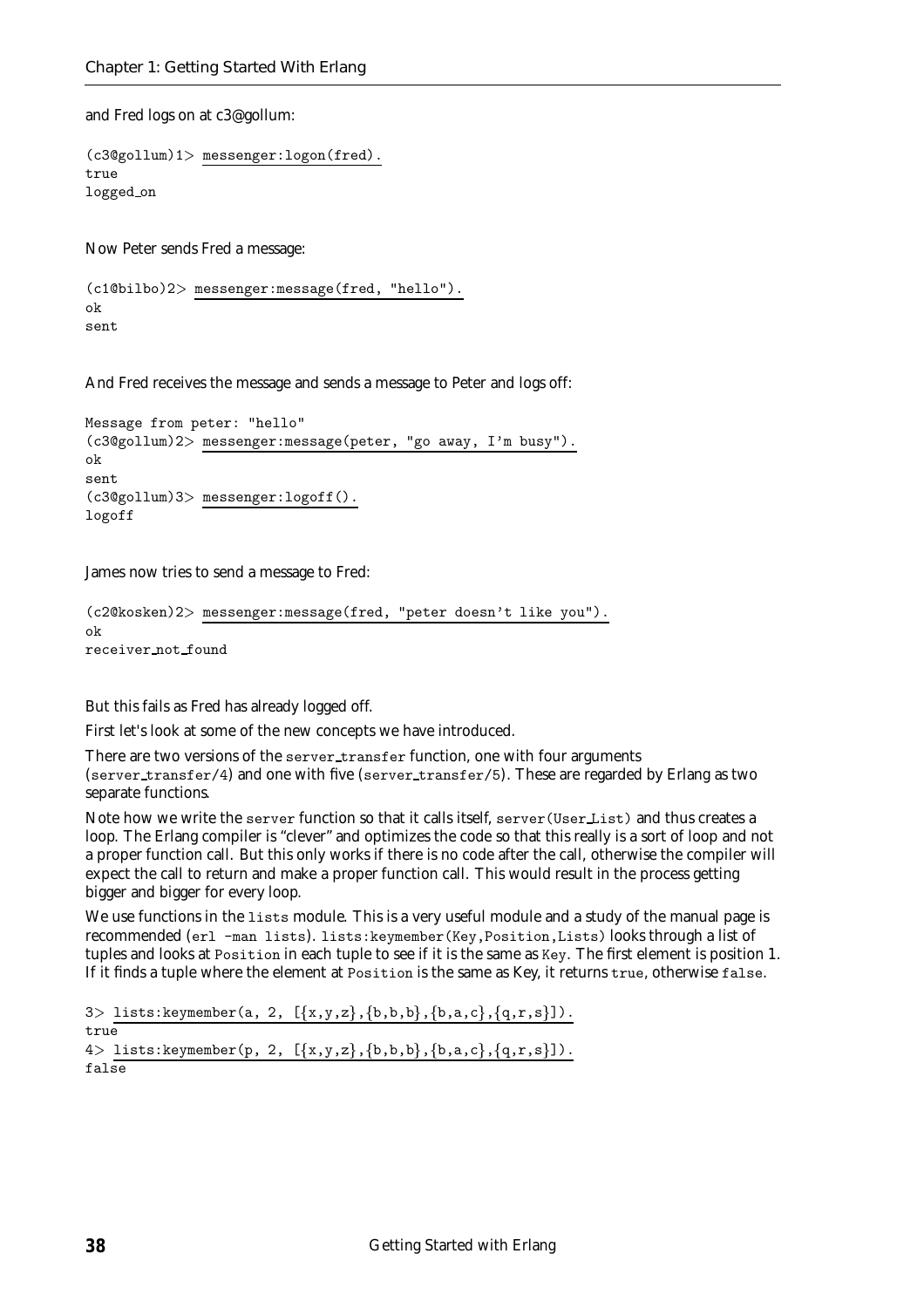lists:keydelete works in the same way but deletes the first tuple found (if any) and returns the remaining list:

5> lists:keydelete(a, 2,  $[\{x,y,z\},\{b,b,b\},\{b,a,c\},\{q,r,s\}])$ .  $[\{x,y,z\}, \{b,b,b\}, \{a,r,s\}]$ 

lists: keysearch is like lists: keymember, but it returns {value, Tuple Found} or the atom false.

There are a lot more very useful functions in the lists module.

An Erlang process will (conceptually) run until it does a receive and there is no message which it wants to receive in the message queue. I say "conceptually" because the Erlang system shares the CPU time between the active processes in the system.

A process terminates when there is nothing more for it to do, i.e. the last function it calls simply returns and doesn't call another function. Another way for a process to terminate is for it to call exit/1. The argument to exit/1 has a special meaning which we will look at later. In this example we will do exit(normal) which has the same effect as a process running out of functions to call.

The BIF whereis(RegisteredName) checks if a registered process of name RegisteredName exists and return the pid of the process if it does exist or the atom undefined if it does not.

You should by now be able to understand most of the code above so I'll just go through one case: a message is sent from one user to another.

The first user "sends" the message in the example above by:

messenger:message(fred, "hello")

After testing that the client process exists:

whereis(mess\_client)

and a message is sent to mess client:

mess\_client ! {message\_to, fred, "hello"}

The client sends the message to the server by:

{messenger, messenger@super} ! {self(), message\_to, fred, "hello"},

and waits for a reply from the server.

The server receives this message and calls:

server\_transfer(From, fred, "hello", User\_List),

which checks that the pid From is in the User List:

lists:keysearch(From, 1, User\_List)

If keysearch returns the atom false, some sort of error has occurred and the server sends back the message:

From ! {messenger, stop, you\_are\_not\_logged\_on}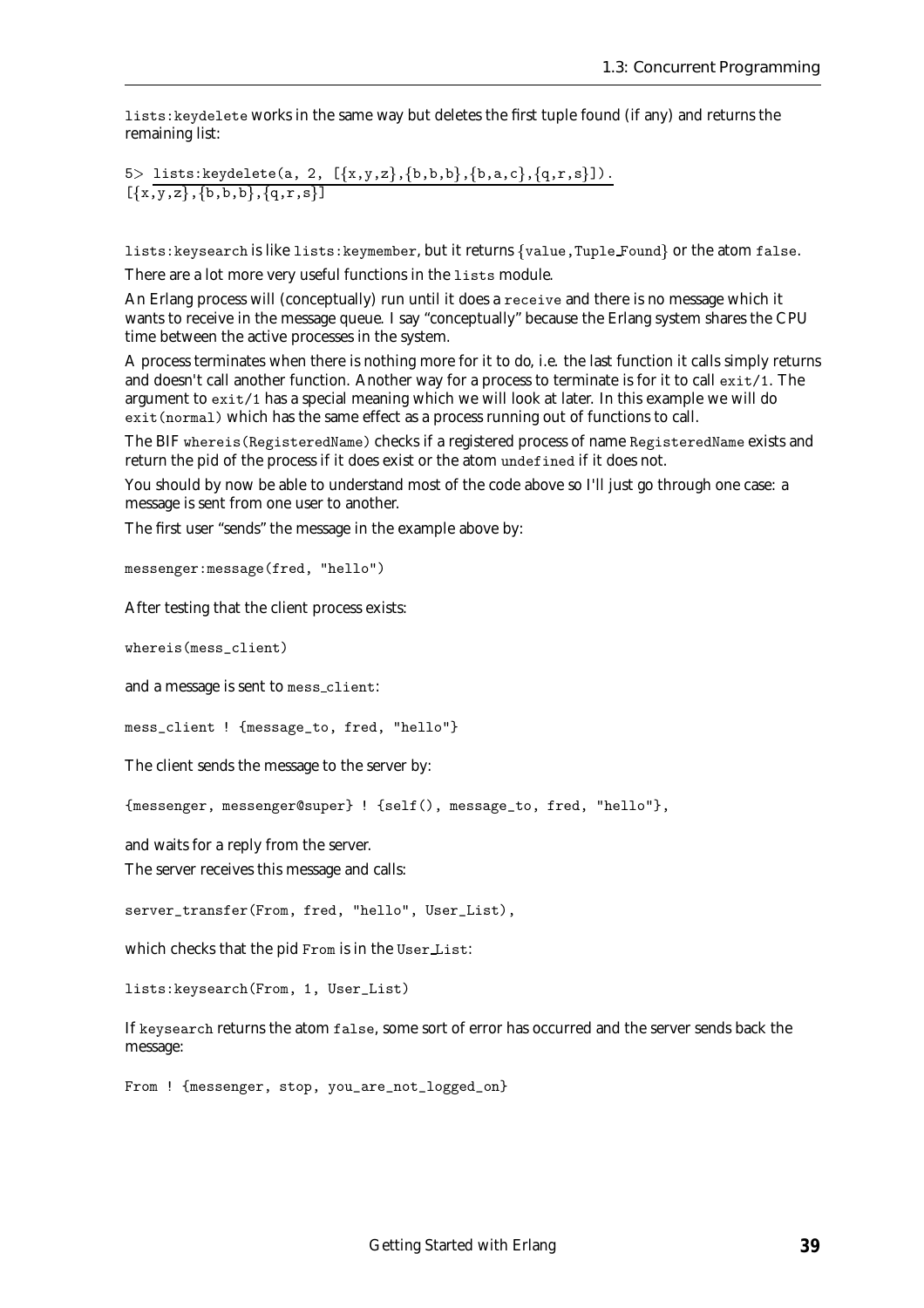which is received by the client which in turn does exit (normal) and terminates. If keysearch returns {value, From, Name} we know that the user is logged on and is his name (peter) is in variable Name. We now call:

server\_transfer(From, peter, fred, "hello", User\_List)

Note that as this is server\_transfer/5 it is not the same as the previous function server\_transfer/4. We do another keysearch on User List to find the pid of the client corresponding to fred:

lists:keysearch(fred, 2, User\_List)

This time we use argument 2 which is the second element in the tuple. If this returns the atom false we know that fred is not logged on and we send the message:

From ! {messenger, receiver\_not\_found};

which is received by the client, if keysearch returns:

{value, {ToPid, fred}}

we send the message:

ToPid ! {message\_from, peter, "hello"},

to fred's client and the message:

From ! {messenger, sent}

to peter's client. Fred's client receives the message and prints it:

```
{message_from, peter, "hello"} ->
   io:format("Message from ~p: ~p~n", [peter, "hello"])
```
and peter's client receives the message in the await result function.

## 1.4 Robustness

There are several things which are wrong with the messenger example [page 34] from the previous chapter. For example if a node where a user is logged on goes down without doing a log off, the user will remain in the server's User List but the client will disappear thus making it impossible for the user to log on again as the server thinks the user already logged on.

Or what happens if the server goes down in the middle of sending a message leaving the sending client hanging for ever in the await result function?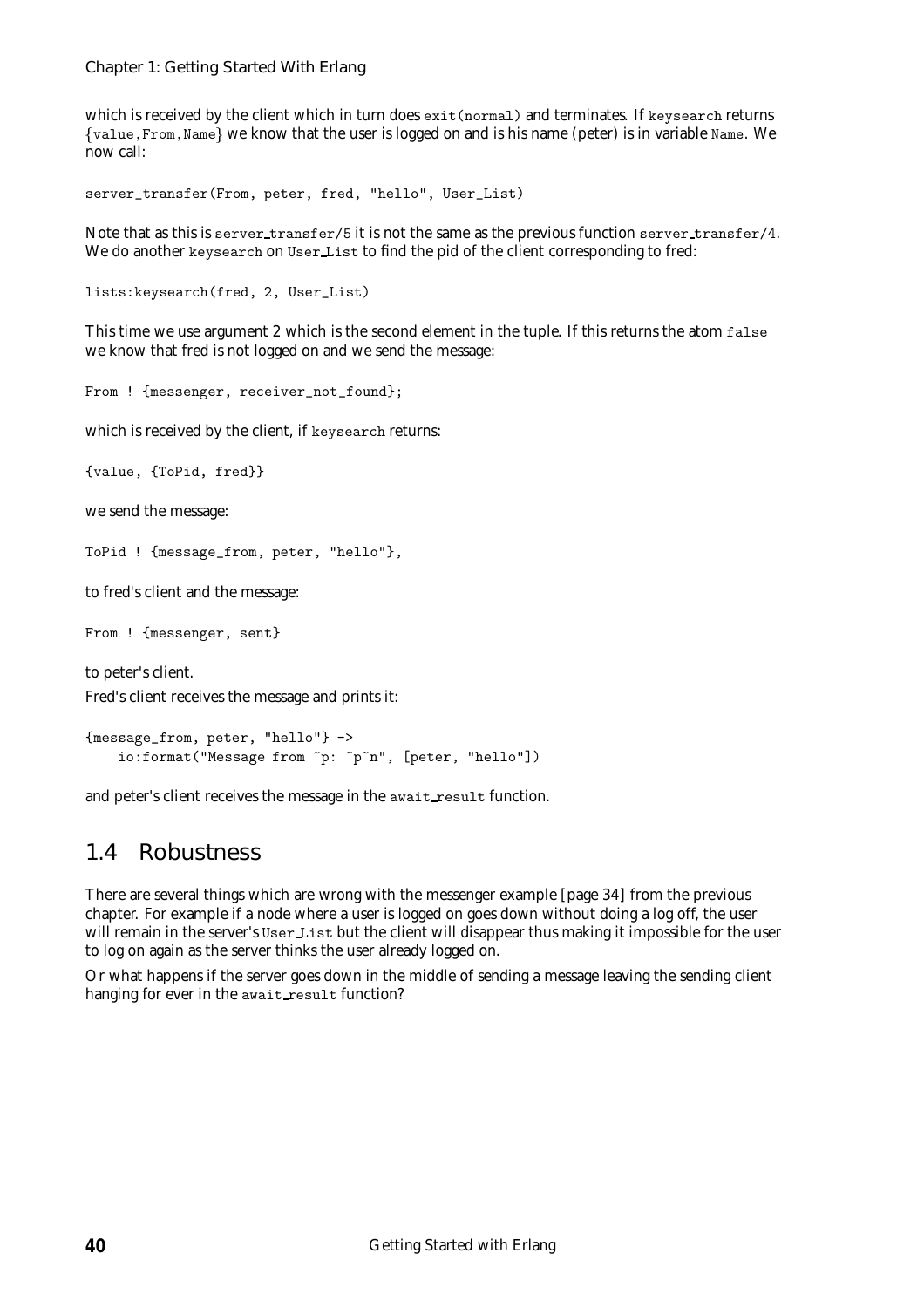#### 1.4.1 Timeouts

Before improving the messenger program we will look into some general principles, using the ping pong program as an example. Recall that when "ping" finishes, it tells "pong" that it has done so by sending the atom finished as a message to "pong" so that "pong" could also finish. Another way to let "pong" finish, is to make "pong" exit if it does not receive a message from ping within a certain time, this can be done by adding a *timeout* to pong as shown in the following example:

```
-module(tut19).
-export([start_ping/1, start_pong/0, ping/2, pong/0]).
ping(0, Pong_Node) ->
    io:format("ping finished~n", []);
ping(N, Pong_Node) ->
    {pong, Pong_Node} ! {ping, self()},
    receive
        pong ->
            io:format("Ping received pong<sup>"n"</sup>, [])
    end,
    ping(N - 1, Pong_Node).
pong() ->
   receive
        {ping, Ping_PID} ->
            io:format("Pong received ping"n", []),
            Ping_PID ! pong,
            pong()
    after 5000 ->
            io:format("Pong timed out"n", [])
    end.
start_pong() ->
    register(pong, spawn(tut19, pong, [])).
start_ping(Pong_Node) ->
    spawn(tut19, ping, [3, Pong_Node]).
```
After we have compiled this and copied the tut19.beam file to the necessary directories: On (pong@kosken):

```
(pong@kosken)1> tut19:start pong().
true
Pong received ping
Pong received ping
Pong received ping
Pong timed out
```
On (ping@gollum):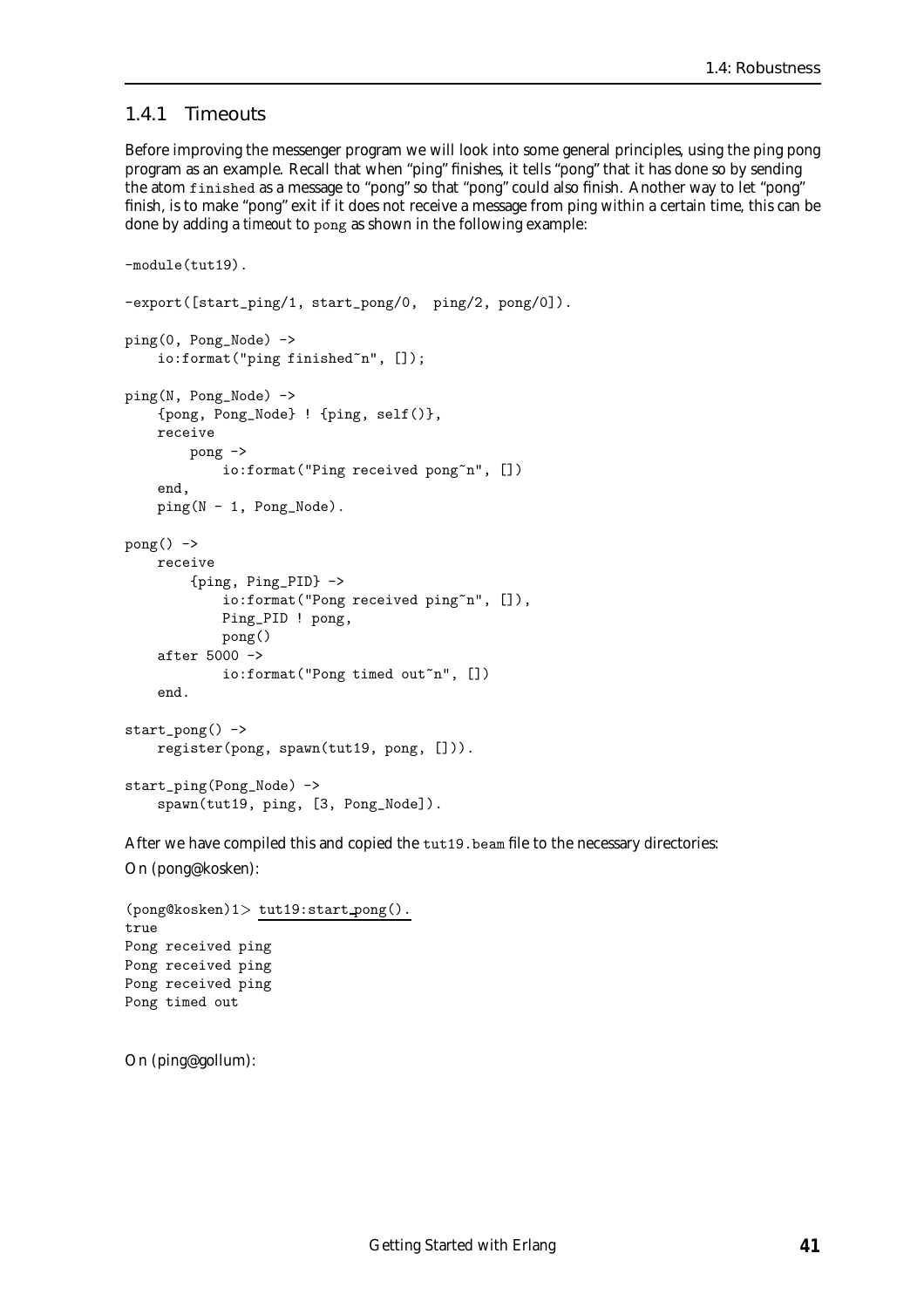```
(ping@gollum)1> tut19:start ping(pong@kosken).
<0.36.0>Ping received pong
Ping received pong
Ping received pong
ping finished
(The timeout is set in:
pong() ->
    receive
         {ping, Ping_PID} ->
             io:format("Pong received ping<sup>"n"</sup>, []),
             Ping_PID ! pong,
             pong()
    after 5000 ->
             io:format("Pong timed out<sup>"n"</sup>, [])
    end.
```
We start the timeout (after 5000) when we enter receive. The timeout is canceled if {ping,Ping\_PID} is received. If {ping,Ping\_PID} is not received, the actions following the timeout will be done after 5000 milliseconds. after must be last in the receive, i.e. preceded by all other message reception specifications in the receive. Of course we could also call a function which returned an integer for the timeout:

after pong\_timeout() ->

In general, there are better ways than using timeouts to supervise parts of a distributed Erlang system. Timeouts are usually appropriate to supervise external events, for example if you have expected a message from some external system within a specified time. For example, we could use a timeout to log a user out of the messenger system if they have not accessed it, for example, in ten minutes.

### 1.4.2 Error Handling

Before we go into details of the supervision and error handling in an Erlang system, we need see how Erlang processes terminate, or in Erlang terminology, *exit*.

A process which executes exit(normal) or simply runs out of things to do has a *normal* exit.

A process which encounters a runtime error (e.g. divide by zero, bad match, trying to call a function which doesn't exist etc) exits with an error, i.e. has an *abnormal* exit. A process which executes exit(Reason) (\*manual\*) where Reason is any Erlang term except the atom normal, also has an abnormal exit.

An Erlang process can set up links to other Erlang processes. If a process calls link(Other Pid) (\*manual\*) it sets up a bidirectional link between itself and the process called Other Pid. When a process terminates its sends something called a *signal* to all the processes it has links to.

The signal carries information about the pid it was sent from and the exit reason.

The default behaviour of a process which receives a normal exit is to ignore the signal.

The default behaviour in the two other cases (i.e. abnormal exit) above is to bypass all messages to the receiving process and to kill it and to propagate the same error signal to the killed process' links. In this way you can connect all processes in a transaction together using links and if one of the processes exits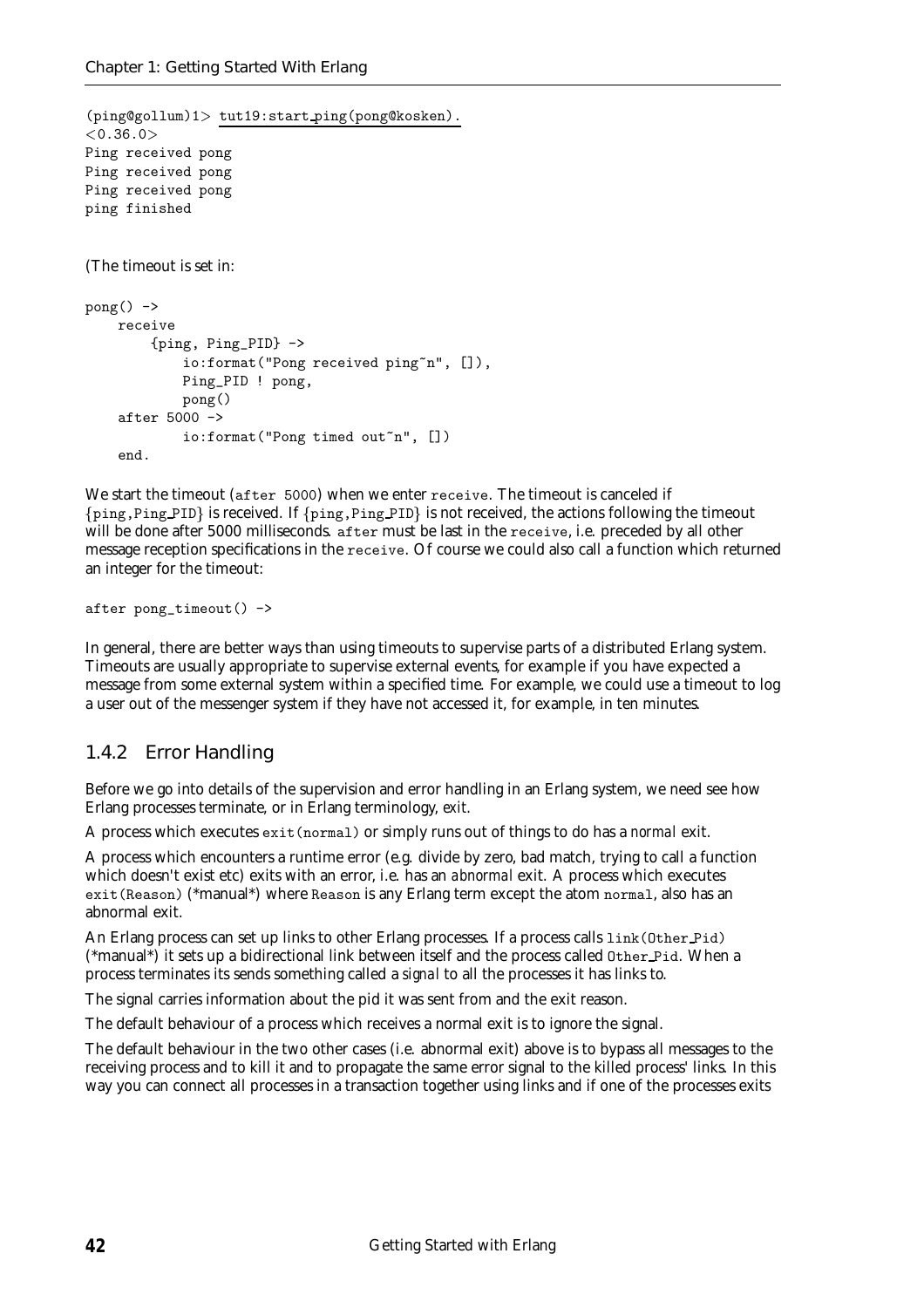abnormally, all the processes in the transaction will be killed. As we often want to create a process and link to it at the same time, there is a special BIF, spawn\_link which does the same as spawn, but also creates a link to the spawned process. (\*manual\*).

Now an example of the ping pong example using links to terminate "pong":

```
-module(tut20).
-export([start/1, ping/2, pong/0]).
ping(N, Pong_Pid) ->
    link(Pong_Pid),
    ping1(N, Pong_Pid).
ping1(0, ) \rightarrowexit(ping);
ping1(N, Pong_Pid) ->
    Pong_Pid ! {ping, self()},
    receive
        pong ->
            io:format("Ping received pong<sup>"n"</sup>, [])
    end,
    ping1(N - 1, Pong_Pid).
pong() ->
    receive
        {ping, Ping_PID} ->
            io:format("Pong received ping<sup>"n"</sup>, []),
            Ping_PID ! pong,
            pong()
    end.
start(Ping_Node) ->
    PongPID = spawn(tut20, pong, []),
    spawn(Ping_Node, tut20, ping, [3, PongPID]).
(s1@bill)3> tut20:start(s2@kosken).
Pong received ping
<3820.41.0>
Ping received pong
Pong received ping
Ping received pong
Pong received ping
Ping received pong
```
This is a slight modification of the ping pong program where both processes are spawned from the same start/1 function, where the "ping" process can be spawned on a separate node. Note the use of the spawn link BIF. "Ping" calls exit(ping) when it finishes and this will cause an exit signal to be sent to "pong" which will also terminate.

It is possible to modify the default behaviour of a process so that it does not get killed when it receives abnormal exit signals, but all signals will be turned into normal messages on the format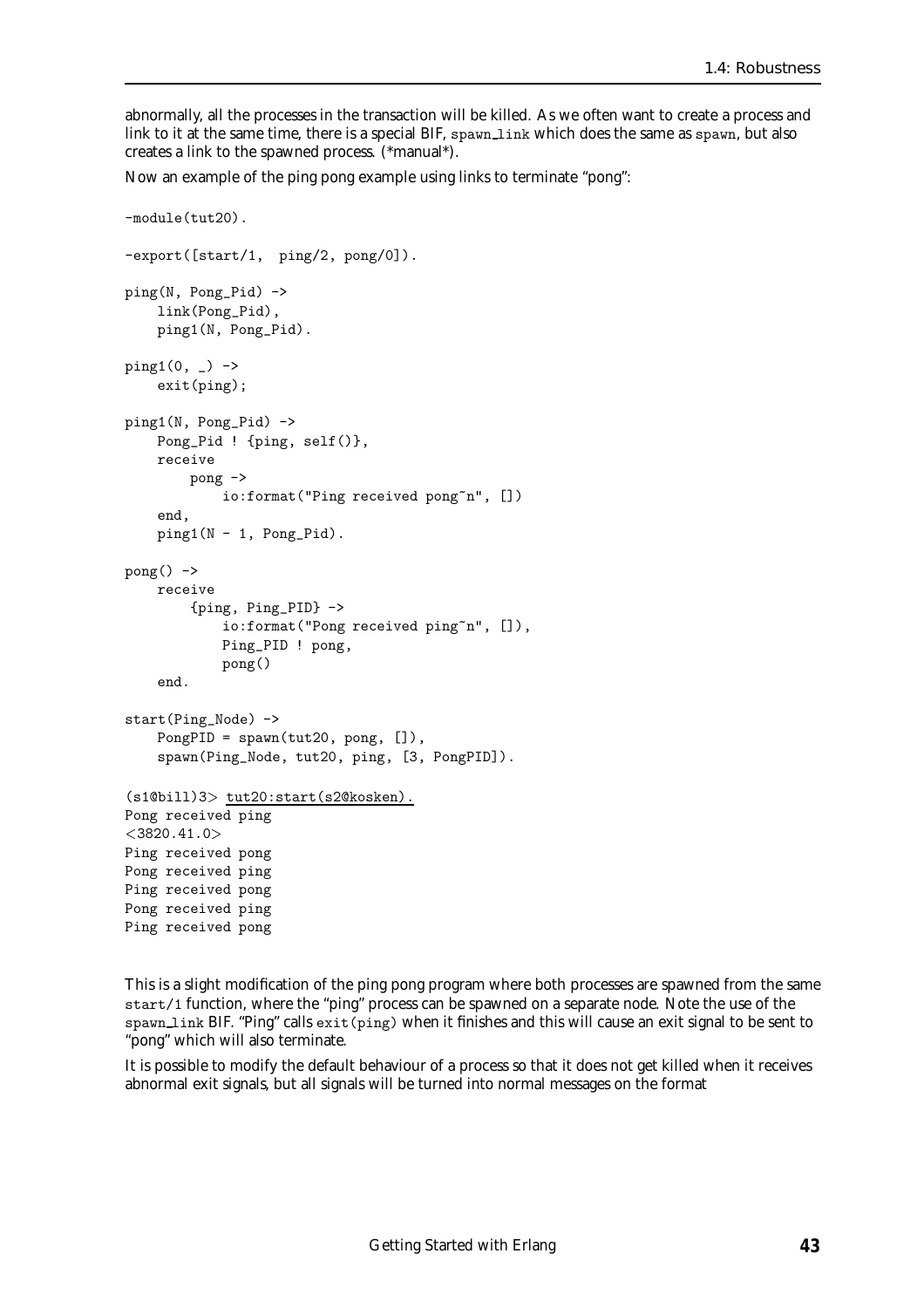{'EXIT', FromPID, Reason} and added to the end of the receiving processes mesage queue. This behaviour is set by:

```
process_flag(trap_exit, true)
```
There are several other process flags (\*manual\*). Changing the default behaviour of a process in this way is usually not done in standard user programs, but is left to the supervisory programs in OTP (but that's another tutorial). However we will modify the ping pong program to illustrate exit trapping.

```
-module(tut21).
-export([start/1, ping/2, pong/0]).
ping(N, Pong_Pid) ->
    link(Pong_Pid),
    ping1(N, Pong_Pid).
ping1(0, ) \rightarrowexit(ping);
ping1(N, Pong_Pid) ->
    Pong_Pid ! {ping, self()},
    receive
        pong ->
            io:format("Ping received pong<sup>"n"</sup>, [])
    end,
    ping1(N - 1, Pong_Pid).pong() ->
    process_flag(trap_exit, true),
    pong1().
pong1() ->
    receive
        {ping, Ping_PID} ->
            io:format("Pong received ping~n", []),
            Ping_PID ! pong,
            pong1();
        {'EXIT', From, Reason} ->
            io:format("pong exiting, got "p"n", [{'EXIT', From, Reason}])
    end.
start(Ping_Node) ->
    PongPID = spawn(tut21, pong, []),
    spawn(Ping_Node, tut21, ping, [3, PongPID]).
(s1@bill)1> tut21:start(s2@gollum).
<3820.39.0>Pong received ping
Ping received pong
Pong received ping
Ping received pong
```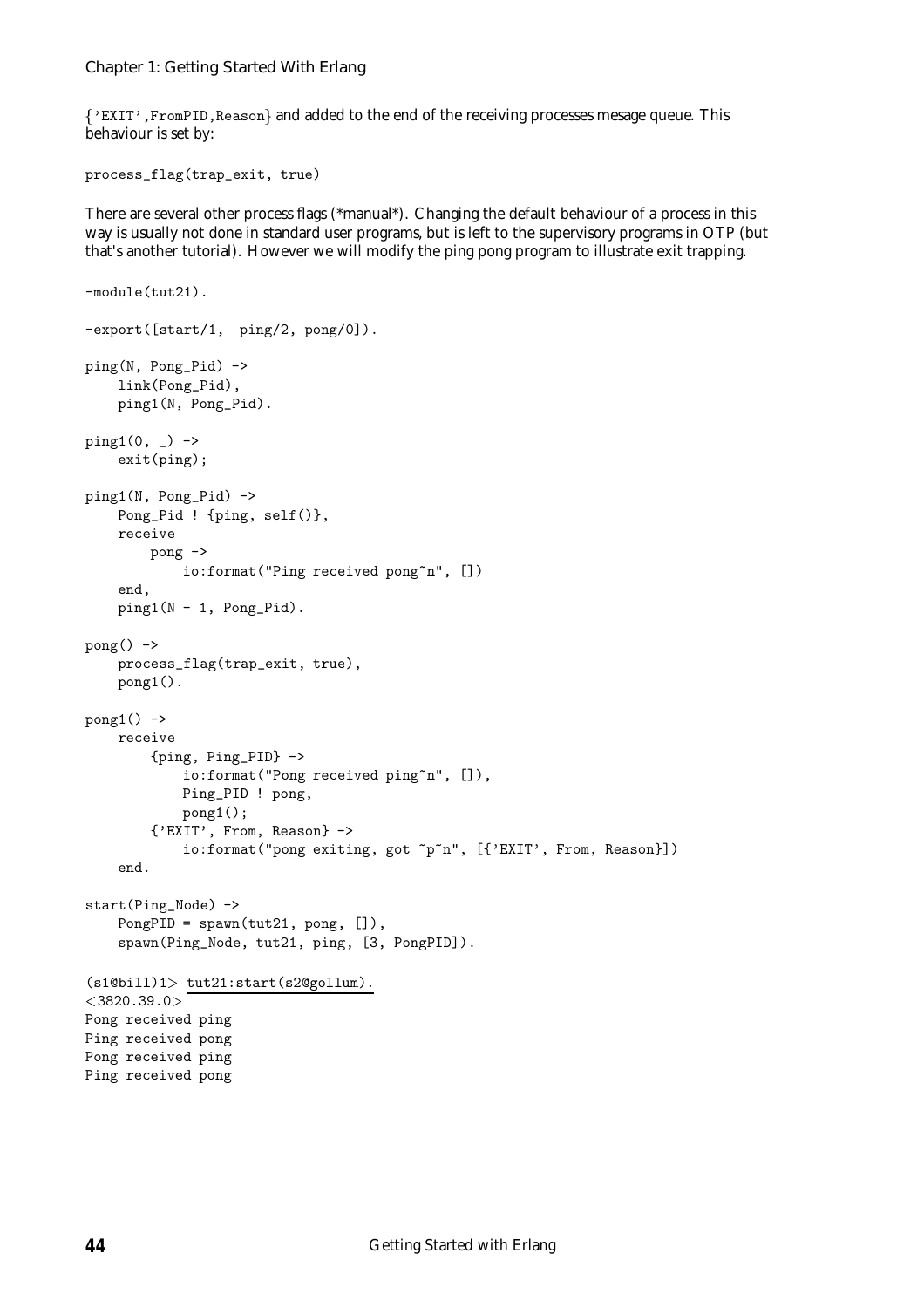```
Pong received ping
Ping received pong
pong exiting, got {?}EXIT', <3820.39.0>,ping}
```
#### 1.4.3 The Larger Example with Robustness Added

Now we return to the messenger program and add changes which make it more robust:

```
%%% Message passing utility.
%%% User interface:
%%% login(Name)
%%% One user at a time can log in from each Erlang node in the
%%% system messenger: and choose a suitable Name. If the Name
%%% is already logged in at another node or if someone else is
%%% already logged in at the same node, login will be rejected
%%% with a suitable error message.
%%% logoff()
%%% Logs off anybody at at node
%%% message(ToName, Message)
%%% sends Message to ToName. Error messages if the user of this
%%% function is not logged on or if ToName is not logged on at
%%% any node.
\frac{2}{3}%
%%% One node in the network of Erlang nodes runs a server which maintains
%%% data about the logged on users. The server is registered as "messenger"
%%% Each node where there is a user logged on runs a client process registered
%%% as "mess_client"
\frac{9}{2}%
%%% Protocol between the client processes and the server
%%% ----------------------------------------------------
\frac{2}{3}%
%%% To server: {ClientPid, logon, UserName}
%%% Reply {messenger, stop, user_exists_at_other_node} stops the client
%%% Reply {messenger, logged_on} logon was successful
\frac{2}{3}%
%%% When the client terminates for some reason
%%% To server: {'EXIT', ClientPid, Reason}
\%%%
%%% To server: {ClientPid, message_to, ToName, Message} send a message
%%% Reply: {messenger, stop, you_are_not_logged_on} stops the client
%%% Reply: {messenger, receiver_not_found} no user with this name logged on
%%% Reply: {messenger, sent} Message has been sent (but no guarantee)
\frac{9}{2}%
%%% To client: {message_from, Name, Message},
9.9/9%%% Protocol between the "commands" and the client
%%% ----------------------------------------------
\frac{9}{2}%
%%% Started: messenger:client(Server_Node, Name)
%%% To client: logoff
%%% To client: {message_to, ToName, Message}
```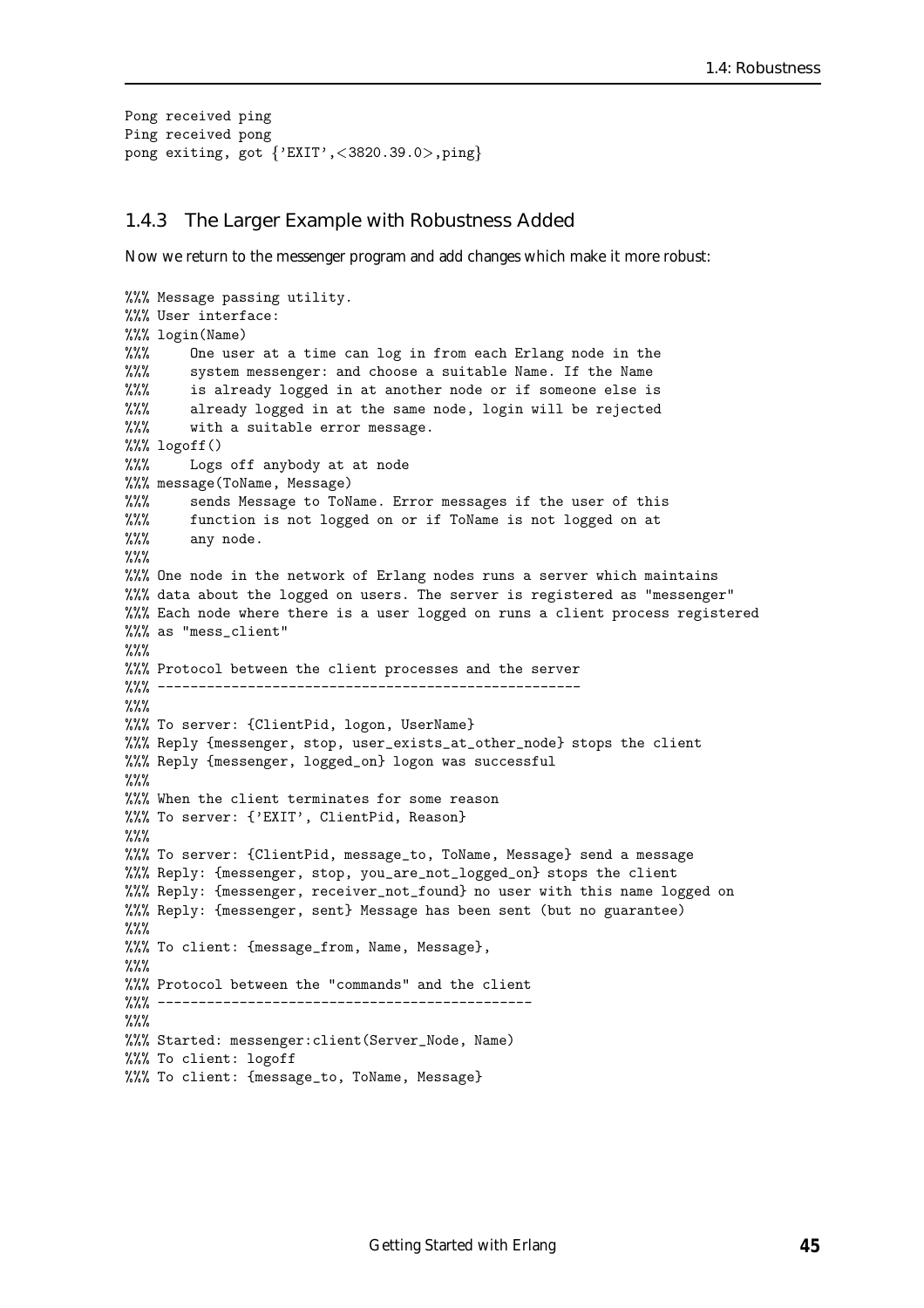```
\frac{2}{3}%
%%% Configuration: change the server_node() function to return the
%%% name of the node where the messenger server runs
-module(messenger).
-export([start_server/0, server/0,
         logon/1, logoff/0, message/2, client/2]).
%%% Change the function below to return the name of the node where the
%%% messenger server runs
server_node() ->
    messenger@super.
%%% This is the server process for the "messenger"
%%% the user list has the format [{ClientPid1, Name1},{ClientPid22, Name2},...]
server() ->
    process_flag(trap_exit, true),
    server([]).
server(User_List) ->
    receive
        {From, logon, Name} ->
            New_User_List = server_logon(From, Name, User_List),
            server(New_User_List);
        \{'EXIT', From, \_} ->
            New_User_List = server_logoff(From, User_List),
            server(New_User_List);
        {From, message_to, To, Message} ->
            server_transfer(From, To, Message, User_List),
            io:format("list is now: "p"n", [User_List]),
            server(User_List)
    end.
%%% Start the server
start_server() ->
    register(messenger, spawn(messenger, server, [])).
%%% Server adds a new user to the user list
server_logon(From, Name, User_List) ->
    %% check if logged on anywhere else
    case lists:keymember(Name, 2, User_List) of
        true ->
            From ! {messenger, stop, user_exists_at_other_node}, %reject logon
            User List:
        false ->
            From ! {messenger, logged_on},
            link(From),
            [{From, Name} | User_List] %add user to the list
    end.
%%% Server deletes a user from the user list
server_logoff(From, User_List) ->
    lists:keydelete(From, 1, User_List).
```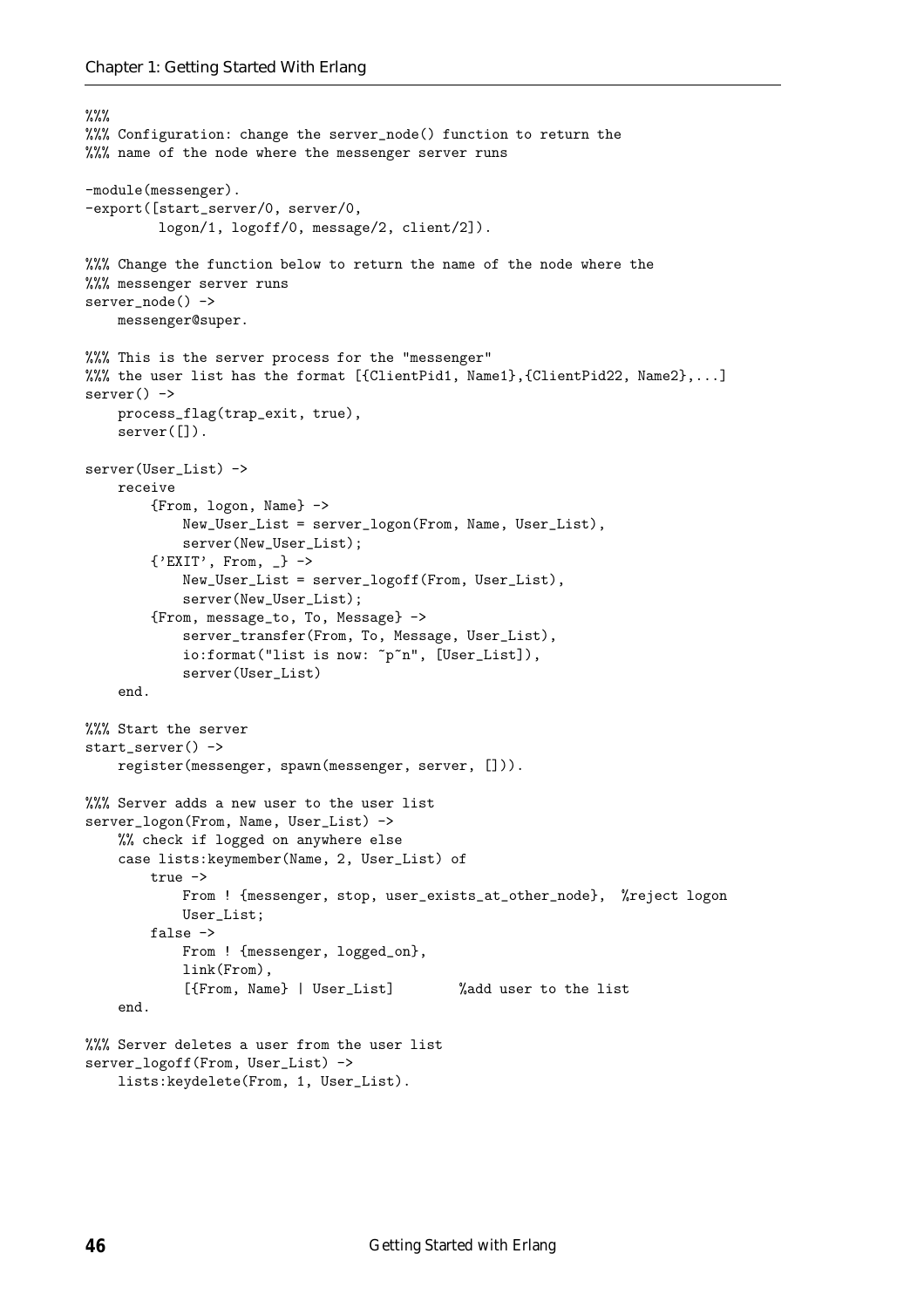```
%%% Server transfers a message between user
server_transfer(From, To, Message, User_List) ->
    %% check that the user is logged on and who he is
    case lists:keysearch(From, 1, User_List) of
        false ->
            From ! {messenger, stop, you_are_not_logged_on};
        {value, {_, Name}} ->
            server_transfer(From, Name, To, Message, User_List)
    end.
%%% If the user exists, send the message
server_transfer(From, Name, To, Message, User_List) ->
    %% Find the receiver and send the message
    case lists:keysearch(To, 2, User_List) of
        false ->
            From ! {messenger, receiver_not_found};
        {value, {ToPid, To}} ->
            ToPid ! {message_from, Name, Message},
            From ! {messenger, sent}
    end.
%%% User Commands
logon(Name) ->
   case whereis(mess_client) of
        undefined ->
            register(mess_client,
                     spawn(messenger, client, [server_node(), Name]));
        _ -> already_logged_on
    end.
logoff() ->
   mess_client ! logoff.
message(ToName, Message) ->
    case whereis(mess_client) of % Test if the client is running
        undefined ->
           not_logged_on;
        _ -> mess_client ! {message_to, ToName, Message},
             ok
end.
%%% The client process which runs on each user node
client(Server_Node, Name) ->
    {messenger, Server_Node} ! {self(), logon, Name},
    await_result(),
    client(Server_Node).
client(Server_Node) ->
   receive
        logoff ->
            exit(normal);
```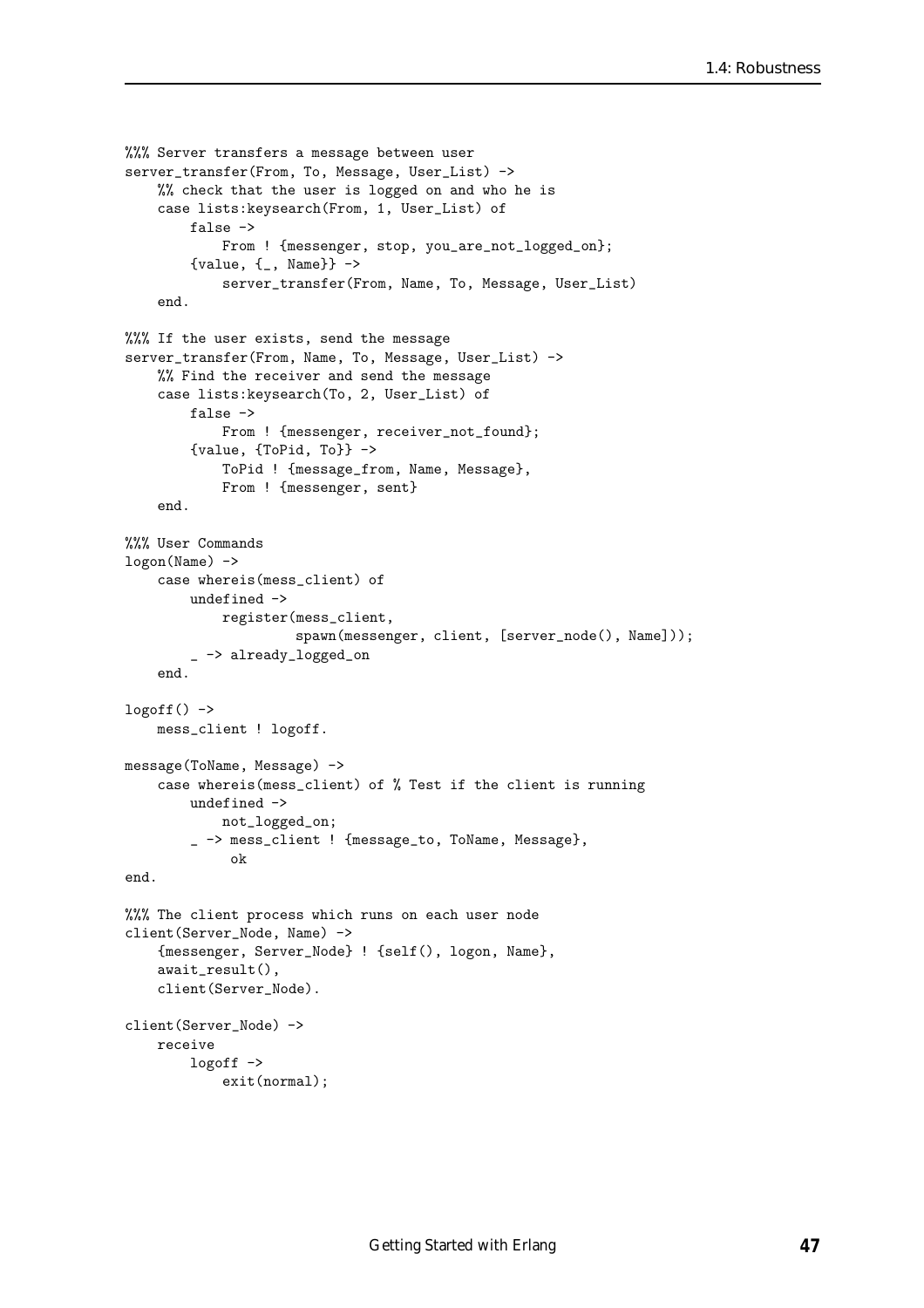```
{message_to, ToName, Message} ->
            {messenger, Server_Node} ! {self(), message_to, ToName, Message},
            await_result();
        {message_from, FromName, Message} ->
            io:format("Message from ~p: ~p~n", [FromName, Message])
    end,
    client(Server_Node).
%%% wait for a response from the server
await\_result() ->
    receive
        {messenger, stop, Why} -> % Stop the client
            io:format("~p~n", [Why]),
            exit(normal);
        {messenger, What} -> % Normal response
            io:format("~p~n", [What])
    after 5000 ->
            io:format("No response from server"n", []),
            exit(timeout)
    end.
```
We have added the following changes:

The messenger server traps exits. If it receives an exit signal,  $\{PEXIT, From, Reason\}$  this means that a client process has terminated or is unreachable because:

- the user has logged off (we have removed the "logoff" message),
- the network connection to the client is broken,
- the node on which the client process resides has gone down, or
- the client processes has done some illegal operation.

If we receive an exit signal as above, we delete the tuple,  $\{From,Name\}$  from the servers User List using the server logoff function. If the node on which the server runs goes down, an exit signal (automatically generated by the system), will be sent to all of the client processes: {'EXIT', MessengerPID, noconnection} causing all the client processes to terminate.

We have also introduced a timeout of five seconds in the await result function. I.e. if the server does not reply withing five seconds (5000 ms), the client terminates. This is really only needed in the logon sequence before the client and server are linked.

An interesting case is if the client was to terminate before the server links to it. This is taken care of because linking to a non-existent process causes an exit signal,  $\{PEXIT, From, no proc\}$ , to be automatically generated as if the process terminated immediately after the link operation.

## 1.5 Records and Macros

Larger programs are usually written as a collection of files with a well defined interface between the various parts.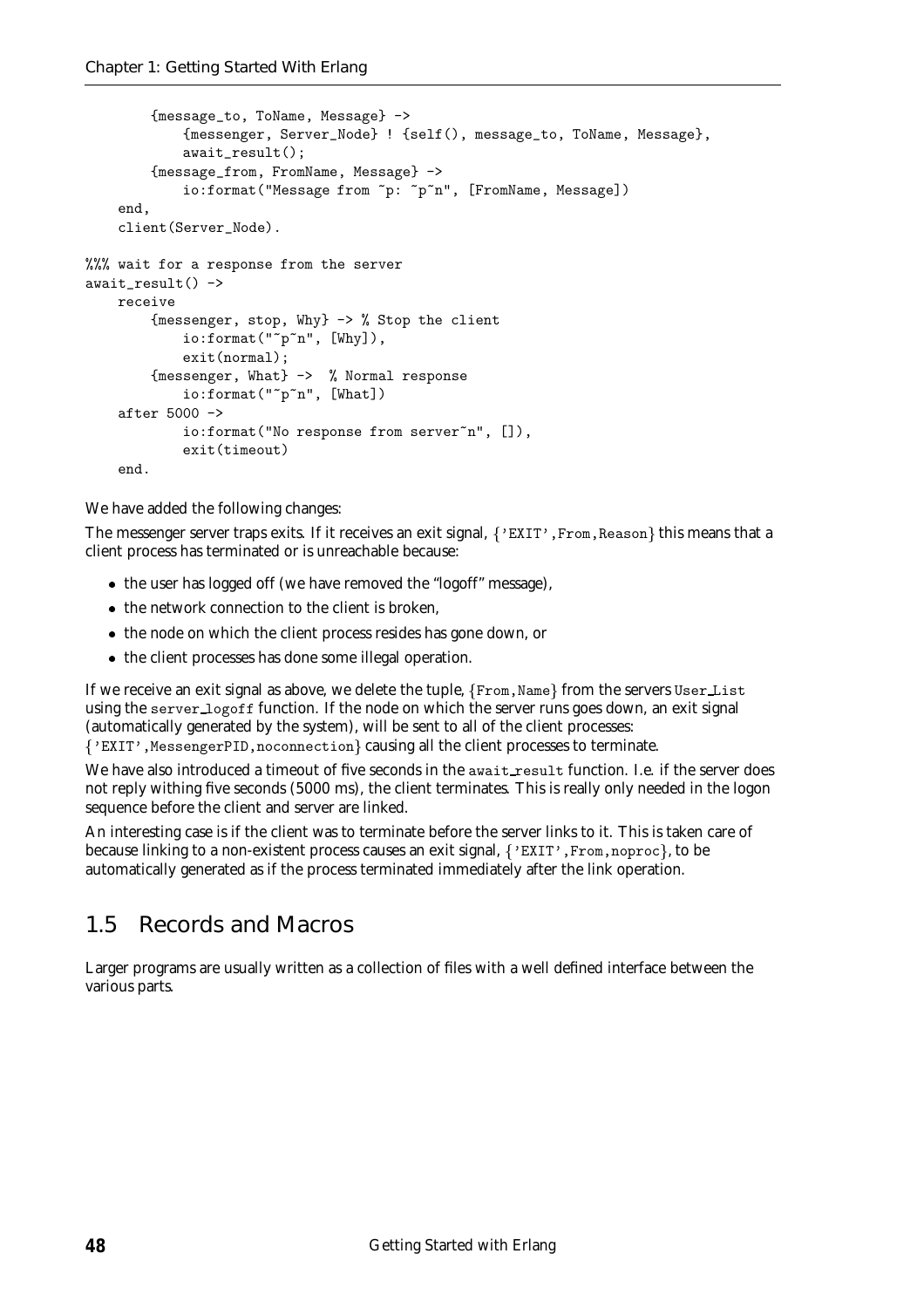#### 1.5.1 The Larger Example Divided into Several Files

To illustrate this, we will divide the messenger example from the previous chapter into five files.

mess config.hrl header file for configuration data mess interface.hrl interface definitions between the client and the messenger user interface.erl functions for the user interface mess client.erl functions for the client side of the messenger mess server.erl functions for the server side of the messenger

While doing this we will also clean up the message passing interface between the shell, the client and the server and define it using *records*, we will also introduce *macros*.

%%%----FILE mess\_config.hrl----

%%% Configure the location of the server node, -define(server\_node, messenger@super).

%%%----END FILE----

%%%----FILE mess\_interface.hrl----

%%% Message interface between client and server and client shell for %%% messenger program

%%%Messages from Client to server received in server/1 function. -record(logon,{client\_pid, username}). -record(message,{client\_pid, to\_name, message}). %%% {'EXIT', ClientPid, Reason} (client terminated or unreachable.

%%% Messages from Server to Client, received in await\_result/0 function -record(abort\_client,{message}). %%% Messages are: user\_exists\_at\_other\_node, %%% you\_are\_not\_logged\_on -record(server\_reply,{message}). %%% Messages are: logged\_on %%% receiver not found

%%% sent (Message has been sent (no guarantee) %%% Messages from Server to Client received in client/1 function -record(message\_from,{from\_name, message}).

%%% Messages from shell to Client received in client/1 function %%% spawn(mess\_client, client, [server\_node(), Name]) -record(message\_to,{to\_name, message}). %%% logoff

%%%----END FILE----

%%%----FILE user\_interface.erl----

%%% User interface to the messenger program %%% login(Name)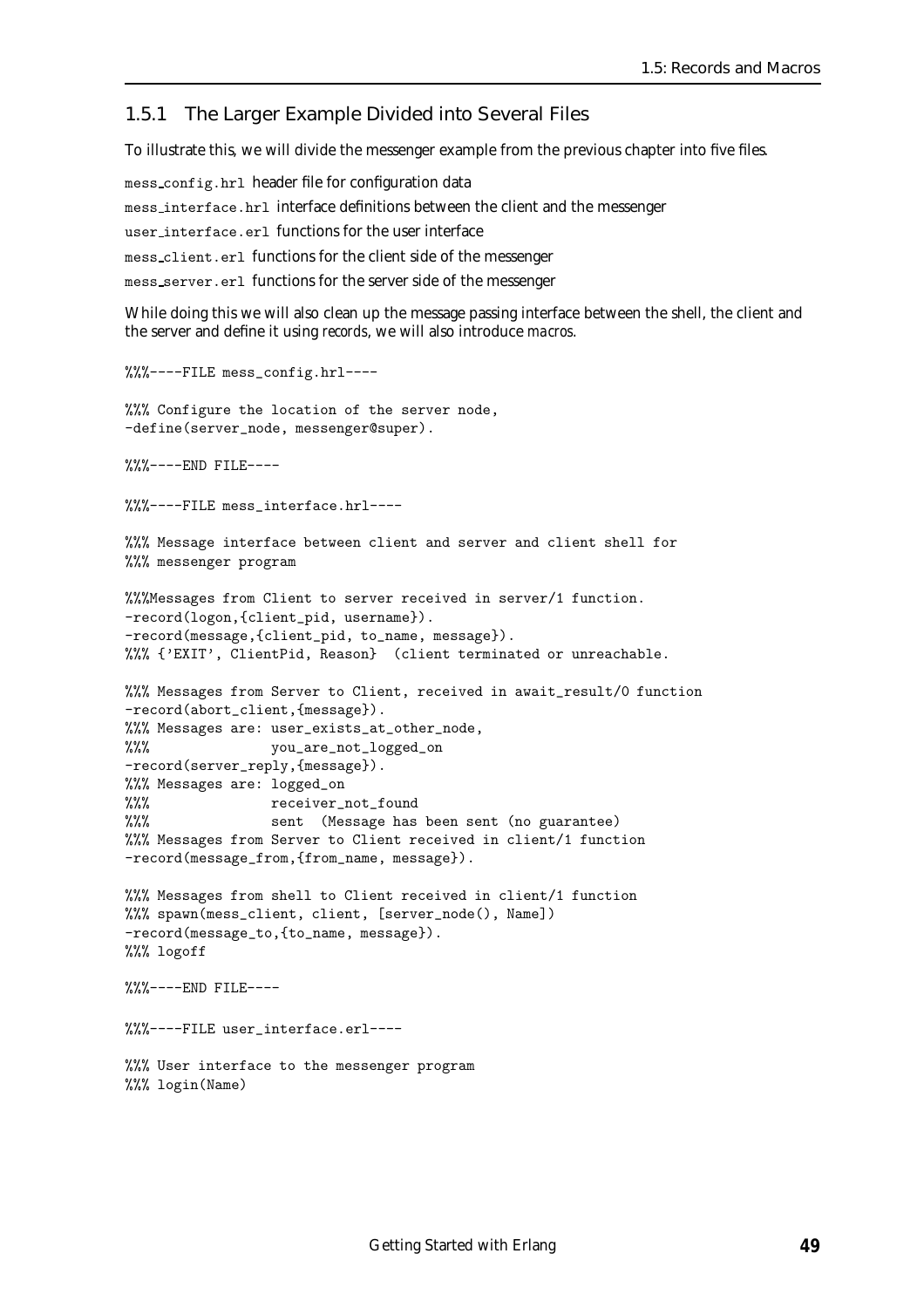```
%%% One user at a time can log in from each Erlang node in the
%%% system messenger: and choose a suitable Name. If the Name
%%% is already logged in at another node or if someone else is
%%% already logged in at the same node, login will be rejected
%%% with a suitable error message.
%%% logoff()
%%% Logs off anybody at at node
%%% message(ToName, Message)
%%% sends Message to ToName. Error messages if the user of this
%%% function is not logged on or if ToName is not logged on at
%%% any node.
-module(user_interface).
-export([logon/1, logoff/0, message/2]).
-include("mess_interface.hrl").
-include("mess_config.hrl").
logon(Name) ->
    case whereis(mess_client) of
       undefined ->
           register(mess_client,
                     spawn(mess_client, client, [?server_node, Name]));
        _ -> already_logged_on
    end.
logoff() \rightarrowmess_client ! logoff.
message(ToName, Message) ->
    case whereis(mess_client) of % Test if the client is running
       undefined ->
           not_logged_on;
        _ -> mess_client ! #message_to{to_name=ToName, message=Message},
             ok
end.
%%%----END FILE----
%%%----FILE mess_client.erl----
%%% The client process which runs on each user node
-module(mess_client).
-export([client/2]).
-include("mess_interface.hrl").
client(Server_Node, Name) ->
    {messenger, Server_Node} ! #logon{client_pid=self(), username=Name},
    await_result(),
    client(Server_Node).
```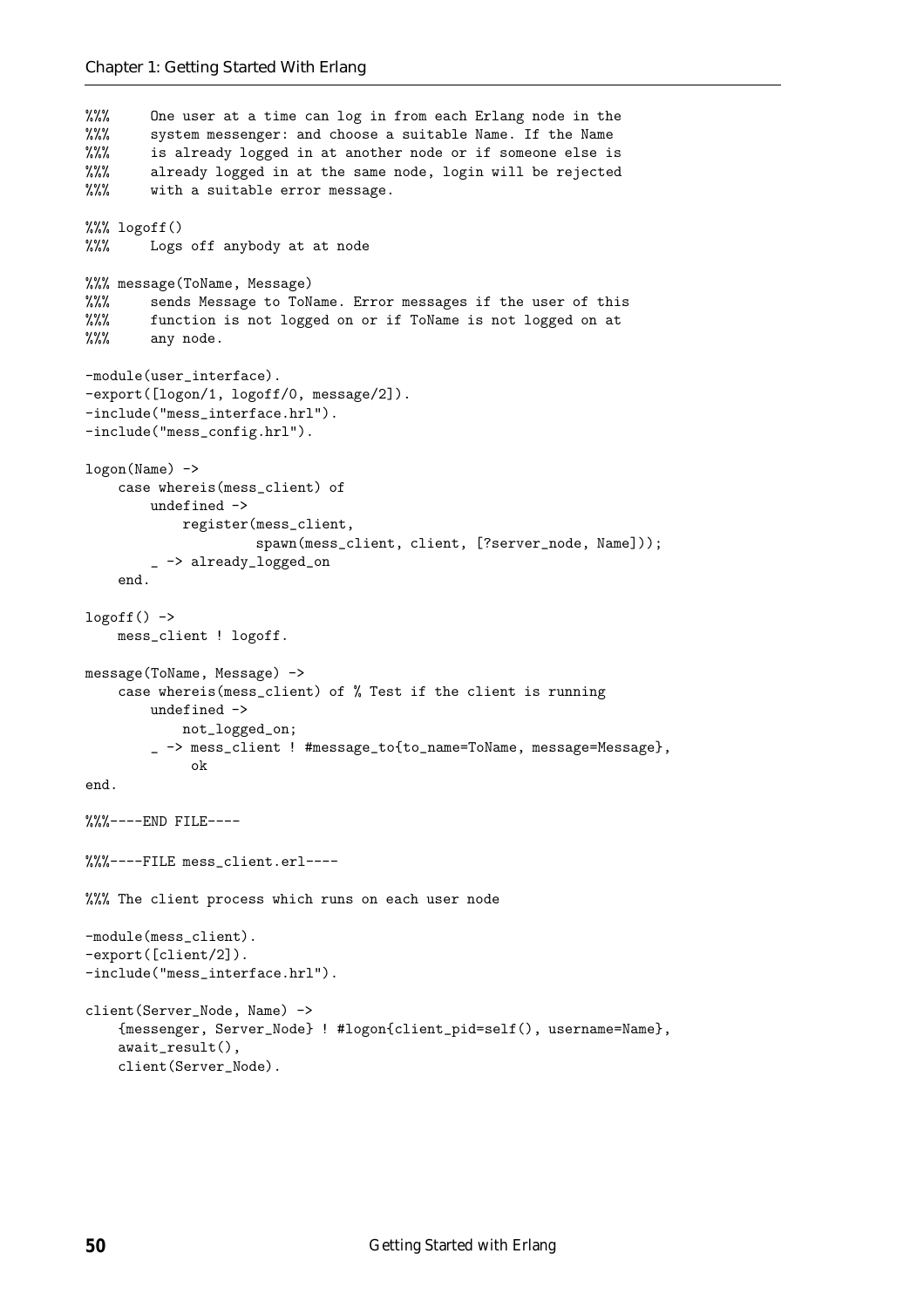```
client(Server_Node) ->
   receive
        logoff ->
            exit(normal);
        #message_to{to_name=ToName, message=Message} ->
            {messenger, Server_Node} !
                #message{client_pid=self(), to_name=ToName, message=Message},
            await_result();
        {message_from, FromName, Message} ->
            io:format("Message from ~p: ~p~n", [FromName, Message])
    end,
    client(Server_Node).
%%% wait for a response from the server
await\_result() ->
   receive
        #abort_client{message=Why} ->
            io:format("~p~n", [Why]),
            exit(normal);
        #server_reply{message=What} ->
            io:format("~p~n", [What])
    after 5000 ->
            io:format("No response from server~n", []),
            exit(timeout)
    end.
%%%----END FILE---
%%%----FILE mess_server.erl----
%%% This is the server process of the messneger service
-module(mess_server).
-export([start_server/0, server/0]).
-include("mess_interface.hrl").
server() ->
   process_flag(trap_exit, true),
   server([]).
%%% the user list has the format [{ClientPid1, Name1},{ClientPid22, Name2},...]
server(User_List) ->
    io:format("User list = ~p~n", [User_List]),
   receive
        #logon{client_pid=From, username=Name} ->
            New_User_List = server_logon(From, Name, User_List),
            server(New_User_List);
        {'EXIT', From, _} ->
            New_User_List = server_logoff(From, User_List),
            server(New_User_List);
        #message{client_pid=From, to_name=To, message=Message} ->
            server_transfer(From, To, Message, User_List),
            server(User_List)
```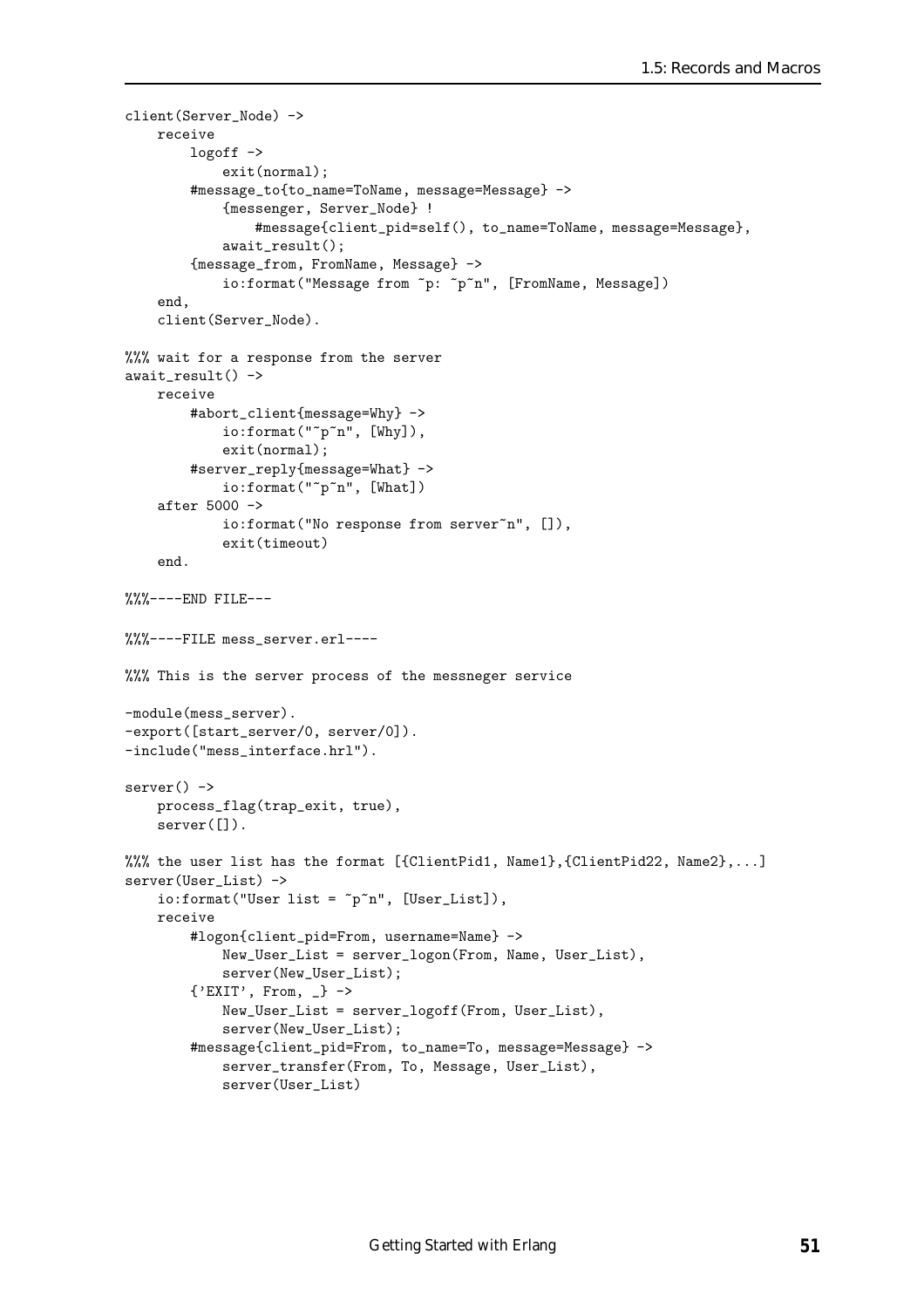end.

```
%%% Start the server
start_server() ->
    register(messenger, spawn(?MODULE, server, [])).
%%% Server adds a new user to the user list
server_logon(From, Name, User_List) ->
    %% check if logged on anywhere else
    case lists:keymember(Name, 2, User_List) of
        true ->
            From ! #abort_client{message=user_exists_at_other_node},
            User_List;
        false ->
            From ! #server_reply{message=logged_on},
            link(From),
            [{From, Name} | User_List] %add user to the list
    end.
%%% Server deletes a user from the user list
server_logoff(From, User_List) ->
    lists:keydelete(From, 1, User_List).
%%% Server transfers a message between user
server_transfer(From, To, Message, User_List) ->
    %% check that the user is logged on and who he is
    case lists:keysearch(From, 1, User_List) of
        false ->
            From ! #abort_client{message=you_are_not_logged_on};
        {value, \{-\}, Name}} ->
            server_transfer(From, Name, To, Message, User_List)
    end.
%%% If the user exists, send the message
server_transfer(From, Name, To, Message, User_List) ->
    %% Find the receiver and send the message
    case lists:keysearch(To, 2, User_List) of
        false ->
            From ! #server_reply{message=receiver_not_found};
        {value, {ToPid, To}} ->
            ToPid ! #message_from{from_name=Name, message=Message},
            From ! #server_reply{message=sent}
    end.
```

```
%%%----END FILE---
```
#### 1.5.2 Header Files

You will see some files above with extension .hrl. These are header files which are included in the .erl files by:

-include("File\_Name").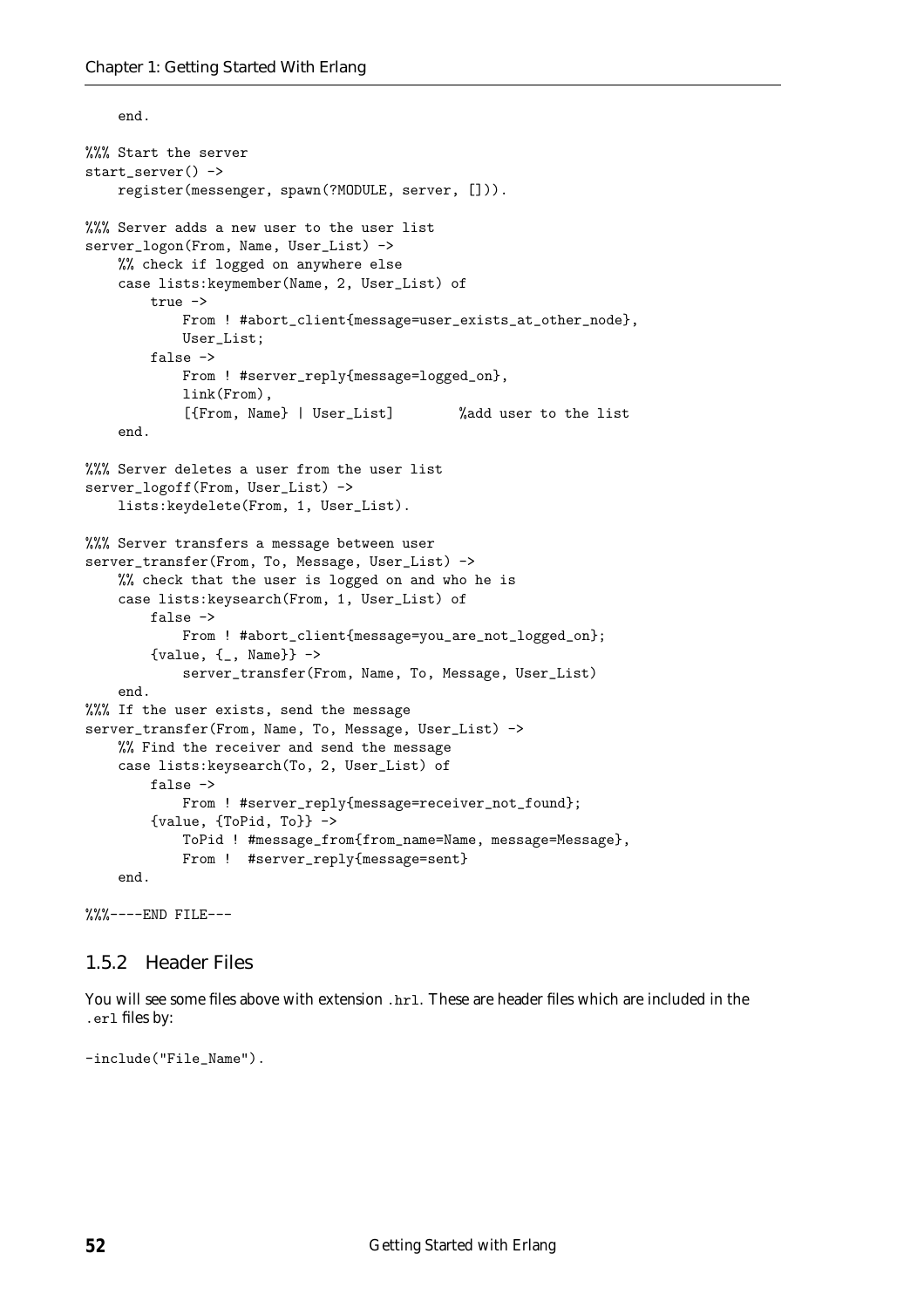for example:

```
-include("mess_interface.hrl").
```
In our case above the file is fetched from the same directory as all the other files in the messenger example. (\*manual\*).

.hrl files can contain any valid Erlang code but are most often used for record and macro definitions.

#### 1.5.3 Records

A record is defined as:

-record(name\_of\_record,{field\_name1, field\_name2, field\_name3, ......}).

For example:

-record(message\_to,{to\_name, message}).

This is exactly equivalent to:

{message\_to, To\_Name, Message}

Creating record, is best illustrated by an example:

#message\_to{message="hello", to\_name=fred)

This will create:

{message\_to, fred, "hello"}

Note that you don't have to worry about the order you assign values to the various parts of the records when you create it. The advantage of using records is that by placing their definitions in header files you can conveniently define interfaces which are easy to change. For example, if you want to add a new field to the record, you will only have to change the code where the new field is used and not at every place the record is referred to. If you leave out a field when creating a record, it will get the value of the atom undefined. (\*manual\*)

Pattern matching with records is very similar to creating records. For example inside a case or receive:

#message\_to{to\_name=ToName, message=Message} ->

is the same as:

{message\_to, ToName, Message}